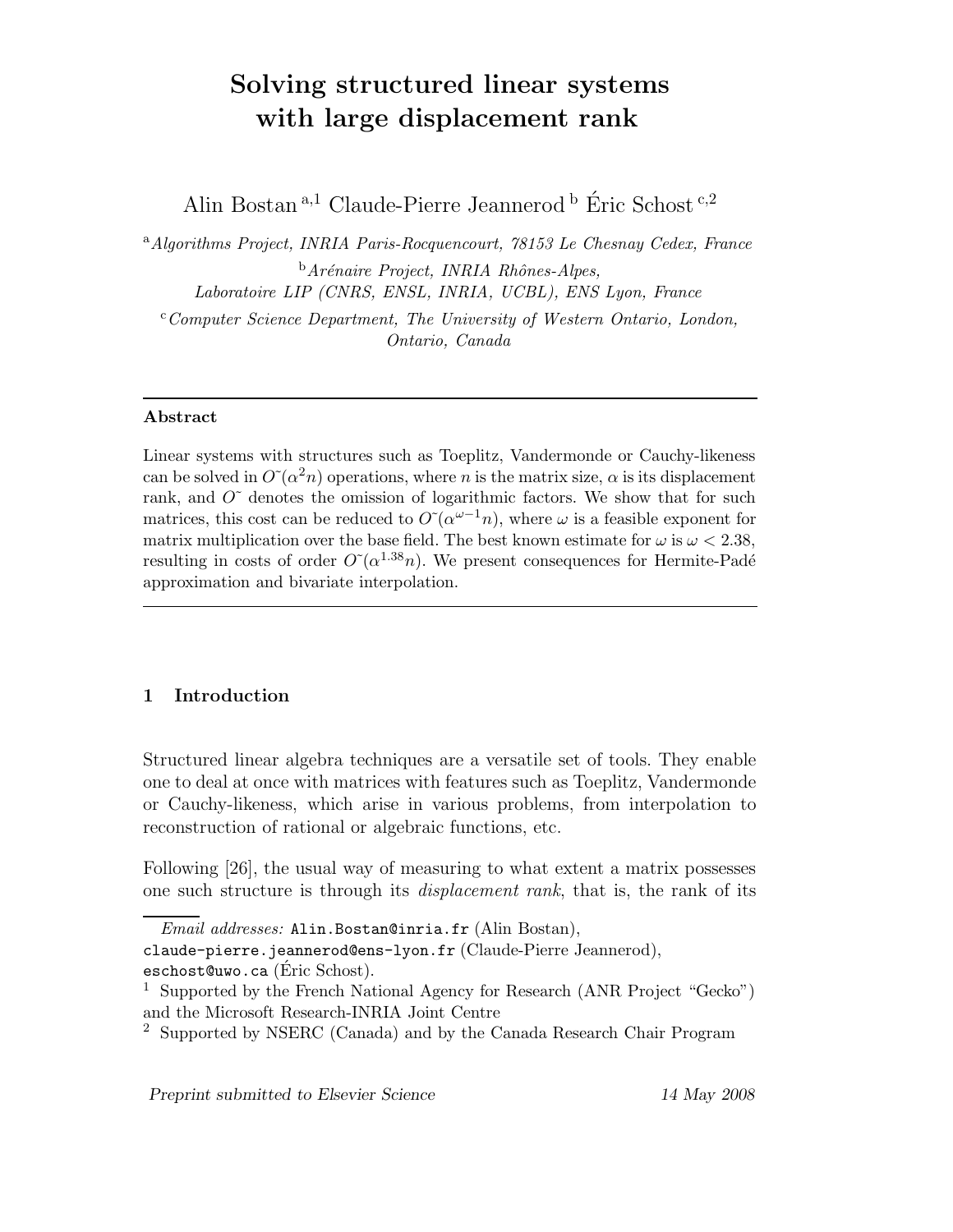image through a suitable *displacement operator*. For P and Q in respectively  $\mathbb{K}^{n\times n}$  and  $\mathbb{K}^{m\times m}$ , where  $\mathbb K$  is our base field, we will use the displacement operator

$$
\Delta[P,Q]: \mathbb{K}^{n \times m} \to \mathbb{K}^{n \times m}
$$

$$
A \mapsto A - P A Q.
$$

Two matrices  $(Y, Z)$  in  $\mathbb{K}^{n \times \alpha} \times \mathbb{K}^{m \times \alpha}$  will be called a P, Q-generator of length  $\alpha$  for A if  $\Delta[P,Q](A) = YZ^t$ . The main idea behind algorithms for structured matrices is to use such generators as a compact data structure, in cases when  $\Delta[P,Q](A)$  has low rank. Even though these definitions hold for rectangular A, in most of this article, we have  $n = m$ .

Usual choices for P or Q are either diagonal matrices or cyclic down-shift matrices of size n, defined for  $\varphi$  in K by

$$
\mathbb{Z}_{n,\varphi} = \begin{bmatrix} 0 & & & \varphi \\ & 1 & 0 & & \\ & & \ddots & \ddots & \\ & & & 1 & 0 \end{bmatrix} \in \mathbb{K}^{n \times n}.
$$

The Toeplitz structure corresponds to  $P = \mathbb{Z}_{n,0}$  and  $Q = \mathbb{Z}_{m,0}^t$ , so that  $\Delta[\mathbb{Z}_{n,0}, \mathbb{Z}_{m,0}^t](\mathsf{A})$  equals

 $A - (A)$  shifted down and right by one unit).

The Vandermonde structure is obtained by taking P diagonal and Q a cyclic right-shift matrix  $\mathbb{Z}_{m,\varphi}^t$ . For the Cauchy structure, both P and Q are diagonal. In particular, in all these cases, storing P and Q requires no more than  $O(n)$ elements.

In this paper, we consider the following task:

LinearSystem(P, Q,  $\alpha$ ): Given a P, Q-generator of length  $\alpha$  for a matrix A  $\in$  $\mathbb{K}^{n \times n}$ , with  $\alpha \leq n$ , and given  $\mathsf{v} \in \mathbb{K}^n$ , find a solution to the equation  $\mathsf{Au} = \mathsf{v}$ , or determine that none exists.

This problem makes sense only when the operator  $\Delta[P,Q]$  is invertible: this will be the case in our three cases of focus, Toeplitz-like, Vandermonde-like and Cauchy-like matrices (however, non-invertible operators can be dealt with if some extra information about A is known, such as suitable columns, see [46] and [45, Section 4.5]). Previous work then yielded the following kind of results: for these three structures, one can solve the problem LinearSystem using  $O^{\sim}(\alpha^2 n)$  operations in K, where the  $O^{\sim}$  notation hides logarithmic factors.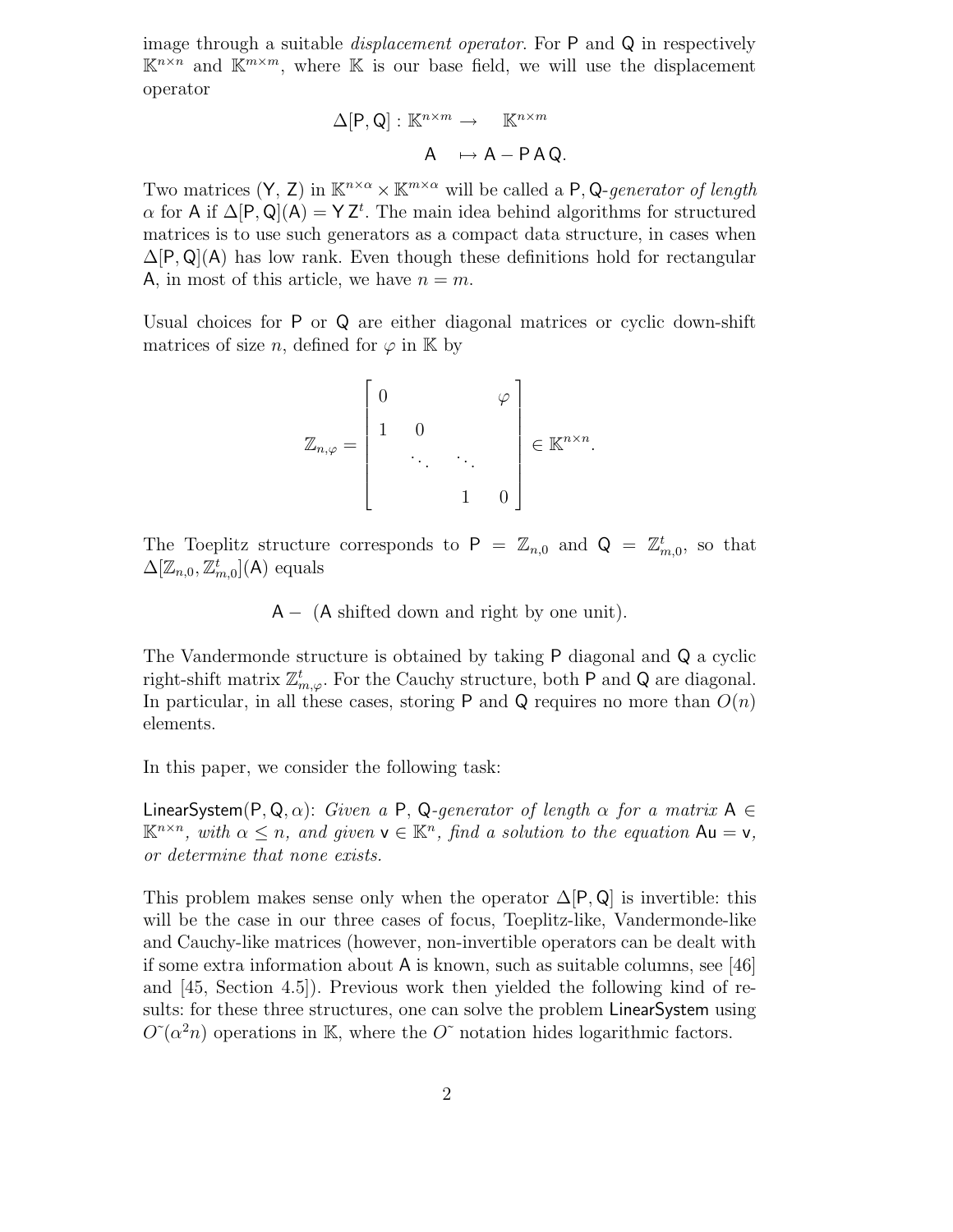When  $\alpha$  is constant, such estimates are optimal up to logarithmic factors. However, there are several situations where  $\alpha$  is not bounded a priori (see examples below). In the extreme case of very loosely structured matrices, when  $\alpha$  goes up to  $\alpha \simeq n$ , the cost above becomes  $O\tilde{n}^3$ .

On the other side of the spectrum, we find dense linear algebra methods. Let  $\omega \leq 3$  be such that  $n \times n$  matrices over K can be multiplied in  $O(n^{\omega})$  operations (the current record estimate is  $\omega < 2.38$  [13]). As in many other references, we will assume that  $\omega > 2$  (in a potential situation with  $\omega = 2$ , logarithmic factors would appear in some estimates). Linear systems of size  $n$  can then be solved in time  $O(n^{\omega})$ , using for example LSP factorization [25]; with  $\omega < 3$ , this is better than the above  $O\tilde{C}(n^3)$  estimate.

Our contribution bridges a gap between the approaches of structured and dense linear algebra by providing algorithms of cost  $O^{\sim}(\alpha^{\omega-1}n)$  in the case of Toeplitz-like, Vandermonde-like and Cauchy-like matrices.

Model of computation. Our underlying computational model is the *algebraic RAM* over the field  $\mathbb{K}$ ; a complete definition is given by Kaltofen in [27]. Concretely, the cost estimates count two kinds of operations:

- Operations in  $K$  (sums, products, equality tests, inversions) have unit cost; the generation of a random element in K has unit cost as well.
- We use integer arithmetic for handling indices in arrays. With a view towards simplicity, we see all these operations at unit cost.

Regarding the last point, in all our algorithms, the indices we will work with will be polynomial in n (when dealing with matrices of size n); hence, if desired, the translation to actual binary cost estimates would only induce a polylogarithmic overhead in n.

Our algorithms rely on polynomial multiplication; we will thus denote by M :  $\mathbb{N}_{>0} \to \mathbb{R}_{>0}$  a function such that polynomials in  $\mathbb{K}[x]$  of degree less than d can be multiplied using at most  $M(d)$  operations. Using Fast Fourier Transform algorithms,  $\mathsf{M}(d)$  can be taken in  $O(d \log(d) \log \log(d))$ , see Section 2 for more details.

Our algorithms are probabilistic. For simplicity, we say that an algorithm has type  $P(s, d)$  if it chooses  $r \leq s$  elements in K and, if these elements are chosen uniformly at random in a finite subset  $S$  of  $\mathbb{K}$ , the probability of success is at least  $1 - d/|S|$ . In particular, K should have cardinality more than d to guarantee that this probability can be made positive.

Main results. The first result covers matrices having Toeplitz-like structure, with  $P = \mathbb{Z}_{n,0}$  and  $Q = \mathbb{Z}_{n,0}^t$ . We obtain a complexity in  $O(\alpha^{\omega-1}n) \subset$  $O^{\sim}(\alpha^{1.38}n)$ , to be compared with an optimal cost of  $O(\alpha n)$ . For  $\alpha$  constant,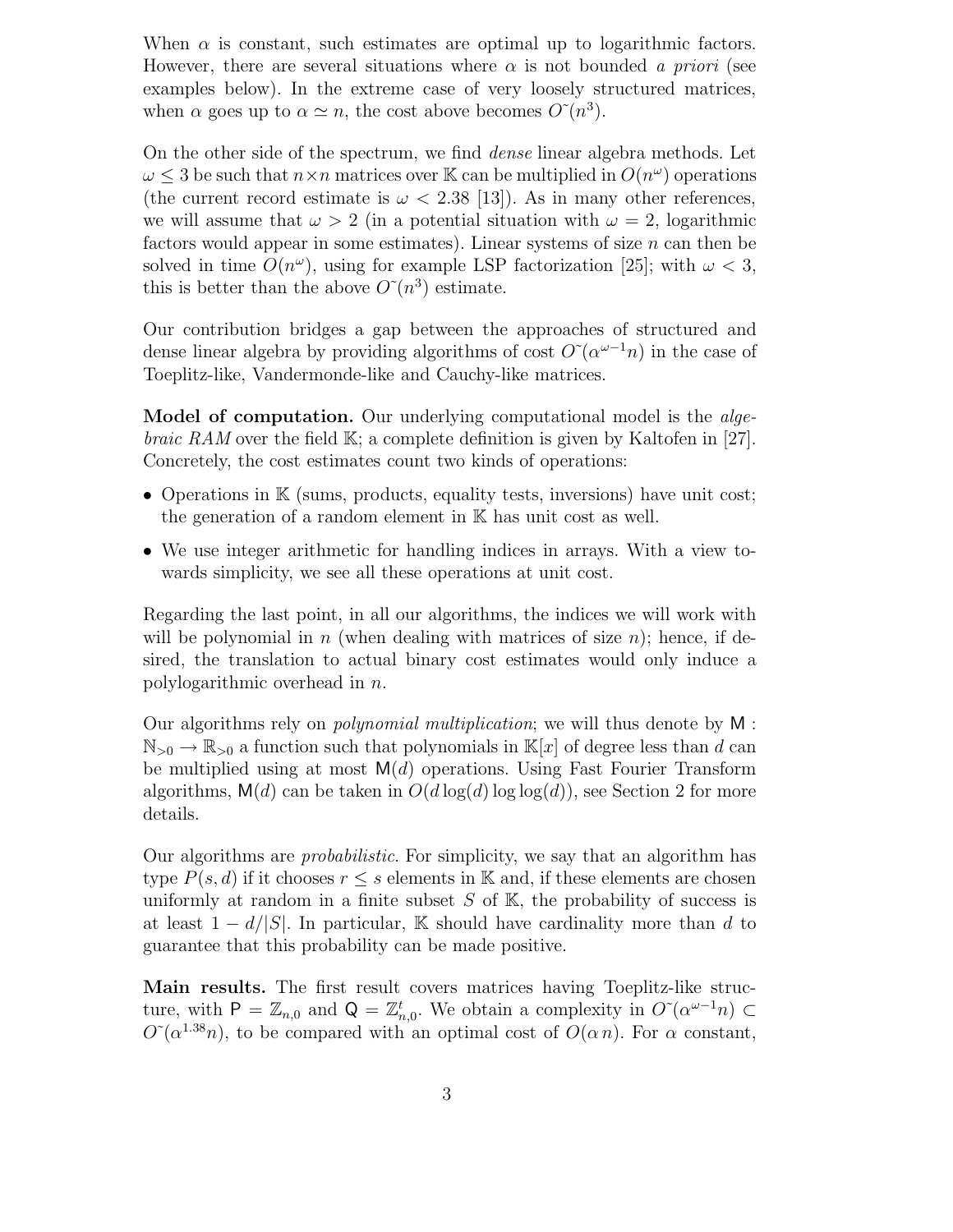our result is quasi-linear in *n*; when  $\alpha \simeq n$ , we recover the  $O(n^{\omega})$  behaviour of dense methods, up to logarithmic factors.

**Theorem 1** The problem LinearSystem $(\mathbb{Z}_{n,0}, \mathbb{Z}_{n,0}^t, \alpha)$  can be solved in time  $O(\alpha^{\omega-1} \mathsf{M}(n) \log^2(n))$ , by a probabilistic algorithm of type  $P(3n-2, n^2+n)$ .

A fundamental application is the solution of approximation problems: given a master polynomial M and polynomials  $f_1, \ldots, f_s$ , one seeks a combination of the  $f_i$ , with polynomial coefficients of prescribed degrees, which vanishes modulo  $M$ . This includes in particular Padé and Hermite-Padé approximation (taking  $M = x^n$ ), with applications to e.g. recovering the minimal polynomial of an algebraic power series  $f$  (taking  $f_i = f^{i-1}$ ).

**Corollary 1** Let  $M \in \mathbb{K}[x]$  be of degree n, let  $f_1, \ldots, f_s \in \mathbb{K}[x]$  be of degrees less than n, and let  $\nu_1, \ldots, \nu_s \in \mathbb{N}$  be such that  $\sum_{i \leq s} \nu_i = n + 1$ . One can find  $g_1, \ldots, g_s \in \mathbb{K}[x]$ , not all zero, of respective degrees less than  $\nu_1, \ldots, \nu_s$ , such that

$$
g_1f_1 + \cdots + g_sf_s = 0 \bmod M,
$$

in time  $O(s^{\omega-1} \mathsf{M}(n) \log^2(n))$ . The algorithm is probabilistic of type  $P(3n 2, n^2 + n$ .

Our second result addresses the Vandermonde-like case, where  $P = D(x)$  is the diagonal matrix defined by a vector  $\mathbf{x} = [x_1, \dots, x_n]^t \in \mathbb{K}^n$  and Q is  $\mathbb{Z}_{n,\psi}^t$ . We assume that x has the form

$$
\mathbf{x} = \begin{bmatrix} \mathbf{x}_1 \\ \vdots \\ \mathbf{x}_s \end{bmatrix}, \text{ with } \mathbf{x}_i = \begin{bmatrix} x_{i,1} \\ \vdots \\ x_{i,\nu_i} \end{bmatrix} \in \mathbb{K}^{\nu_i}, \tag{1}
$$

and with the following conditions: for all j, all entries of  $x_j$  are pairwise distinct; for  $j < s$ ,  $\mathsf{x}_{j+1}$  is a prefix of  $\mathsf{x}_j$ , in the sense that  $0 < \nu_{j+1} \leq \nu_j$  and  $x_{j+1,k} = x_{j,k}$ for  $k = 1, \ldots, \nu_{j+1}$ . We will call s the *multiplicity* of x (see Section 2). Note also that, given x as in Equation (1), we can deduce  $\nu_1, \ldots, \nu_s$  in time  $O(n)$ .

Assuming that Equation  $(1)$  is satisfied is a mild assumption: any vector  $x$ can be put into this form after permuting its entries. However, finding the permutation has a cost: this is particularly easy if there is an order on K, using sorting algorithms; without this assumption, though, the question seems harder: we mention an algorithm of complexity  $O(M(n) \log^3(n))$  in appendix. Hence, we rather stick to the above assumption for simplicity.

We make a second assumption, which is necessary to ensure that our problem is well-posed:

$$
\psi x_i^n \neq 1 \quad \text{for} \quad i \leq n. \tag{2}
$$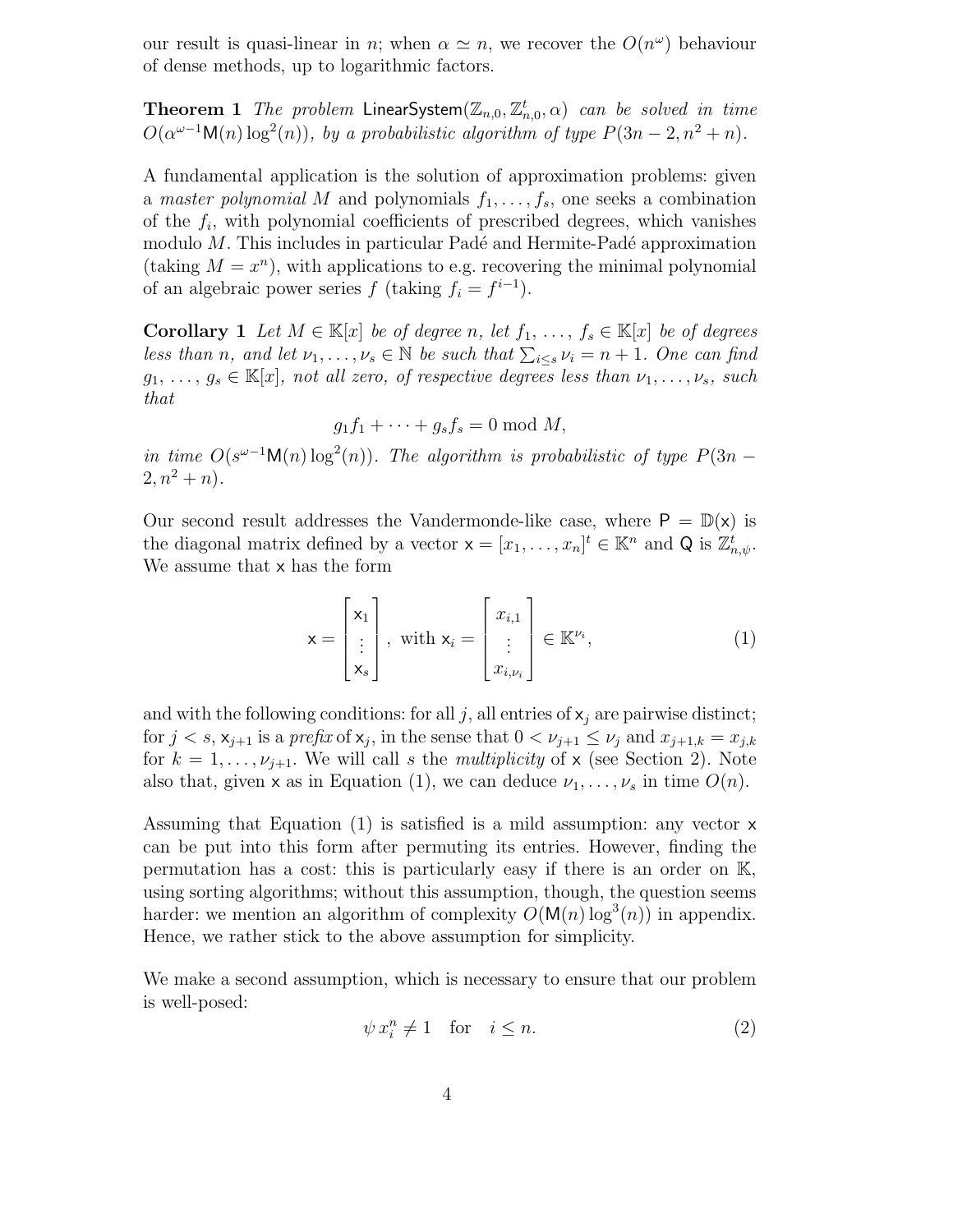**Theorem 2** Given x and  $\psi$  as in Equations (1) and (2), one can solve the  $problem$  LinearSystem $(\mathbb{D}(\mathsf{x}),\mathbb{Z}_{n,\psi}^t,\alpha)$  in time  $O(\alpha^{\omega-1}\mathsf{M}(n)\log^2(n))$  by a probabilistic algorithm of type  $P(4n-2, 4n^2 + n)$ .

An application of the latter theorem is polynomial interpolation. The approach applies to any number of variables, but we discuss only the bivariate case for simplicity. Consider *n* pairwise distinct interpolation points in  $\mathbb{K}^2$ ; without loss of generality, we assume that they are given through the following lists, where the points with the same abscissas are grouped together:

$$
P_1 = [p_{1,1} = (x_1, y_{1,1}), \dots, p_{1,\nu_1} = (x_1, y_{1,\nu_1})],
$$
  
\n
$$
\vdots
$$
  
\n
$$
P_s = [p_{s,1} = (x_s, y_{s,1}), \dots, p_{s,\nu_s} = (x_s, y_{s,\nu_s})],
$$
\n(3)

with  $\nu_1 \geq \cdots \geq \nu_s > 0$  and  $n = \nu_1 + \cdots + \nu_s$ . The following figure illustrates the case  $s = 3$ ,  $n = 7$  and  $(\nu_1, \nu_2, \nu_3) = (3, 2, 2)$ .



In general, it is difficult to state a *priori* that a multivariate interpolation problem is well-defined. Here, however, given values  $[v_{i,j}] \in \mathbb{K}^n$ , with  $1 \leq i \leq s$ and  $1 \leq j \leq \nu_i$ , Theorem 1 in [35] (see also [19]) implies that there exists a unique  $F \in \mathbb{K}[x, y]$  of the form

$$
F = \sum_{0 \le i < s, \ 0 \le j < \nu_{i+1}} f_{i,j} x^i y^j
$$

such that  $F(p_{i,j}) = v_{i,j}$  for all  $i, j$  (hence the monomial support of the polynomial  $F$  corresponds to the index set of the sample points). In our previous example,  $F$  thus has the form

$$
F = f_{0,0} + f_{0,1}y + f_{0,2}y^2 + f_{1,0}x + f_{1,1}xy + f_{2,0}x^2 + f_{2,1}x^2y.
$$

Finding the coefficients  $f_{i,j}$  of F is a linear problem with Vandermonde-like structure; in Section 5.4 we will prove the following corollary of Theorem 2.

**Corollary 2** Given the lists of points  $P_1, \ldots, P_s$  and the lists of values  $[F(p)$ :  $p \in P_1], \ldots, [F(p) : p \in P_s],$  the coefficients  $f_{i,j}$  of F can be computed in time  $O(\nu_1^{\omega-1} \mathsf{M}(n) \log^2(n))$ . The algorithm is probabilistic of type  $P(4n-2, 4n^2+n)$ .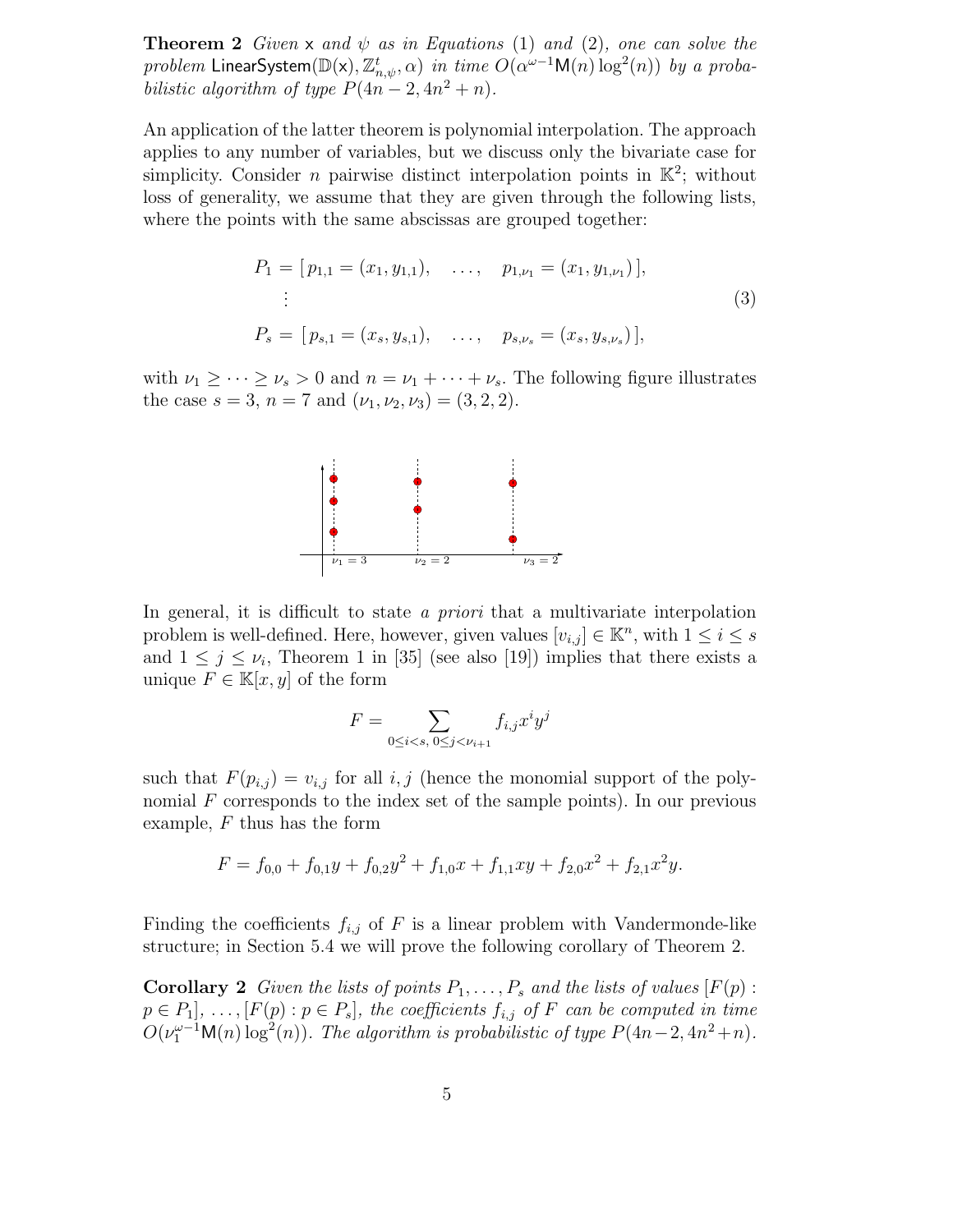Suppose for instance that  $\nu_1 = s, \nu_2 = s - 1, \ldots, \nu_s = 1$ , so that we are interpolating on the simplex of monomials of degree less than s; here,  $n =$  $s(s+1)/2$ . Then, our algorithm has subquadratic complexity  $O\left(n^{(\omega+1)/2}\right)$  $O\tilde{C}(n^{1.69})$ .

Our third result deals with the Cauchy-like case, where  $P = \mathbb{D}(x)$  and  $Q = \mathbb{D}(y)$ are diagonal matrices defined by some vectors  $x$  and  $y$  in  $\mathbb{K}^n$ . We assume as before that  $x$  satisfies (1) and, in addition, make a similar assumption on  $y$ :

$$
\mathbf{y} = \begin{bmatrix} \mathbf{y}_1 \\ \vdots \\ \mathbf{y}_t \end{bmatrix}, \text{ with } \mathbf{y}_i = \begin{bmatrix} y_{i,1} \\ \vdots \\ y_{i,\delta_i} \end{bmatrix} \in \mathbb{K}^{\delta_i}, \tag{4}
$$

and with the following conditions: for all k, all entries of  $y_k$  are pairwise distinct; for  $k < t$ ,  $y_{k+1}$  is a *prefix* of  $y_k$ . Again, given x as in Equation (1) and y as in Equation (4), one can deduce all the  $\nu_i$  and  $\delta_k$  in time  $O(n)$ .

For our Cauchy-like problem to be well-posed, we now replace the assumption in Equation (2) with the following one:

$$
x_i y_j \neq 1 \text{ for } 1 \le i, j \le n. \tag{5}
$$

The complexity result we obtain in this case is then essentially the same as for the Toeplitz-like and Vandermonde-like cases:

**Theorem 3** Given  $\times$  and  $\times$  as in Equations (1), (4) and (5), one can solve the problem LinearSystem( $\mathbb{D}(x)$ ,  $\mathbb{D}(y)$ ,  $\alpha$ ) in time  $O(\alpha^{\omega-1}M(n)\log^2(n))$ , by a probabilistic algorithm of type  $P(5n-2, 7n^2 + n)$ .

Previous work on structured systems. The notions of displacement rank and displacement operator originate from the work of Kailath, Kung and Morf [26]. Since then, the literature has vastly developed; see [45] for a list of references.

The basis for Theorem 1 is the seminal algorithm of Bitmead and Anderson [7] and Morf [37,38], which nontrivially adapts Strassen's divide-andconquer approach [53] to structured computations. This algorithm requires several invertibility conditions to hold. Kaltofen [28,29] extended this idea to arbitrary matrices (see also [6, p. 204] for some related ideas), obtaining a cost of  $O(\alpha^2 M(n) \log(n))$ ; for small  $\alpha$ , this is better than our result in Theorem 1 by a factor of  $log(n)$ .

We follow these previous approaches; our main technical contribution is an algorithm for the fast multiplication of a Toeplitz-like matrix (given by a generator of length  $\alpha$ ) by  $\alpha$  vectors: we replace the separate computation of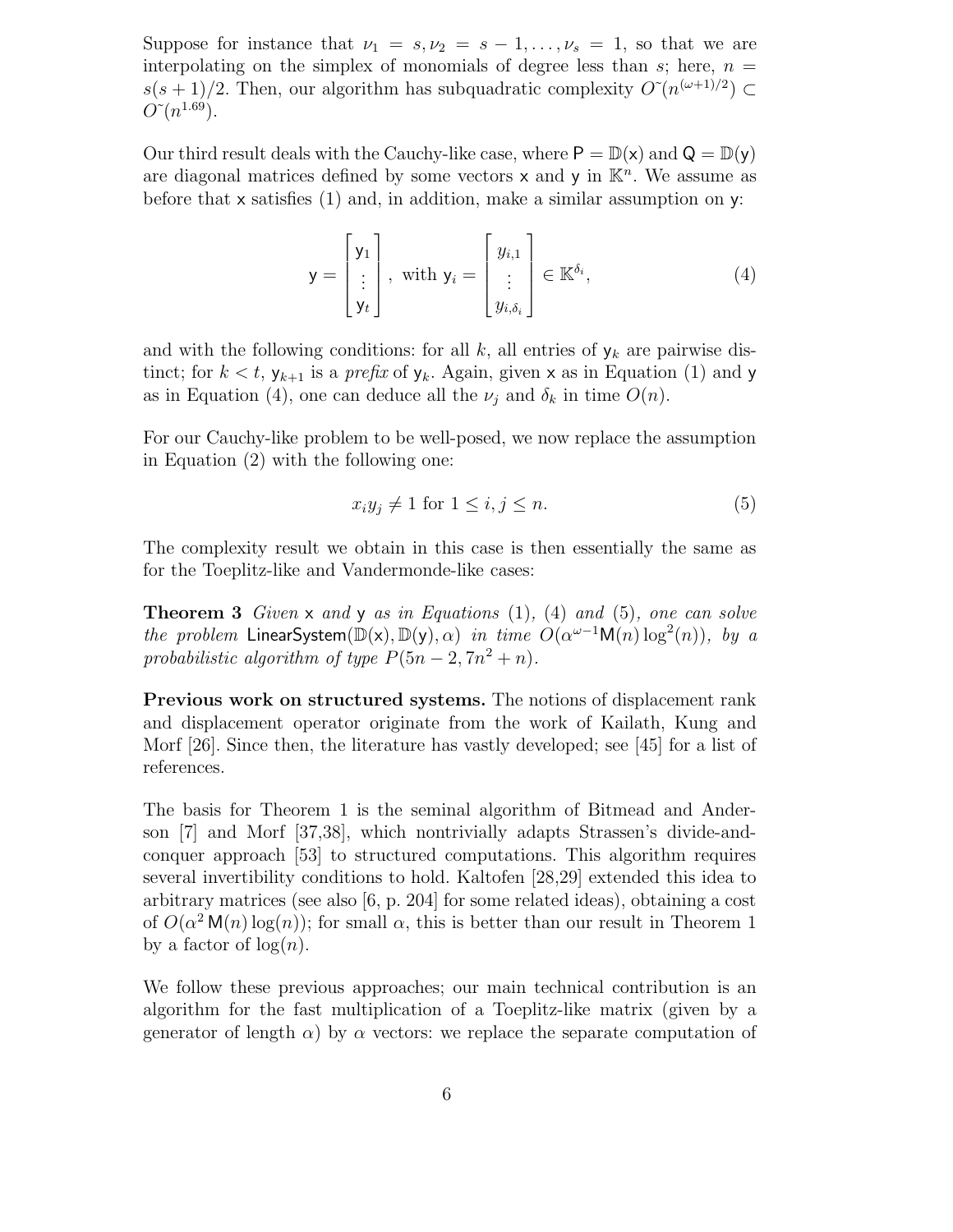these products (which has cost quadratic in  $\alpha$ ) by simultaneous computations, where using polynomial matrix multiplication yields a subquadratic cost in  $\alpha$ .

To prove Theorem 2, we transform a Vandermonde-like system into a Toeplitzlike one, following Pan's idea [41,42]. We use a transformation from [24], generalizing it by taking into account the possibility of repetitions in the diagonal component of the operator. Similarly, the proof of Theorem 3 uses a reduction from Cauchy-like systems to Vandermonde-like ones.

In both the Vandermonde and Cauchy cases, a direct approach (not relying on the reduction to Toeplitz systems) is possible, see [48,44,47,12] and [45, Chapter 5]. As in the Toeplitz case, the bottleneck of these algorithms is the multiplication of a structured matrix (given by a generator of length  $\alpha$ ) by  $\alpha$ vectors. However, following this approach, we are not able to obtain algorithms whose costs would match in all cases those of Theorems 2 and 3.

Applications. An important example of Toeplitz-like system solving is the approximation problem of Corollary 1. In the particular case of Hermite-Pad´e approximation, with  $M = x^n$ , a central reference is Beckermann-Labahn's algorithm [2], that has complexity  $O(s^{\omega} M(n) \log(n))$  for computing a  $\sigma$ -basis of order n of the input system (and thus a solution to the approximation problem); see [23]. In generic cases, an unpublished result of Lecerf reduces the cost to  $O(s^{\omega-1} \mathsf{M}(n) \log n)$  and Storjohann [52] subsequently obtained a deterministic algorithm of similar complexity, applying in all cases. However, to our knowledge, these results do not extend to an arbitrary choice of M. Following notably [1,54], Beckermann and Labahn study that general case in [3] under the angle of fraction-free algorithms, with however a complexity more than linear in *n*.

Another example of a Toeplitz-like system that occurs frequently is when the matrix is block-Toeplitz, a block-size equal to  $\alpha$  giving a displacement rank in  $O(\alpha)$ . Although Theorem 1 applies to any such system, a deterministic cost of  $O(\alpha^{\omega-1} \mathsf{M}(n) \log(n))$  can be obtained in the particular case where the matrix is invertible. As described for example in [16,17], this cost follows from combining an inversion formula of [33] with  $\sigma$ -basis computations as in [23].

Multivariate polynomial interpolation has been studied extensively (see [20] for a survey and [4,10,56] for algorithms relevant to sparse techniques). However, to our knowledge, previous references either do not cover the problems we deal with, or have higher complexity (typically, quadratic). Regarding the converse evaluation problem, let us mention the subquadratic complexity result of [40], which however deals with more general situations than ours.

Practical issues. Few practical algorithms are currently known for matrix multiplication with complexity better than cubic (see [53,34] and [32] for an exponent 2.776). However, even when using algorithms of cubic complexity,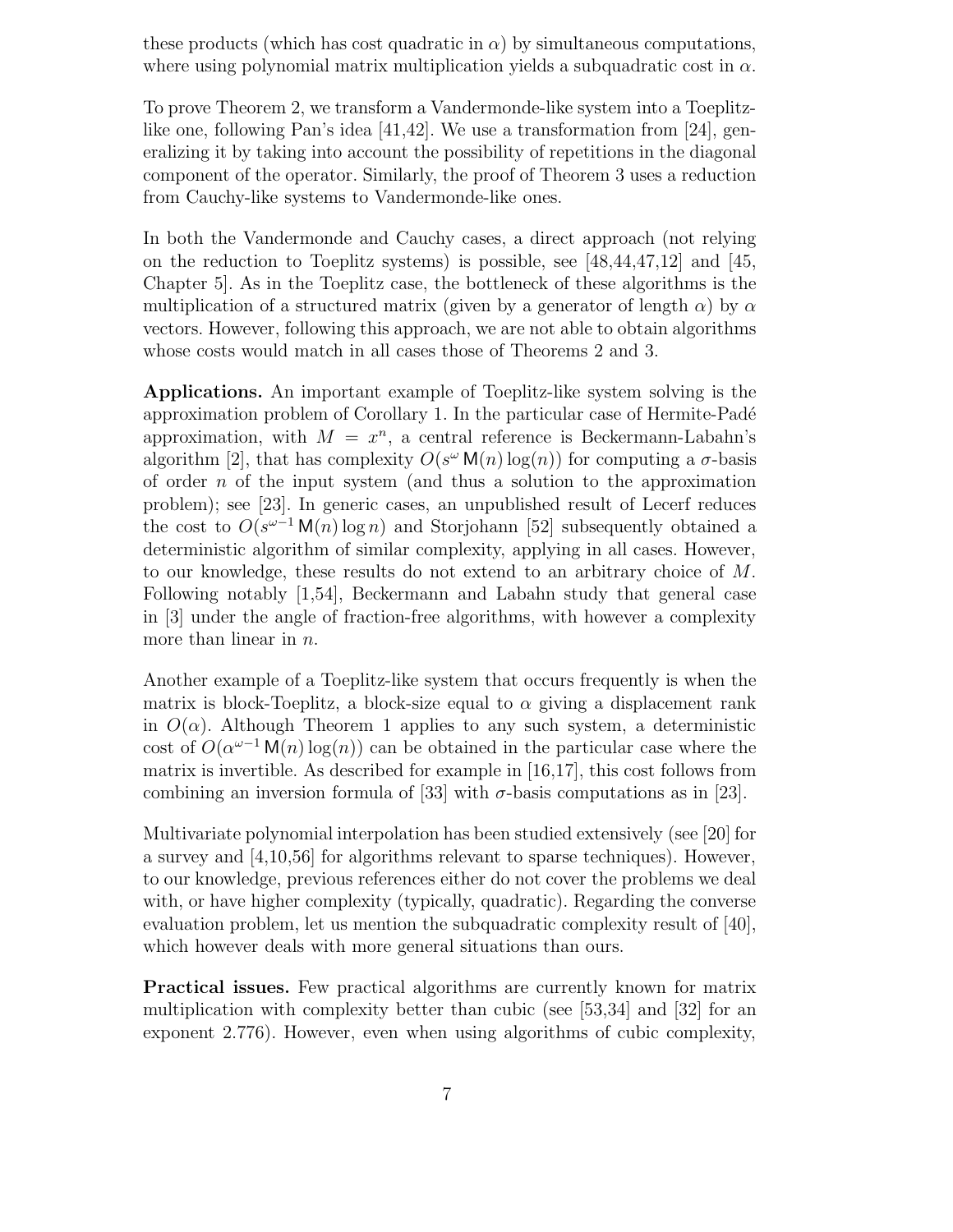the re-introduction of dense matrix arithmetic in our algorithms means that we can rely on extremely optimized implementations of matrix multiplication, such as the ones relying on BLAS libraries for finite field arithmetic [15].

Hence, besides theoretical estimates, the re-introduction of dense matrix multiplication in algorithms for structured matrices may lead to practical improvements. However, extra work may be required: useful refinements would for instance consist in removing the undesired logarithmic factors that appear in Theorems 1, 2 and 3.

Organization of the paper. After introducing basic notation and results in Section 2, we present in Section 3 the bases of our technical improvement, which can be stated in terms of polynomial operations only. These results are then applied, first to the Toeplitz case in Section 4, then to the Vandermonde case in Section 5 and the Cauchy case in Section 6. The appendix presents an algorithm for putting an arbitrary vector into the form of Equation (1), without relying on sorting algorithms.

Acknowledgments and notes. We thank E. Kaltofen, G. Labahn, M. Morf, V. Y. Pan, B. Salvy, A. Storjohann and G. Villard for useful discussions and comments. An earlier version of this article (lacking in particular the discussion of the Cauchy case) was published in [8].

# 2 Notation and preliminaries

We gather here all needed notation for vectors and matrices as well as some basic identities and complexity results on structured and dense matrices.

Matrices, vectors and polynomials. In what follows, we consider matrices and vectors over a field  $\mathbb{K}$ ; vectors in  $\mathbb{K}^n$  are identified with column-matrices in  $\mathbb{K}^{n\times 1}$ .

Matrices (resp. vectors) are written in upper-case (resp. lower-case) sans-serif font. If A (resp. B, C, ...) is a matrix,  $a_i$  (resp.  $b_i$ ,  $c_i$ , ...) is its *i*th column. If x (resp. y, z, ...) is a vector, its *i*th entry is written  $x_i$  (resp.  $y_i, z_i, \ldots$ ). Special matrices (diagonal, Vandermonde, Toeplitz, . . .) will be written with blackboard bold letters  $(\mathbb{D}, \mathbb{V}, \dots)$ .

For *n* a positive integer and  $i \leq n$ , we let  $e_{n,i}$  be the *i*th unit vector in  $\mathbb{K}^n$ , so that  $e_{n,i}$  is zero, except at the *i*th entry, which is 1. The identity matrix in  $\mathbb{K}^{n \times n}$ , whose *i*th column equals  $e_{n,i}$ , will be written  $\mathbb{I}_n$ .

Regarding univariate polynomials, we use the following notation: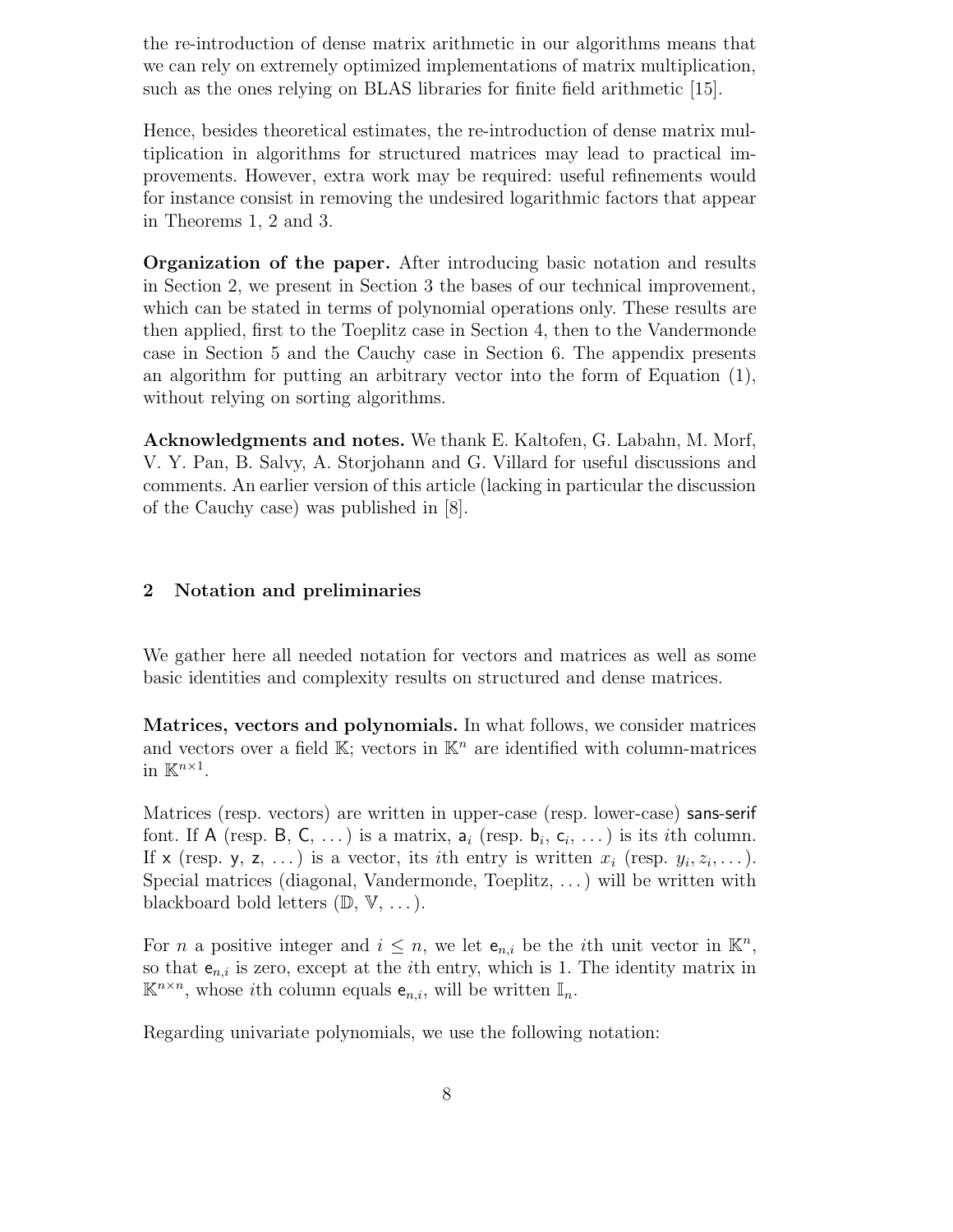- The degree of  $F \in \mathbb{K}[x]$  is written  $\deg(F)$ .
- For  $n \in \mathbb{N}$ , we let  $\mathbb{K}[x]_n$  be the *n*-dimensional vector space of polynomials of degree less than  $n$ .
- For  $n \in \mathbb{N}$  and  $F = f_0 + \cdots + f_{n-1}x^{n-1} \in \mathbb{K}[x]_n$ , we will write  $\text{Rev}_n(F)$  for the reversal  $f_{n-1} + \cdots + f_0 x^{n-1}$  of F.
- For  $F \in \mathbb{K}[x]$  and  $G \in \mathbb{K}[x]$  nonzero, F div G and F mod G are the quotient and the remainder in the division of  $F$  by  $G$ .

Notation such as  $AB \mod C$  or  $AB \dim C$  must be interpreted as  $(AB) \mod D$ C or  $(AB)$  div C, respectively.

We say that a vector is *repetition-free* when its entries are pairwise distinct. Besides, we use the following notation for vectors and polynomials derived from a vector  $\mathbf{a} = [a_1, \dots, a_n]^t$  in  $\mathbb{K}^n$ :

- Flip(a) is the vector  $[0, a_n, \ldots, a_2]^t \in \mathbb{K}^n$ .
- Pol(a) is the polynomial  $\sum_{i=0}^{n-1} a_{i+1} x^i \in \mathbb{K}[x]_n$ .
- If F is a function on K, then  $F(\mathsf{a})$  is the vector  $[F(a_1), \ldots, F(a_n)]^t \in \mathbb{K}^n$ .
- Conversely, if a is repetition-free and y is in  $\mathbb{K}^n$ , then Interp(a, y) is the unique polynomial F in  $\mathbb{K}[x]_n$  such that  $y_i = F(a_i)$  for  $1 \leq i \leq n$ .

Families of structured matrices. Several families of structured matrices will be used along this paper. First, we associate matrices to a vector  $x =$  $[x_1, \ldots, x_n]^t$  in  $\mathbb{K}^n$ :

- $\mathbb{D}(\mathsf{x}) \in \mathbb{K}^{n \times n}$  is the diagonal matrix whose *i*th diagonal entry equals  $x_i$ .
- $\mathbb{L}(\mathsf{x})$  is the lower-triangular Toeplitz matrix with first column x:

$$
\mathbb{L}(\mathsf{x}) = \begin{bmatrix} x_1 \\ x_2 & x_1 \\ \vdots & \vdots \\ x_n & x_{n-1} & \cdots & x_1 \end{bmatrix} \in \mathbb{K}^{n \times n}.
$$

•  $\mathbb{U}(\mathsf{x}) = \mathbb{L}(\mathsf{x})^t$  is the upper-triangular Toeplitz matrix with first row  $\mathsf{x}^t$ :

$$
\mathbb{U}(\mathsf{x}) = \begin{bmatrix} x_1 & x_2 & \cdots & x_n \\ x_1 & \cdots & x_{n-1} \\ \vdots & \ddots & \vdots \\ x_1 & \end{bmatrix} \in \mathbb{K}^{n \times n}.
$$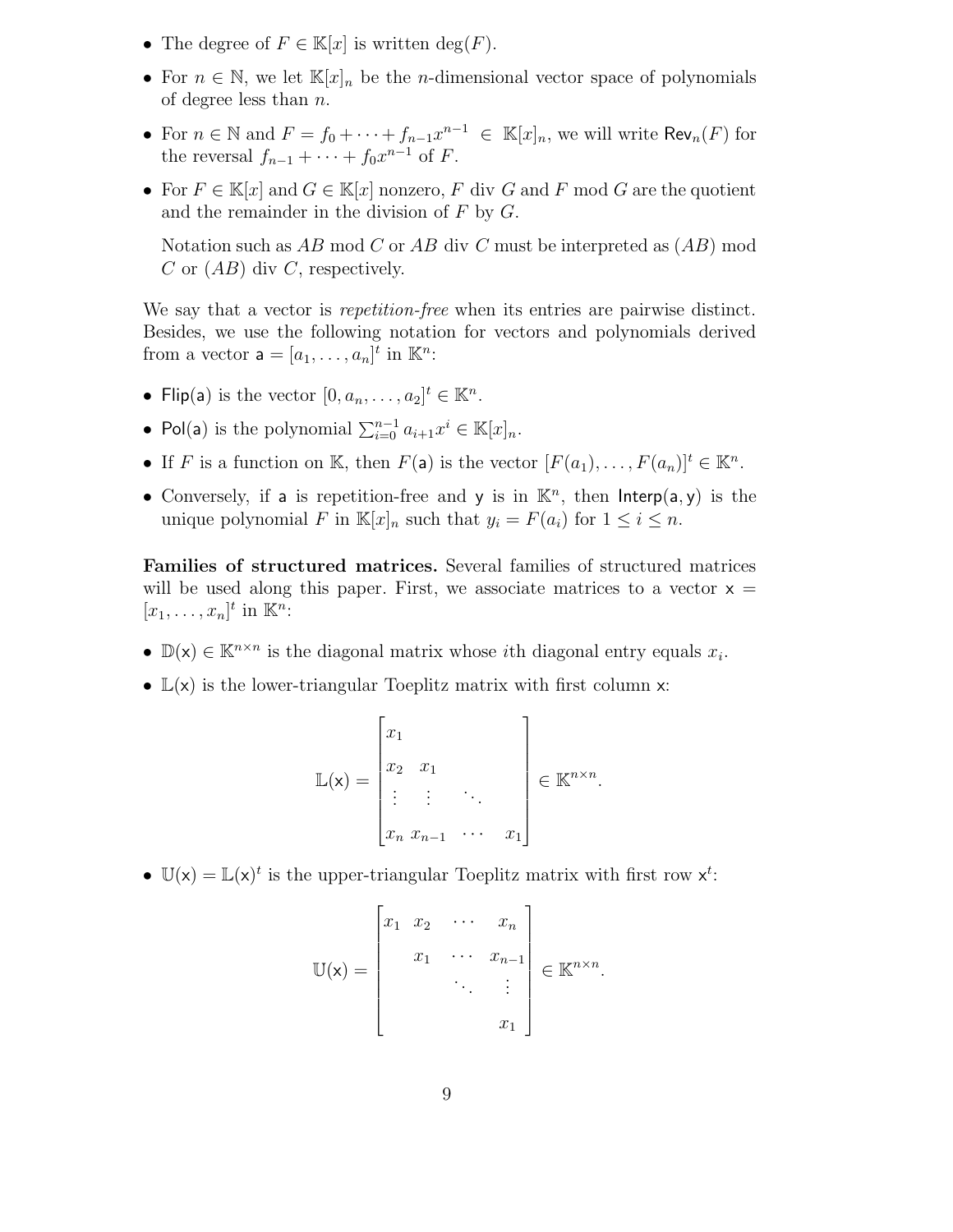• For  $\varphi$  in K, we denote by  $\mathbb{T}(\mathsf{x}, \varphi)$  the  $\varphi$ -circulant matrix with first column x; that is,  $\mathbb{T}(x, \varphi) = \mathbb{L}(x) + \varphi \mathbb{U}(\mathsf{Flip}(x))$ :

$$
\mathbb{T}(\mathsf{x},\varphi)=\begin{bmatrix}x_1&\varphi\,x_n&\ldots&\varphi\,x_2\\x_2&x_1&\ddots&\vdots\\ \vdots&\vdots&\ddots&\varphi\,x_n\\x_n&x_{n-1}&\ldots&x_1\end{bmatrix}\in\mathbb{K}^{n\times n}.
$$

• For  $m \in \mathbb{N}$ , the  $n \times m$  Vandermonde matrix  $\mathbb{V}(\mathsf{x}, m)$  is given by:

$$
\mathbb{V}(\mathsf{x},m) = \begin{bmatrix} 1 & x_1 & \cdots & x_1^{m-1} \\ \vdots & \vdots & & \vdots \\ 1 & x_n & \cdots & x_n^{m-1} \end{bmatrix} \in \mathbb{K}^{n \times m}.
$$

• Given  $y = [y_1, \ldots, y_m]^t$  in  $\mathbb{K}^m$  such that  $x_i y_j \neq 1$  for all  $i, j$ , the  $n \times m$ Cauchy matrix  $\mathbb{C}(x, y)$  is defined by

$$
\mathbb{C}(\mathsf{x},\mathsf{y})=\left[\begin{matrix}\frac{1}{1-x_1y_1} & \cdots & \frac{1}{1-x_1y_m} \\ \vdots & & \vdots \\ \frac{1}{1-x_ny_1} & \cdots & \frac{1}{1-x_ny_m}\end{matrix}\right] \in \mathbb{K}^{n\times m}.
$$

We also associate families of matrices to univariate polynomials:

• Given  $F = f_0 + \cdots + f_{n-1}x^{n-1} \in \mathbb{K}[x]_n$  and  $m \in \mathbb{N}$ , we denote by  $\mathbb{M}(F,m)$ the matrix of the map  $\mathbb{K}[x]_m \to \mathbb{K}[x]_{n+m-1}$  of multiplication by  $F$ :

$$
\mathbb{M}(F,m) = \begin{bmatrix} f_0 & & & \\ \vdots & \ddots & & \\ f_{n-1} & \cdots & \vdots \\ & & \ddots & \\ & & & \vdots \\ & & & & f_{n-1} \end{bmatrix} \in \mathbb{K}^{(n+m-1)\times m}.
$$

• Given the monic polynomial  $F = f_0 + \cdots + f_{n-1}x^{n-1} + x^n$ , we denote by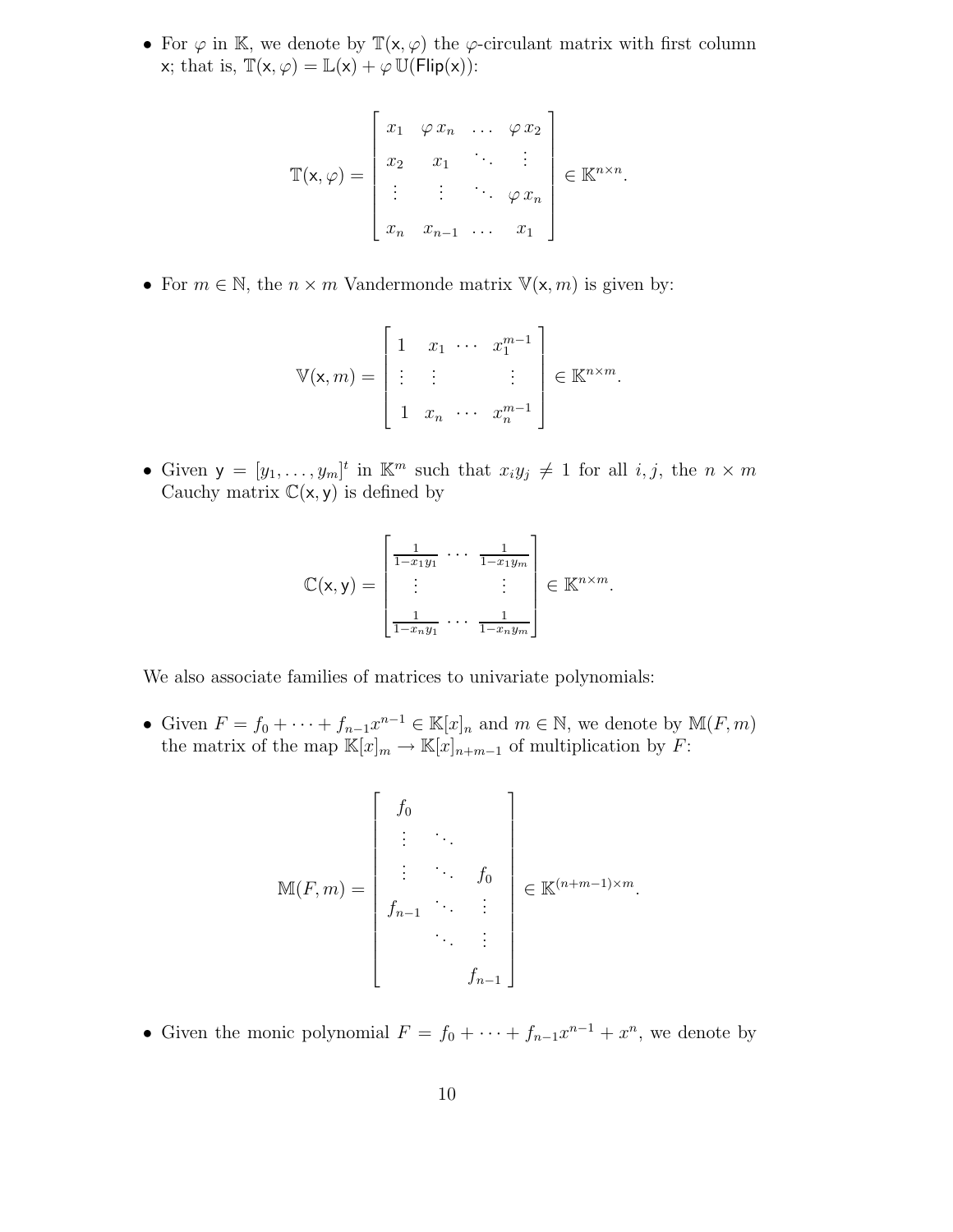$X(F)$  the matrix of multiplication by x in  $K[x]/\langle F\rangle$ :

$$
\mathbb{X}(F) = \begin{bmatrix} -f_0 \\ 1 & -f_1 \\ \vdots \\ 1 & -f_{n-1} \end{bmatrix} \in \mathbb{K}^{n \times n}.
$$

Structured matrix identities. The families of structured matrices shown above satisfy many identities. We present now the ones we will need below; we start by showing how to rewrite products (diagonal matrix) $\times$ (Vandermonde matrix) using polynomial multiplication matrices.

**Lemma 1** Let x be repetition-free in  $\mathbb{K}^n$ , let y be in  $\mathbb{K}^n$ , and let  $P \in \mathbb{K}[x]_n$  be defined by  $P = \mathsf{Interp}(x, y)$ . Then, for m in N, we have

$$
\mathbb{D}(\mathsf{y})\,\mathbb{V}(\mathsf{x},m)=\mathbb{V}(\mathsf{x},n+m-1)\,\mathbb{M}(P,m).
$$

PROOF. Let f be in  $\mathbb{K}^m$  and let  $F = \text{Pol}(f) \in \mathbb{K}[x]_m$ . Then, both vectors  $\mathbb{D}(y) \mathbb{V}(x, m)$  f and  $\mathbb{V}(x, n + m - 1) \mathbb{M}(P, m)$  f have entries  $y_i F(x_i)$ .

The above identity is used in Subsections 5.1 and 6.1 to solve multiplication problems associated to, respectively, Vandermonde and Cauchy-like matrices. In fact, for Cauchy-like matrices, we will use it in combination with another identity, shown in Lemma 2 below: it factors  $n \times m$  Cauchy matrices by means of Vandermonde and transposed Vandermonde matrices; when  $n = m$ , this is  $[18,$  Proposition 3.2 (see also  $[45,$  Exercise 3.10(b)]).

**Lemma 2** Let x in  $\mathbb{K}^n$  and y in  $\mathbb{K}^m$  be such that  $x_iy_j \neq 1$  for all i, j. Let  $F \in \mathbb{K}[x]_{m+1}$  be given by  $F = \prod_{j \leq m} (1 - xy_j)$  and let f in  $\mathbb{K}^m$  be such that  $Pol(f) = F \mod x^m$ . Then

$$
\mathbb{C}(\mathsf{x},\mathsf{y})=\mathbb{D}(F(\mathsf{x}))^{-1}\,\mathbb{V}(\mathsf{x},m)\,\mathbb{L}(\mathsf{f})\,\mathbb{V}(\mathsf{y},m)^t.
$$

PROOF. Since  $F(x_i) \neq 0$  for all i, we have  $(1 - x_i y_j)^{-1} = F(x_i)^{-1} G_j(x_i)$ , with  $G_j = F/(1 - xy_j)$ . Therefore,  $\mathbb{C}(\mathsf{x}, \mathsf{y}) = \mathbb{D}(F(\mathsf{x}))^{-1} [G_1(\mathsf{x}) \cdots G_m(\mathsf{x})]$ . Now,  $G_i \in \mathbb{K}[x]_m$  and thus

$$
G_j = (F \bmod x^m)(1 + y_j x + \dots + y_j^{m-1} x^{m-1}) \bmod x^m.
$$

Writing  $g_j$  for the vector in  $\mathbb{K}^m$  such that  $\mathsf{Pol}(g_j) = G_j$ , we obtain

$$
G_j(\mathbf{x}) = \mathbb{V}(\mathbf{x}, m) \mathbf{g}_j = \mathbb{V}(\mathbf{x}, m) \mathbb{L}(\mathbf{f}) \left[1 \ y_j \ \cdots \ y_j^{m-1}\right]^t
$$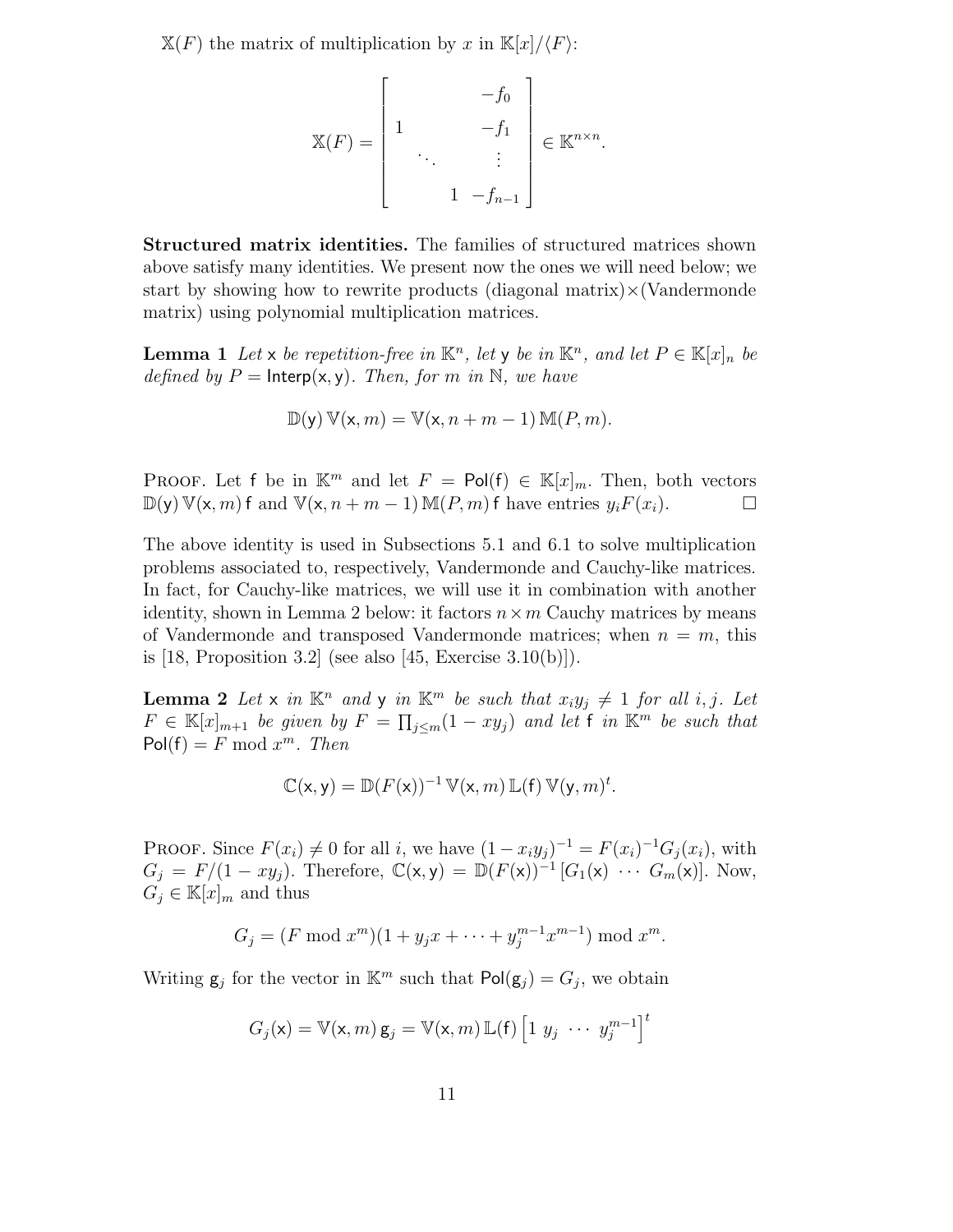Our final expression, already seen e.g. in [24], shows that some companion matrices and diagonal matrices are similar. We will use it in Subsection 5.2 for reducing Vandermonde-like systems to Toeplitz-like ones, and then again in Subsection 6.2 for reducing Cauchy-like systems to Vandermonde-like ones.

**Lemma 3** Let x be a repetition-free vector in  $\mathbb{K}^n$  and let F be the monic polynomial defined by  $F = \prod_{i \leq n} (x - x_i)$ . Then we have the equality

$$
\mathbb{D}(\mathsf{x}) = \mathbb{V}(\mathsf{x}, n) \mathbb{X}(F) \mathbb{V}(\mathsf{x}, n)^{-1}.
$$

PROOF. For y in  $\mathbb{K}^n$ , we claim that the vectors  $\mathbb{D}(\mathsf{x})$  y and  $\mathbb{V}(\mathsf{x}, n) \mathbb{X}(\mathbb{F}) \mathbb{V}(\mathsf{x}, n)^{-1}$ y have entries  $x_i y_i$ . This is readily seen for the former one. Defining  $P =$ Interp(x, y)  $\in \mathbb{K}[x]_n$ , computing the latter vector amounts to evaluate the polynomial  $(xP \mod F)$  at x, yielding the values  $x_i y_i$  as well.

Polynomial expressions. Multiplication by the various families of structured matrices seen before can be reinterpreted in terms of polynomial operations. This is foremost the case for multiplication by lower or upper-triangular Toeplitz matrices, as seen in the following well-known lemma.

**Lemma 4** Let y and z be in  $\mathbb{K}^n$  and let  $\mathbf{u} = \mathbb{L}(\mathbf{y})$  z and  $\mathbf{v} = \mathbb{U}(\mathbf{y})$  z. We have

$$
Pol(u) = Pol(y) Pol(z) mod xn,
$$
  

$$
Pol(v) = Revn(Pol(y)) Pol(z) div xn-1.
$$

We gather here some further expressions of a similar spirit, that are needed later. First, we show how to rewrite transposed polynomial multiplication in terms of plain multiplication; the following result is from [9, Section 4.1].

**Lemma 5** Let P be in  $\mathbb{K}[x]_m$ , f be in  $\mathbb{K}^{n+m-1}$  and let  $\mathsf{u} = \mathbb{M}(P,n)^t$  f  $\in \mathbb{K}^n$ . Then we have

$$
Pol(u) = (Rev_m(P) Pol(f) \text{ div } x^{m-1}) \bmod x^n.
$$

The next lemma describes a more complex operation, needed in Section 5.1 for handling Vandermonde-like matrices.

**Lemma 6** Let z be in  $\mathbb{K}^n$ ,  $\varphi$  be in  $\mathbb{K}$ , P be in  $\mathbb{K}[x]_m$ , f be in  $\mathbb{K}^{n+m-1}$ , and  $define \ g \in \mathbb{K}^n \ by$ 

$$
\mathbf{g} = \mathbb{T}(\mathbf{z}, \varphi) \mathbb{M}(P, n)^t \mathbf{f}.
$$

Define further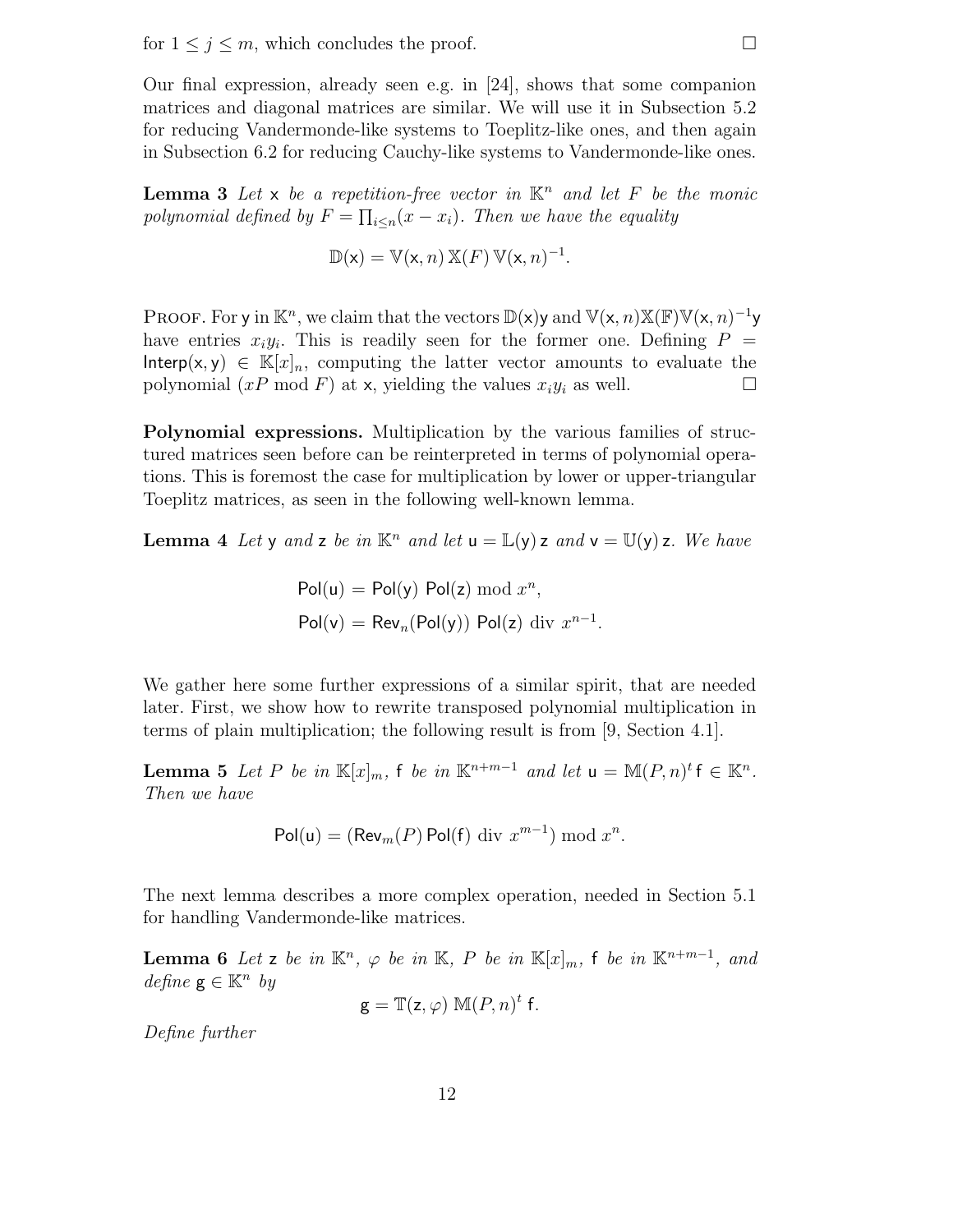- $z' = \text{Flip}(z)$  in  $\mathbb{K}^n$ ,
- $Z = \text{Pol}(z)$  and  $Z' = \text{Pol}(z')$  in  $\mathbb{K}[x]_n$ ,
- $F = \text{Pol}(f)$  in  $\mathbb{K}[x]_{n+m-1}$ .

Then we have the equality

$$
\begin{aligned} \mathsf{Pol}(\mathsf{g}) &= Z \left( \mathsf{Rev}_m(P) \, F \, \text{div} \, x^{m-1} \right) \bmod x^n \\ &+ \varphi \, \mathsf{Rev}_n \Big( Z' \, (P \, \mathsf{Rev}_{n+m-1}(F) \, \text{div} \, x^{m-1}) \bmod x^n \Big). \end{aligned}
$$

PROOF. Since by definition  $\mathbb{T}(z, \varphi)$  equals  $\mathbb{L}(z) + \varphi \mathbb{U}(z')$ , we see that  $Pol(g)$ equals  $Pol(g') + \varphi Pol(g'')$ , where  $g' = \mathbb{L}(z) \mathbb{M}(P, n)^t f$  and  $g'' = \mathbb{U}(z') \mathbb{M}(P, n)^t f$ . Thus, by applying successively Lemma  $4$  and Lemma  $5$  to  $g'$ , we first obtain

$$
\mathsf{Pol}(\mathsf{g}') = Z \left( \mathsf{Rev}_m(P) \, F \, \text{div} \, x^{m-1} \right) \bmod x^n.
$$

To deal with  $g''$ , notice that  $\mathbb{U}(z') = \mathbb{J} \mathbb{L}(z') \mathbb{J}$ , where the *reversal* matrix  $\mathbb{J}$  is zero, except on the anti-diagonal, whose entries are 1's. Then, doing as before,

$$
\mathsf{Pol}(\mathsf{g}'') = \mathsf{Rev}_n\Big(Z'\,\mathsf{Rev}_n\Big((\mathsf{Rev}_m(P)\,F\,\mathrm{div}\,x^{m-1})\,\mathrm{mod}\,x^n\Big)\,\mathrm{mod}\,x^n\Big);
$$

observe the presence of the two extra  $\text{Rev}_n$  operations, due to the conjugation by the J matrix. To get rid of the second reversal, one checks that

$$
\operatorname{Rev}_n\left((\operatorname{Rev}_m(P) \ F \ \operatorname{div} x^{m-1}) \ \operatorname{mod} x^n\right) = \left(P \ \operatorname{Rev}_{n+m-1}(F) \ \operatorname{div} x^{m-1}\right) \operatorname{mod} x^n,
$$
\nwhich gives the required result.

Algorithms for univariate polynomials. As mentioned before, M denotes a function from  $\mathbb{N}_{>0}$  to  $\mathbb{R}_{>0}$  such that over any ring, polynomials of degree less than d can be multiplied using at most  $M(d)$  ring operations.

Following [21, Chapter 8], we make the assumption that the function  $d \mapsto$  $\mathsf{M}(d)/d$  is non-decreasing; this implies in particular that the super-linearity condition  $M(d) + M(d') \leq M(d + d')$  holds for all d, d'. Using the results of [49,11], one can take  $\mathsf{M}(d) \in O(d \log(d) \log \log(d)).$ 

Several fast algorithms are based on fast multiplication. Let thus  $x = [x_1, \ldots, x_n]^t$ be in  $K<sup>n</sup>$ ; we will use the following well-known results.

- Construction from roots. The polynomials  $\prod_{i\leq n}(x-x_i)$  and  $\prod_{i\leq n}(1-x_ix)$  can be computed in  $O(M(n)\log(n))$  operations [21, Lemma 10.4].
- Evaluation. Given  $f \in \mathbb{K}^n$ , one can compute  $\mathbb{V}(\mathsf{x}, n)$  f (equivalently, evaluate any polynomial  $F \in \mathbb{K}[x]_n$  at x) in  $O(\mathsf{M}(n) \log(n))$  operations [21, Corollary 10.8].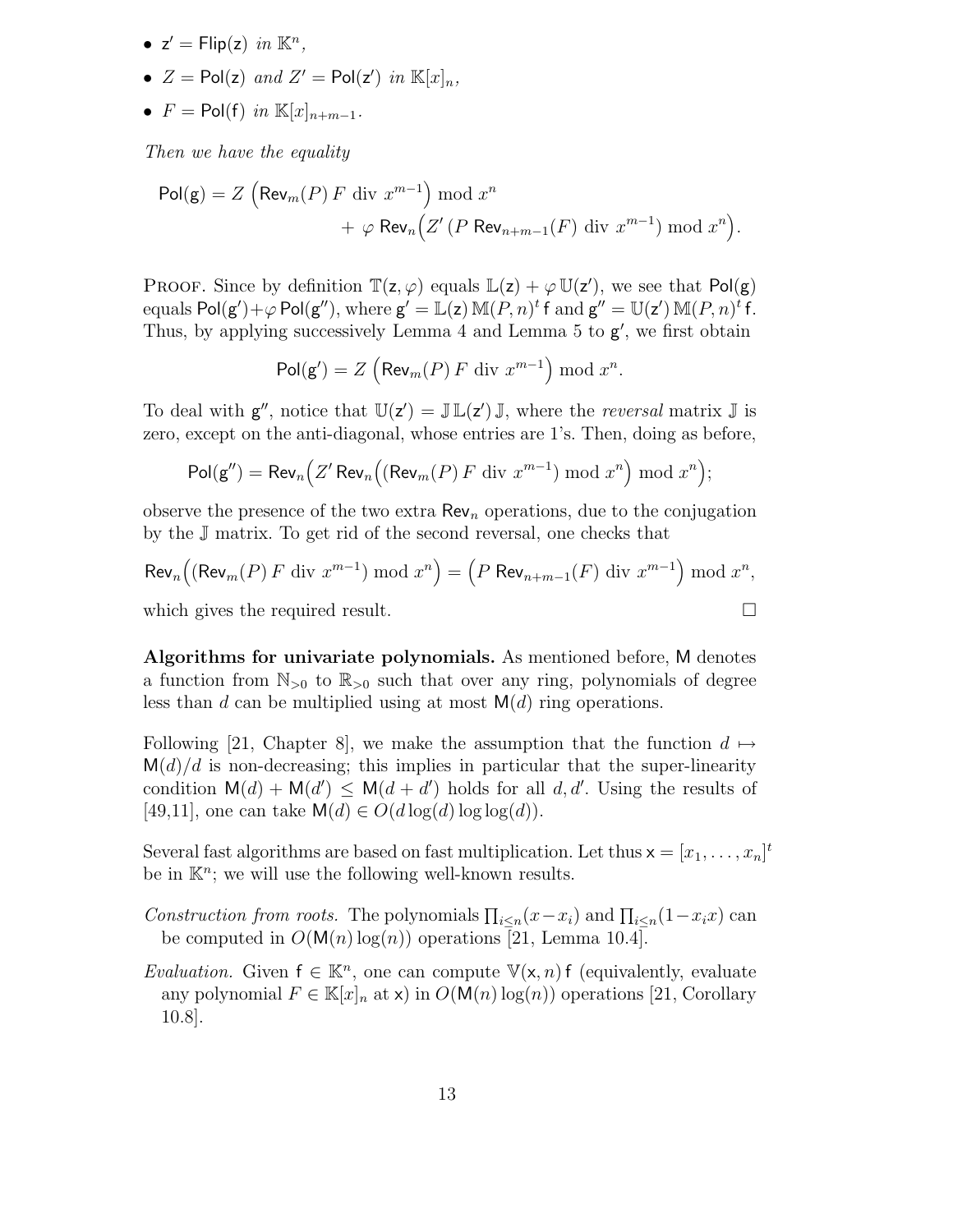- Transposed evaluation. Given  $f \in \mathbb{K}^n$ , one can compute the vector  $\mathbb{V}(\mathsf{x}, n)^t f$ in  $O(M(n) \log(n))$  operations [22, Theorem 10.4].
- Interpolation. If x is repetition-free and f is in  $\mathbb{K}^n$ , one can compute the vector  $V(x, n)^{-1}$  f (equivalently, interpolate any polynomial  $F \in \mathbb{K}[x]_n$  at x) in  $O(M(n)\log(n))$  operations [21, Corollary 10.12].
- Transposed interpolation. If x is repetition-free and f is in  $\mathbb{K}^n$ , one can compute the vector  $V(x, n)^{-t}$  f in  $O(M(n) \log(n))$  operations [30, Section 5] (a similar result can be found in [41, Section 10]).

Algorithms for dense matrices. As said earlier, we let  $2 < \omega \leq 3$  be such that  $n \times n$  matrices over K can be multiplied in  $O(n^{\omega})$  operations in K.

Dense matrix operations will be used for several purposes. First, since we require that our fast polynomial multiplication algorithms apply over any ring, we deduce that polynomial matrices over  $K$  having degree less than  $d$ and size *n* can be multiplied in  $O(n^{\omega} M(d))$  operations. In Section 3, we will actually use the following two results, which deal more precisely with some specific rectangular polynomial matrix products.

**Lemma 7** Let A, B, C be matrices of respective sizes  $(n \times p)$ ,  $(p \times n)$  and  $(n \times p)$ , with entries in  $\mathbb{K}[x]_d$ . Then one can compute the product ABC using  $O(p^{\omega-1} n \mathsf{M}(d))$  operations.

**PROOF.** Suppose first that  $p \leq n$ . Up to bordering the matrices by less than p zero rows or columns, we can suppose that p divides n. Let then  $\ell = n/p$ . We can rewrite the product ABC as a product of matrices of size  $(\ell \times 1) \times$  $(1 \times \ell) \times (\ell \times 1)$ , having blocks of size  $p \times p$  as entries. We then compute this product as  $A(B C)$ ; the cost is  $O(p^{\omega} \ell M(d))$ , which is  $O(p^{\omega-1} n M(d))$ .

Suppose now that  $n \leq p$ ; as above, we suppose that n divides p and let  $\ell = p/n$ . Then, the product ABC is rewritten as a product of matrices of size  $(1 \times \ell) \times (\ell \times 1) \times (1 \times \ell)$ , having blocks of size  $n \times n$  as entries. We then compute this product as  $(AB)C$ ; the cost is  $O(n^{\omega}\ell M(d))$ , that is, in  $O(n^{\omega-1} p M(d))$ . This is also in  $O(p^{\omega-1} n M(d))$ , since  $0 \le n \le p$  and  $\omega \ge 2$ imply  $n^{\omega-1}p \leq p$  $\omega-1$ n.

**Lemma 8** Let A and B be matrices of respective sizes  $(n \times p)$  and  $(p \times m)$ , with entries in  $\mathbb{K}[x]_d$ . If  $n \leq p$ , then one can compute the product AB using  $O(p^{\omega-1}\max\{n,m\} \mathsf{M}(d))$  operations.

**PROOF.** Suppose first that  $n \leq m$ . As in the previous lemma, up to bordering A by less than  $n$  zero columns and B by less than  $n$  zero columns and rows, we can suppose that n divides p and m. Let  $k = p/n$  and  $\ell = m/n$ . Then, the product AB is rewritten as a product of matrices of size  $(1 \times k) \times (k \times \ell)$ ,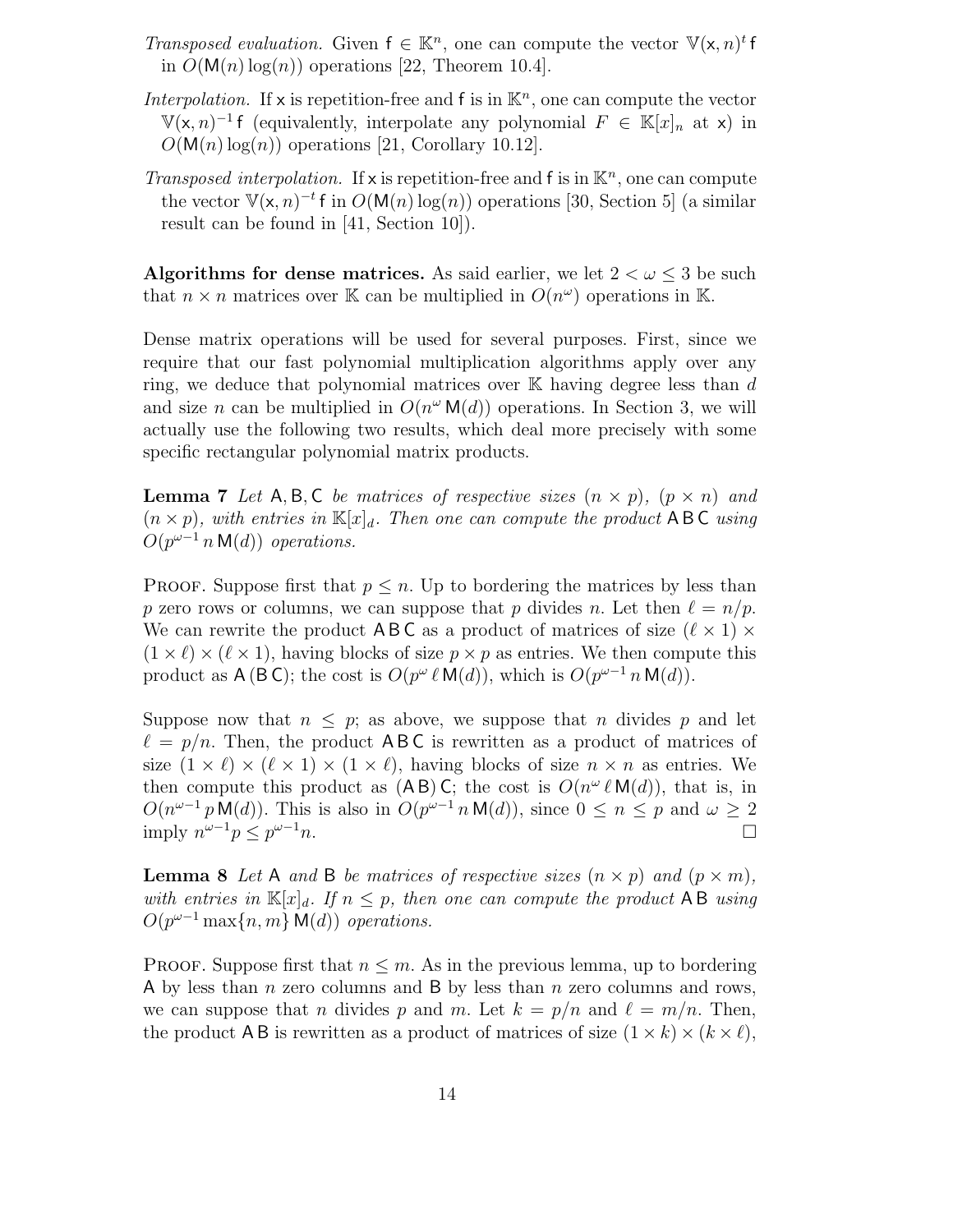having blocks of size  $n \times n$  as entries. The cost for computing this product is thus  $O(n^{\omega} k \ell M(d))$  operations, which is  $O(n^{\omega-2} p m M(d))$ . Since  $0 \le n \le p$ and  $\omega - 2 \geq 0$ , this is in  $O(p^{\omega-1} m \mathsf{M}(d))$ , as required.

Assuming  $m \leq n$ , we obtain a similar estimate of  $O(m^{\omega-2} p n M(d))$ . Since then  $0 \leq m \leq p$  and  $\omega - 2 \geq 0$ , this is in  $O(p^{\omega-1} n \mathsf{M}(d))$ , as required.  $\square$ 

Besides fast (polynomial) matrix multiplication in the above two particular cases, we shall also use fast elimination on dense matrices. We thus give the following result on isolating a basis of the row-span of a matrix. This is a simple consequence of Proposition 2.15 in [51].

**Lemma 9** Let A be in  $\mathbb{K}^{n \times p}$ . One can compute in time  $O(r^{\omega-2}np)$  a quadruple  $(r, J, G, P)$  such that r is the rank of A, J is a subset of  $\{1, \ldots, n\}$  of length r, G is a matrix in  $\mathbb{K}^{(n-r)\times r}$ , P is a permutation matrix of order n, and

$$
\mathsf{EA} = \left[ \begin{array}{c} \mathsf{A}' \\ 0 \end{array} \right], \quad \text{where} \quad \mathsf{E} = \left[ \begin{array}{cc} \mathbb{I}_r & 0 \\ \mathsf{G} & \mathbb{I}_{n-r} \end{array} \right] \mathsf{P},
$$

and where  $A' \in \mathbb{K}^{r \times p}$  consists of the rows of A indexed by J.

PROOF. Using Algorithm 2.14 in [51], one can compute in time  $O(r^{\omega-2}np)$  the rank  $r$  of A along with a permutation matrix  $P$ , and a matrix U of the form

$$
\mathsf{U} = \begin{bmatrix} \mathsf{F} & 0 \\ \mathsf{G} & \mathbb{I}_{n-r} \end{bmatrix}, \quad \text{with } \mathsf{F} \in \mathbb{K}^{r \times r},
$$

such that the last  $n - r$  rows of the product UPA are zero. Then let  $J =$  $\{i_1, \ldots, i_r\}$ , where  $i_j$  is the index of the non-zero entry of the jth row of P. Define E as above, replacing F by the identity  $\mathbb{I}_r$  in U; then, the first r rows of P A, and thus of E A, are the rows of A indexed by  $J$ .

The above lemma will be used in Subsections 5.3 and 6.3 for introducing zeros in some generators of Vandermonde and Cauchy-like matrices, and thus handling the high multiplicities that may arise in those cases. Another application of this lemma is the fast computation of generators of minimal length (or, equivalently, of maximal rank), an operation already needed for the Toeplitz case. The proof of the result below, which is Remark 4.6.7 in [45], shows this.

**Lemma 10** Let  $P, Q \in \mathbb{K}^{n \times n}$ . Given a  $P, Q$ -generator of length  $\alpha \leq n$  for  $A \in \mathbb{K}^{n \times n}$ , one can compute a P, Q-generator for A of minimal length in time  $O(\alpha^{\omega-1}n)$ .

PROOF. Denoting by  $(Y, Z)$  the given generator, we have  $A - P A Q = Y Z^t$ . Let V be an invertible matrix in  $\mathbb{K}^{\alpha \times \alpha}$  such that  $\mathsf{Y} \mathsf{V} = [\mathsf{Y}' \ 0]$ , with  $\mathsf{Y}' \in \mathbb{K}^{n \times r}$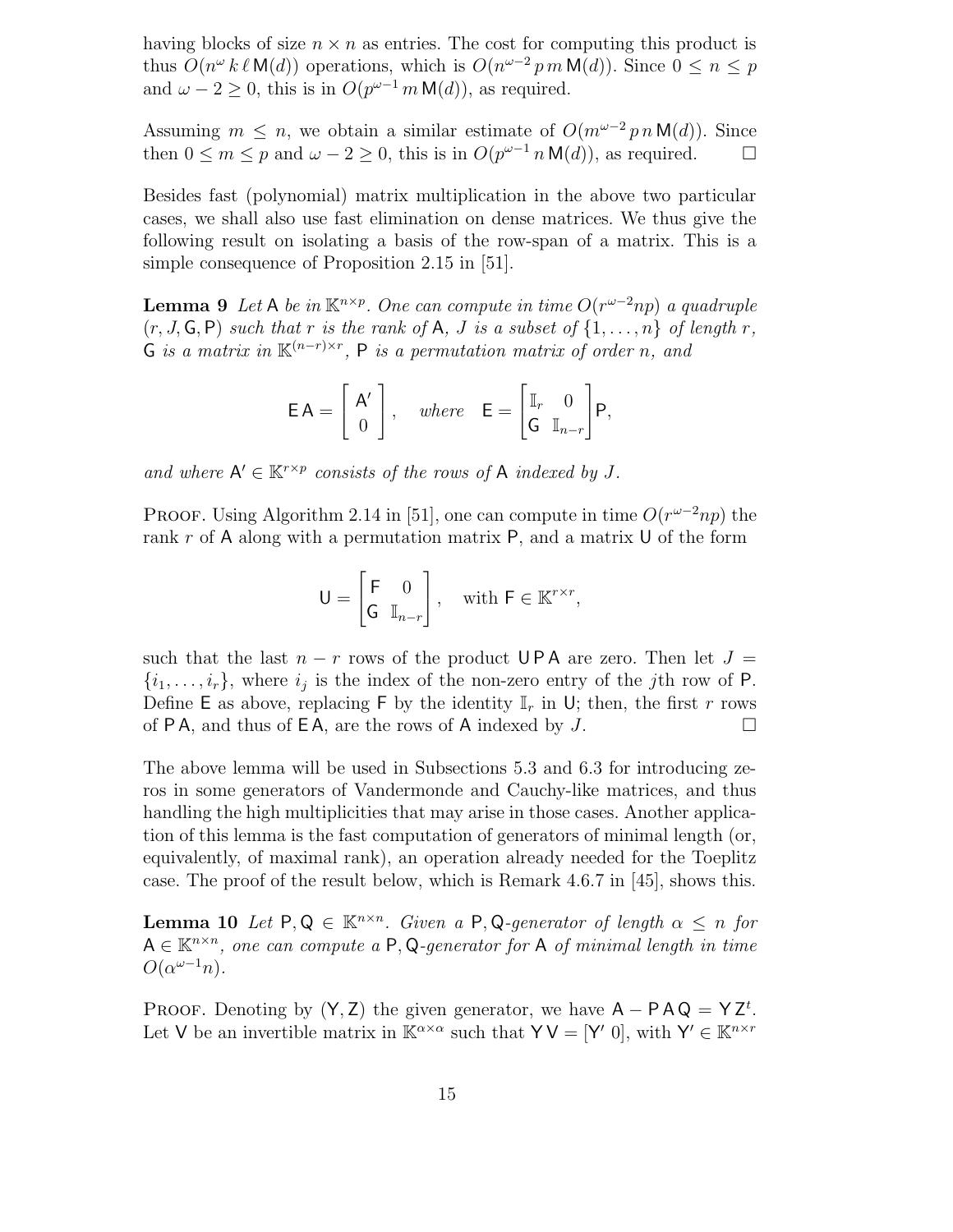and  $r = \text{rank}(Y)$ . Let also  $Z' \in \mathbb{K}^{n \times r}$  consist of the first r columns of  $Z V^{-t}$ . We have  $YZ^t = Y'Z'^t$  and thus  $(Y', Z')$  is a P, Q-generator for A of length r.

Although Y' has full rank,  $Z'$  may have rank less than r. Therefore, let further V' be an invertible matrix in  $\mathbb{K}^{r\times r}$  such that  $Z'V' = [H 0]$ , with  $H \in \mathbb{K}^{n\times r'}$ and  $r' = \text{rank}(\mathbf{Z}')$ . Defining G as the matrix in  $\mathbb{K}^{n \times r'}$  that consists of the first r' columns of Y'V'<sup>-t</sup>, we obtain the equality Y'Z<sup>''</sup> =  $GH<sup>t</sup>$ . Since now both G and H have full rank, they form a P, Q-generator for A of minimal length.

By Lemma 9, the cost of computing r and V is in  $O(\alpha^{\omega-1}n)$ . One then obtains Y' in time  $O(\alpha^{\omega-1}n)$  by multiplication with V. To get Z', one can first compute  $V^{-t}$  in time  $O(\alpha^{\omega})$  and then deduce  $Z V^{-t}$  in time  $O(\alpha^{\omega-1} n)$ . Similarly, deducing  $(G, H)$  from  $(Y', Z')$  can be done in time  $O(\alpha^{\omega-1}n)$ , as required.  $\Box$ 

Partitions and multiplicities. Our algorithms for Vandermonde and Cauchylike systems may require to perform rearrangements of the diagonal matrices appearing in the corresponding displacement operators. We detail this process here, pointing out in particular that performing the required permutations is inexpensive.

We start by integer partitions. A partition  $\nu$  of  $n \in \mathbb{N}_{>0}$  is a sequence of positive integers  $\nu_1 \geq \cdots \geq \nu_s$  such that  $\nu_1 + \cdots + \nu_s = n$ . It will be useful to associate to  $\nu$  the sequence  $\nu_0^* = 0, \nu_1^* = \nu_1, ..., \nu_i^* = \nu_1 + ... + \nu_i, ...$ 

The *conjugate* of  $\nu$  is another partition  $\mu = \mu_1 \geq \cdots \geq \mu_t$  of n, where  $\mu_i$ is the number of elements i in  $\{1, \ldots, s\}$  such that  $\nu_i \geq j$ ; in particular, the conjugate of  $\mu$  is  $\nu$  and we have  $t = \nu_1$  and  $s = \mu_1$ . Remark that given  $\nu$ , one deduces  $\mu$  in n integer additions: after initializing  $\mu$  at  $0, \ldots, 0$  ( $\nu_1$  repetitions), we obtain  $\mu$  by incrementing  $\mu_j$ , for  $i = 1, \ldots, s$  and  $j = 1, \ldots, \nu_i$ ,

Next, we discuss partitions of vectors. Let thus  $x$  be in  $\mathbb{K}^n$ . We suppose that x has the form of Equation (1):

$$
\mathbf{x} = \begin{bmatrix} \mathbf{x}_1 \\ \vdots \\ \mathbf{x}_s \end{bmatrix}, \text{ with } \mathbf{x}_i = \begin{bmatrix} x_{i,1} \\ \vdots \\ x_{i,\nu_i} \end{bmatrix} \in \mathbb{K}^{\nu_i},
$$

where each  $x_j$  is a repetition-free vector of size  $\nu_j$  and where for  $j < s$ ,  $x_{j+1}$  is a prefix of  $x_j$ . Since  $\nu = \nu_1 \geq \cdots \geq \nu_s$  is a partition of n, we let  $\mu = \mu_1 \geq \cdots \geq \mu_t$ be the conjugate partition. The number of occurrences of  $x_{1,j}$  in x is thus  $\mu_j$ ; we call it its *multiplicity*, and call  $\mu_1 = s$  the multiplicity of x.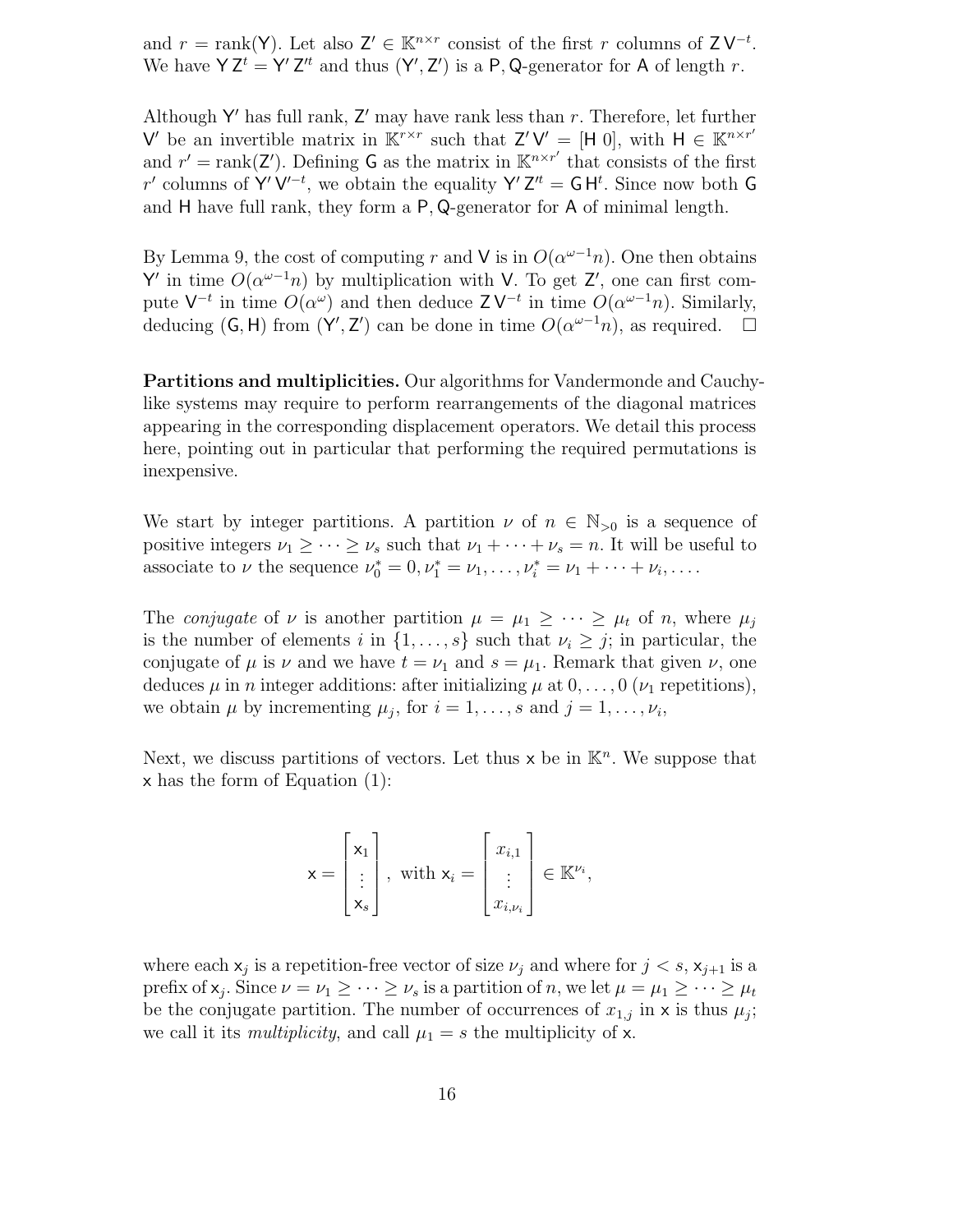It follows that, after permuting its entries, x can be rewritten as

$$
\mathbf{x}' = \begin{bmatrix} x_{\sigma(1)} \\ \vdots \\ x_{\sigma(n)} \end{bmatrix} = \begin{bmatrix} \mathbf{x}'_1 \\ \vdots \\ \mathbf{x}'_t \end{bmatrix},\tag{6}
$$

where  $x'_j$  is a vector consisting of  $\mu_j$  repetitions of  $x_{1,j}$ . For example, if  $x =$  $[1, 2, 4, 1, 2, 1, 2]^t$ , we have

$$
\mathsf{x}_1 = \begin{bmatrix} 1 \\ 2 \\ 4 \end{bmatrix}, \mathsf{x}_2 = \begin{bmatrix} 1 \\ 2 \end{bmatrix}, \mathsf{x}_3 = \begin{bmatrix} 1 \\ 2 \end{bmatrix} \quad \text{and} \quad \mathsf{x}'_1 = \begin{bmatrix} 1 \\ 1 \\ 1 \end{bmatrix}, \mathsf{x}'_2 = \begin{bmatrix} 2 \\ 2 \\ 2 \end{bmatrix}, \mathsf{x}'_3 = \begin{bmatrix} 4 \end{bmatrix},
$$

with  $s = t = 3, (\nu_1, \nu_2, \nu_3) = (3, 2, 2), (\mu_1, \mu_2, \mu_3) = (3, 3, 1), \sigma = [1, 4, 6, 2, 5, 7, 3]$ and  $\sigma^{-1} = [1, 4, 7, 2, 5, 3, 6].$ 

**Lemma 11** Given x as in Equation (1), one can deduce a permutation  $\sigma$  as in Equation (6) in time  $O(n)$ ; the converse operation can be done within the same complexity.

PROOF. The partition  $\nu$  is obtained by scanning x for occurrences of  $x_{1,1}$ , in time  $O(n)$ . One obtains  $\mu$  as the conjugate of  $\nu$  for a similar cost; the permutation  $\sigma$  can then be made explicit as

 $\sigma(1), \ldots, \sigma(n) = 1, 1 + \nu_1^*, \ldots, 1 + \nu_{\mu_1-1}^*, \ldots, \nu_1, \nu_1 + \nu_1^*, \ldots, \nu_1 + \nu_{\mu_t-1}^*,$ 

the first block giving the indices of  $x_{1,1} = x_{2,1} = \cdots = x_{s,1}$  in x and so on. Conversely, given  $x'$ ,  $\mu$  is obtained by scanning  $x'$  for indices where two consecutive entries differ. Then, one recovers  $\nu$  and  $\sigma^{-1}$  in the same way as before, changing the roles of  $\nu$  and  $\mu$ . In any case, the cost fits into the required bound.

By analogy with the squarefree decomposition of polynomials, we call the representation in Equation (6) a repetition-free decomposition of x.

# 3 Polynomial operations

We discuss now two problems involving polynomials. Both boil down to suitably using polynomial matrix multiplication to speed up the simultaneous computation of several bilinear or trilinear expressions; as it turns out, these questions are the main ingredients of the algorithms in the following sections.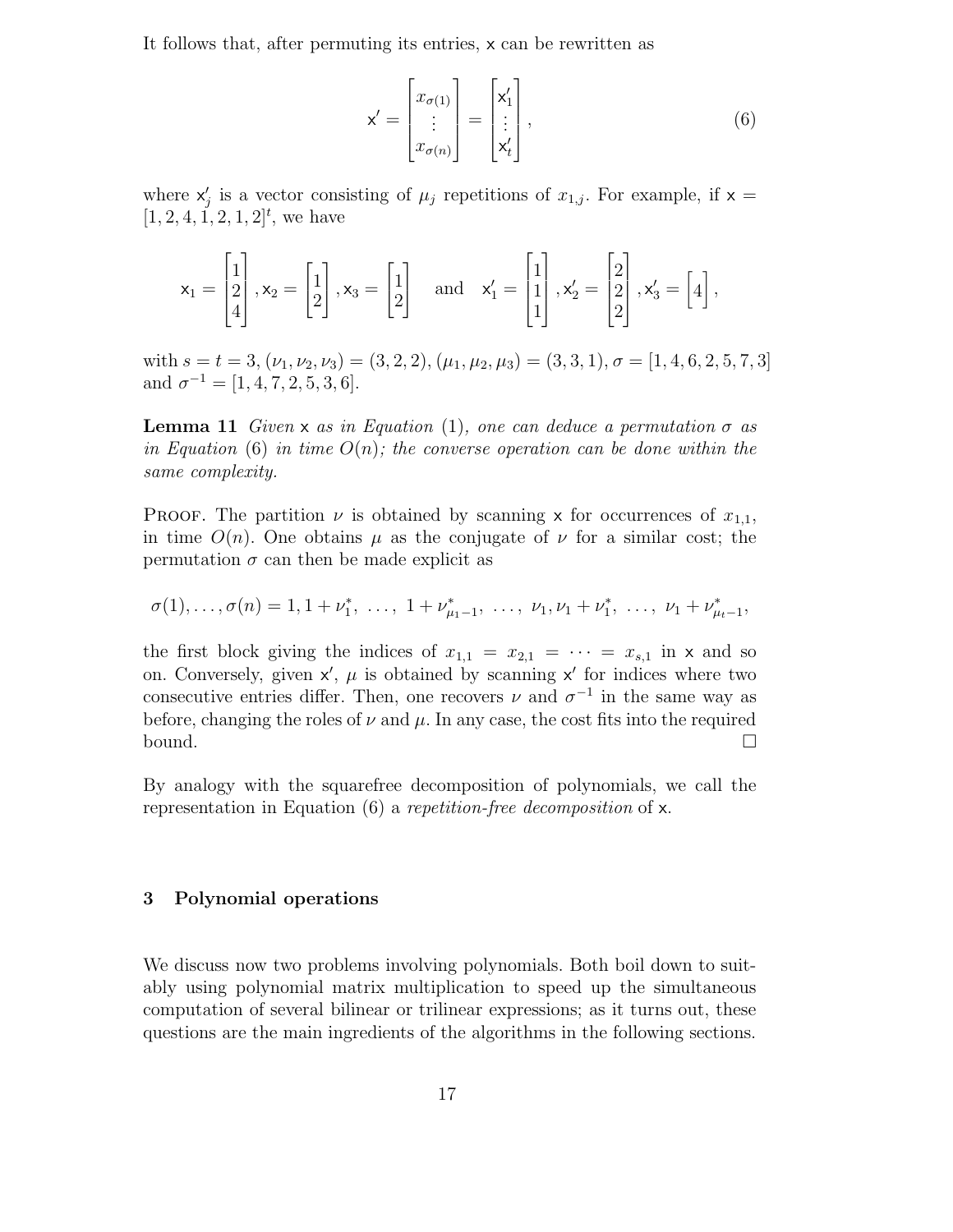In the following, some integers n and  $\alpha \leq n$  are fixed. Let

$$
(Y_i)_{i \leq \alpha}
$$
,  $(Z_i)_{i \leq \alpha}$  and  $(F_j)_{j \leq \alpha}$ 

be in  $\mathbb{K}[x]_n$ . The next proposition will be used in Section 4, as the key to the proof of Theorem 1 for Toeplitz-like systems. The cost reported in this proposition is actually the bottleneck of the main algorithm: any reduction on the following estimate would entail a reduction of the overall cost.

Proposition 1 One can compute the polynomials

$$
G_j = \sum_{i=1}^{\alpha} Y_i (Z_i F_j \bmod x^n), \quad j = 1, \dots, \alpha
$$

in time  $O(\alpha^{\omega-1} \mathsf{M}(n) \log(n)).$ 

The direct approach, used in previous work, consists in computing all polynomials  $G_j$  independently, for a cost of  $O(\alpha^2 M(n))$  operations. Our contribution shows how to compute the polynomials  $G_j$  simultaneously using polynomial matrix multiplication.

PROOF. Up to replacing n with  $\bar{n} = 2^{\lceil \log(n) \rceil}$  and  $F_j$  with  $x^{\bar{n}-n} F_j$ , we can (and will) suppose that  $n$  is a power of 2.

We first show how to rewrite truncated products using non-truncated ones, using ideas reminiscent of *short products* [39]. Let  $k > 1$  be a power of 2 and let  $\ell$  be in N. For  $P = p_0 + p_1 x + \cdots$ , we define  $P^{(\ell,k)} \in \mathbb{K}[x]$  as follows:

$$
P^{(\ell,1)} = p_{\ell}
$$
 and  $P^{(\ell,k)} = \sum_{i=\ell k}^{\ell k + k/2 - 1} p_i x^{i-\ell k}$  for  $k \ge 2$ .

In all cases,  $P^{(\ell,k)}$  is a polynomial of degree less than  $k/2$ . Using this subdivision enables us to rewrite a truncated product  $PQ \mod x^n$  as a sum of non-truncated ones.

**Lemma 12** For P and Q in  $\mathbb{K}[x]$  and m a power of 2,

$$
PQ \bmod x^m = \sum_{k=1,2,4,\dots,m} x^{m-k} \sum_{\ell=0}^{m/k-1} P^{(\ell,k)} Q^{(m/k-1-\ell,k)},
$$

where the sum is taken on all  $k \leq m$  that are powers of 2.

**PROOF.** We proceed by induction on  $m \geq 1$ , for m a power of 2. If  $m = 1$  the result is clear, so, assuming that the property holds at index  $m/2$ , we prove it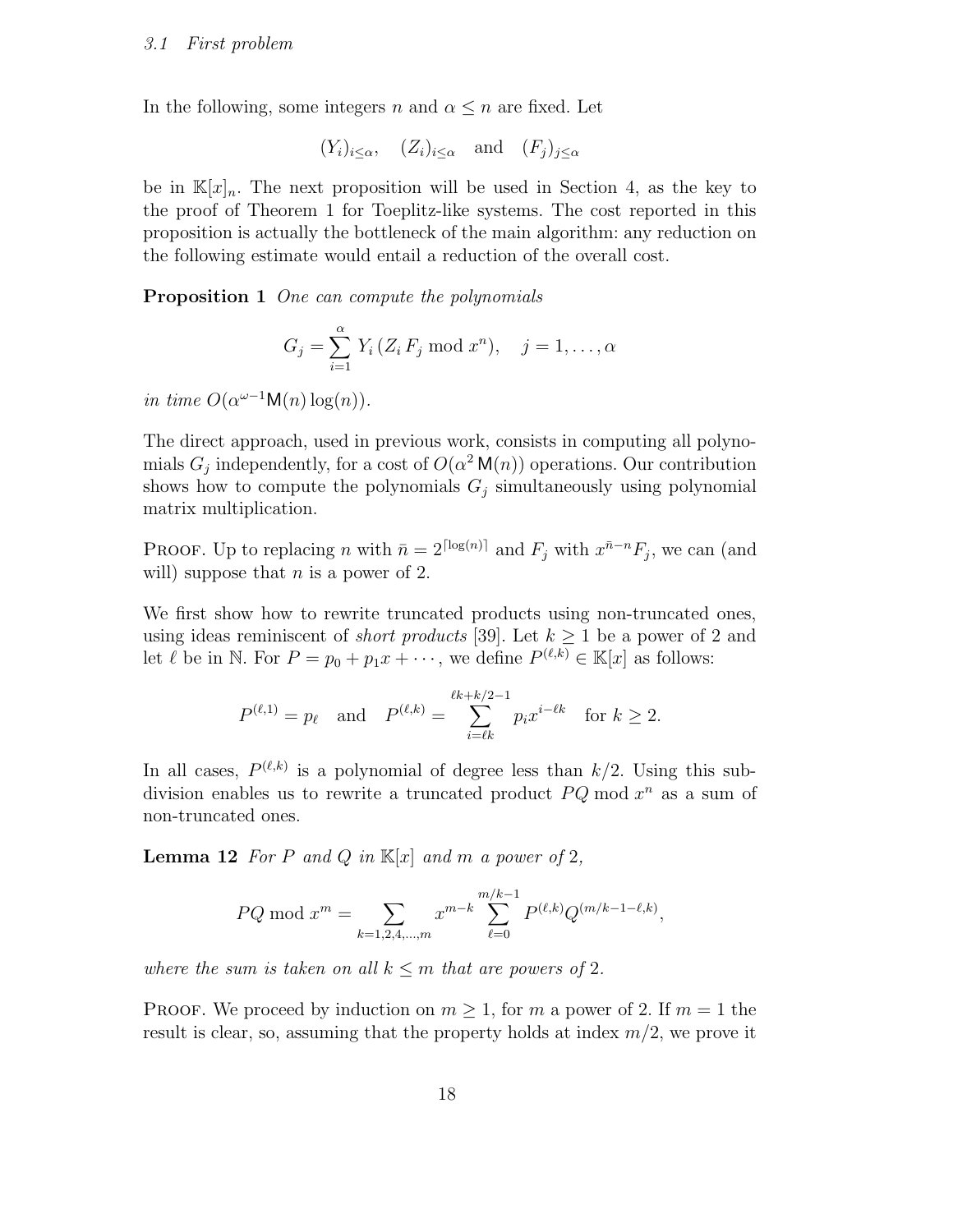at index m. Let us write

$$
P \bmod x^m = P_0 + x^{m/2} P_1
$$
 and  $Q \bmod x^m = Q_0 + x^{m/2} Q_1$ ,

with  $P_0$ ,  $P_1$ ,  $Q_0$ ,  $Q_1$  of degree less than  $m/2$ . Then we have

$$
P_0^{(\ell,k)} = P^{(\ell,k)}
$$
 and  $P_1^{(\ell,k)} = P^{(\ell+m/2k,k)}$ 

for any  $k \ge 1$  and  $\ell \ge 0$  such that  $\ell k + k/2 \le m/2$ . Analogous equalities hold for  $Q$ ,  $Q_0$  and  $Q_1$ . Now, by definition, the following equality holds:

$$
PQ \bmod x^m = P_0 Q_0 + x^{m/2} (P_0 Q_1 + P_1 Q_0 \bmod x^{m/2}). \tag{7}
$$

Observe first that  $P_0Q_0$  equals  $P^{(0,m)}Q^{(0,m)}$ , which corresponds to the term  $k = m$  in the right-hand side of the formula we wish to establish. Next, the induction assumption shows that  $P_0Q_1 \text{ mod } x^{m/2}$  is given by

$$
\sum_{k=1,2,\dots,m/2} x^{m/2-k} \sum_{\ell=0}^{m/2k-1} P_0^{(\ell,k)} Q_1^{(m/2k-1-\ell,k)},
$$

which we rewrite as

$$
\sum_{k=1,2,\dots,m/2} x^{m/2-k} \sum_{\ell=0}^{m/2k-1} P^{(\ell,k)} Q^{(m/k-1-\ell,k)}.
$$

Similarly,  $P_1Q_0 \mod x^{m/2}$  equals

$$
\sum_{k=1,2,...,m/2} x^{m/2-k} \sum_{\ell=m/2k}^{m/k-1} P^{(\ell,k)} Q^{(m/k-1-\ell,k)}.
$$

Putting these equalities in Equation (7) ends the proof.  $\Box$ 

We can now prove the proposition. By Lemma 12, we have for all  $i$  and  $j$ 

$$
Y_i(Z_iF_j \mod x^n) = \sum_{k=1,2,4,\dots,n} x^{n-k} \sum_{\ell=0}^{n/k-1} Y_i Z_i^{(\ell,k)} F_j^{(n/k-1-\ell,k)}.
$$

Thus for  $j \leq \alpha$ , we have  $G_j = \sum_{k=1,2,4,\dots,n} x^{n-k} G_{j,k}$ , with

$$
G_{j,k} = \sum_{i=1}^{\alpha} \sum_{\ell=0}^{n/k-1} Y_i Z_i^{(\ell,k)} F_j^{(n/k-1-\ell,k)}.
$$

We next show how to compute all polynomials  $G_{1,k}, \ldots, G_{\alpha,k}$ , for a fixed k.

**Lemma 13** Let  $k \leq n$  be a power of 2. Then one can compute  $G_{1,k}, \ldots, G_{\alpha,k}$ in time  $O(\alpha^{\omega-1} \mathsf{M}(n)).$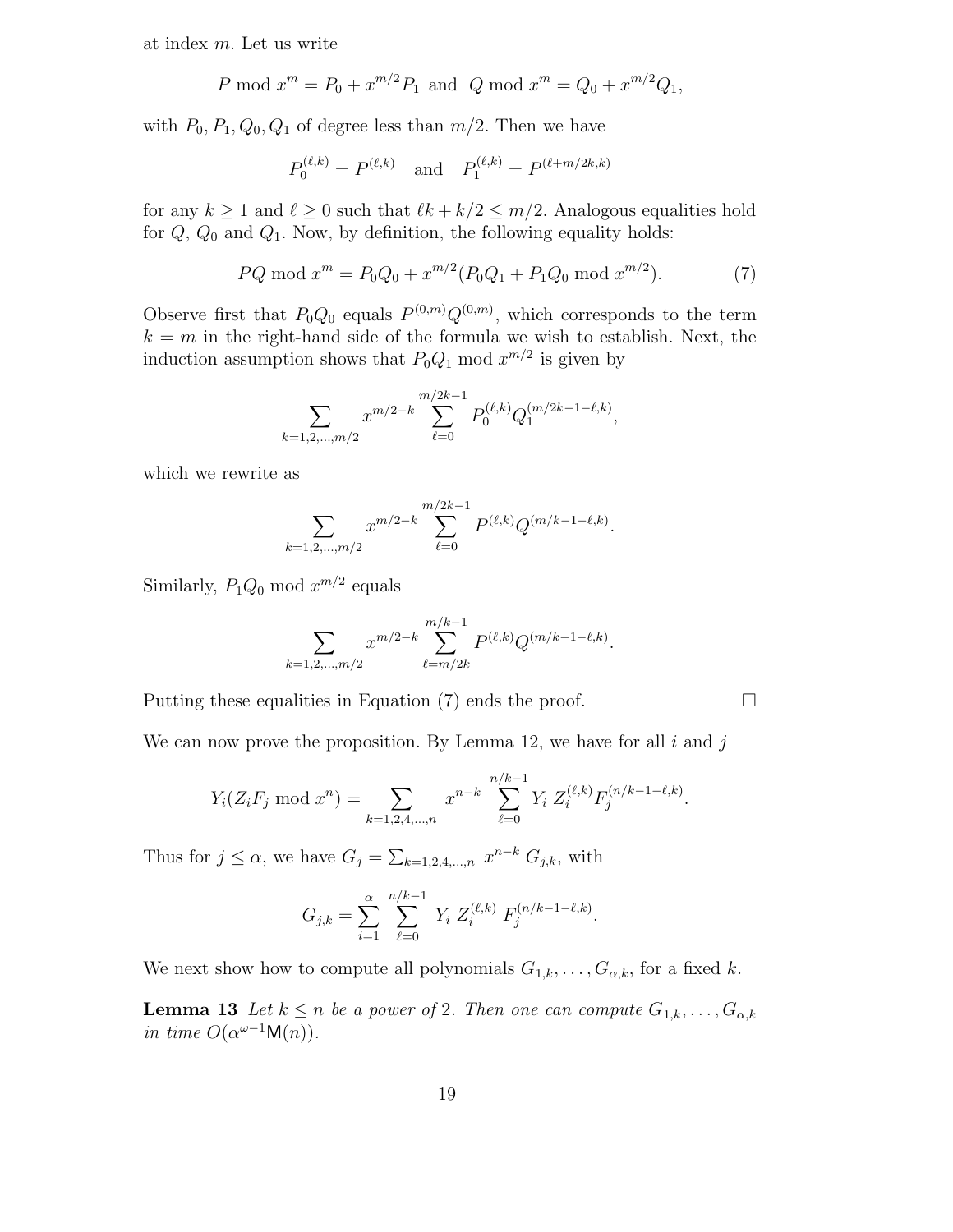PROOF. Let  $k' = n/k$ , and let Z and F be the  $(\alpha \times k')$  and  $(k' \times \alpha)$  polynomial matrices

$$
Z = \begin{bmatrix} Z_1^{(0,k)} & \cdots & Z_1^{(k'-1,k)} \\ \vdots & & \vdots \\ Z_{\alpha}^{(0,k)} & \cdots & Z_{\alpha}^{(k'-1,k)} \end{bmatrix}, \quad \mathsf{F} = \begin{bmatrix} F_1^{(k'-1,k)} & \cdots & F_{\alpha}^{(k'-1,k)} \\ \vdots & & \vdots \\ F_1^{(0,k)} & \cdots & F_{\alpha}^{(0,k)} \end{bmatrix}.
$$

Then we have the equality

$$
\left[\begin{array}{ccc} G_{1,k} & \cdots & G_{\alpha,k} \end{array}\right] = \left[\begin{array}{ccc} Y_1 & \cdots & Y_{\alpha} \end{array}\right] \mathsf{Z} \mathsf{F}.
$$

All entries of  $Z$  and  $F$  have degree less than  $k/2$ , whereas the polynomials  $Y_i$  have degree less than n. To balance the degrees, for  $i \leq \alpha$ , we write  $Y_i =$  $\sum_{\ell=0}^{k'-1} Y_{i,\ell} x^{\overline{k}\ell}$ , with  $Y_{i,\ell}$  of degree less than k. We then define the  $(k' \times \alpha)$  matrix

$$
\mathsf{Y} = \left[ \begin{array}{ccc} Y_{1,0} & \cdots & Y_{\alpha,0} \\ \vdots & & \vdots \\ Y_{1,k'-1} & \cdots & Y_{\alpha,k'-1} \end{array} \right]
$$

with polynomial entries of degree less than  $k$ , such that

$$
\left[\begin{array}{ccc} Y_1 & \cdots & Y_\alpha \end{array}\right] = \left[\begin{array}{ccc} 1 & x^k & x^{2k} & \cdots & x^{(k'-1)k} \end{array}\right] \mathsf{Y}.
$$
 (8)

Using Lemma 7, we can compute the product YZF in  $O(\alpha^{\omega-1} k' M(k))$  operations. Since  $k' \mathsf{M}(k) \leq \mathsf{M}(n)$ , this cost is in  $O(\alpha^{\omega-1} \mathsf{M}(n))$ . Finally, by Equation (8), we deduce  $G_{1,k}, \ldots, G_{\alpha,k}$  from the product  $\forall Z \in \mathbb{R}$  in time  $O(\alpha k' k)$ , which is in  $O(\alpha n)$ .

To conclude the proof of Proposition 1, we apply Lemma 13 to  $k = 1, 2, 4, \ldots, n$ , for a total cost of  $O(\alpha^{\omega-1} \mathsf{M}(n) \log(n))$ . The cost of deducing  $G_1, \ldots, G_\alpha$  is a negligible  $O(\alpha n \log(n))$ .

#### 3.2 Second problem

As above, some integers  $n \in \mathbb{N}$  and  $\alpha \leq n$  are fixed. Let also s and t be positive integers bounded by  $\alpha$  and let  $\nu_1, \ldots, \nu_s$  and  $\delta_1, \ldots, \delta_t$  be positive integers such that

$$
n = \nu_1 + \cdots + \nu_s
$$
 and  $n = \delta_1 + \cdots + \delta_t$ .

Let then

$$
(Q_{i,j})_{i\leq \alpha, j\leq s}
$$
 and  $(R_{i,k})_{i\leq \alpha, k\leq t}$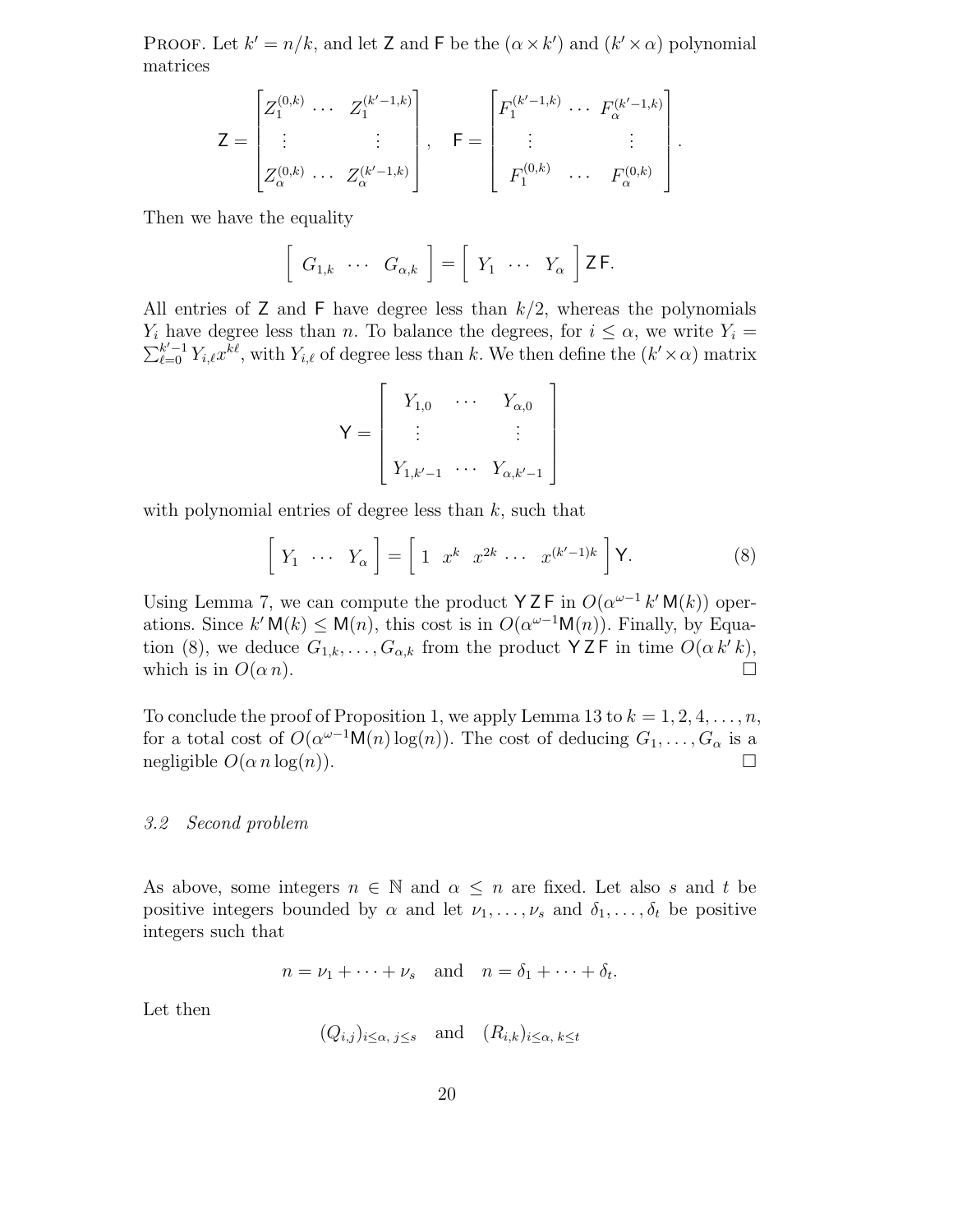be in  $\mathbb{K}[x]$ , with  $\deg(Q_{i,j}) < \nu_j$  and  $\deg(R_{i,k}) < \delta_k$ . The following result is used in Section 6 to reduce the solution of Cauchy-like systems to that of Vandermonde-like systems.

Proposition 2 One can compute the polynomials

$$
P_{j,k} = \sum_{i=1}^{a} Q_{i,j} R_{i,k}, \quad j = 1, \dots, s, \quad k = 1, \dots, t
$$

in time  $O(\alpha^{\omega-1} \mathsf{M}(n) \log(n)).$ 

Remark that computing all polynomials  $P_{j,k}$  independently leads to a cost in  $O(\alpha^2 M(n))$ , which is quadratic in  $\alpha$ . As we did in the previous subsection, we are going to use polynomial matrix multiplication to compute the polynomials  $P_{j,k}$  simultaneously and obtain a cost subquadratic in  $\alpha$ .

PROOF. Let  $L = \{0, 1, \ldots, |\log(n)|\}$ . For  $\beta, \gamma \in L$ , define

$$
S_{\beta} = \{ j : 2^{\beta} \le \nu_j < 2^{\beta+1} \} \quad \text{and} \quad T_{\gamma} = \{ k : 2^{\gamma} \le \delta_k < 2^{\gamma+1} \};
$$

we then let  $q_{\beta} = |S_{\beta}|$  and  $r_{\gamma} = |T_{\gamma}|$ . Rewrite the equality  $n = \sum_{j=1}^{s} \nu_j$  as

$$
n = \sum_{\beta \in L} \sum_{j \in S_{\beta}} \nu_j.
$$

Since for  $j \in S_\beta$ , all  $\nu_j$  are at least  $2^\beta$ , we deduce the following inequality, together with its analogue for the subsets  $T_{\gamma}$ :

$$
\sum_{\beta \in L} 2^{\beta} q_{\beta} \le n \quad \text{and} \quad \sum_{\gamma \in L} 2^{\gamma} r_{\gamma} \le n. \tag{9}
$$

.

Given the integers  $\nu_1, \ldots, \nu_s$  and  $\delta_1, \ldots, \delta_t$ , all subsets  $S_\beta$  and  $T_\gamma$  can be obtained in time  $O(n)$ . Then, for a given pair  $(\beta, \gamma)$ , the polynomials  $\{P_{j,k} : j \in$  $S_{\beta}, k \in T_{\gamma}$  are the entries of the matrix product QR, with

$$
\mathsf{Q} = \begin{bmatrix} \vdots & \vdots \\ Q_{1,j} & \cdots & Q_{\alpha,j} \\ \vdots & \vdots & \vdots \end{bmatrix}_{j \in S_{\beta}}, \quad \mathsf{R} = \begin{bmatrix} \cdots & R_{1,k} & \cdots \\ & \vdots & \\ \cdots & R_{\alpha,k} & \cdots \end{bmatrix}_{k \in T_{\gamma}}
$$

The polynomial matrix Q has dimensions  $(q_\beta \times \alpha)$  and degree less than  $2^{\beta+1}$ ; R has dimensions  $(\alpha \times r_{\gamma})$  and degree less than  $2^{\gamma+1}$ .

Let us first deal with the case where  $\beta \leq \gamma$ . Then, the polynomials in R have potentially larger degrees than the ones in Q. To balance these degrees, we write  $R = \sum_{\ell=0}^{2^{\gamma-\beta}-1} R_{\ell}^{\gamma} x^{2^{\beta+1}\ell}$ , where  $R_{\ell}$  is an  $(\alpha \times r_{\gamma})$  polynomial matrix with entries of degree less than  $2^{\beta+1}$ .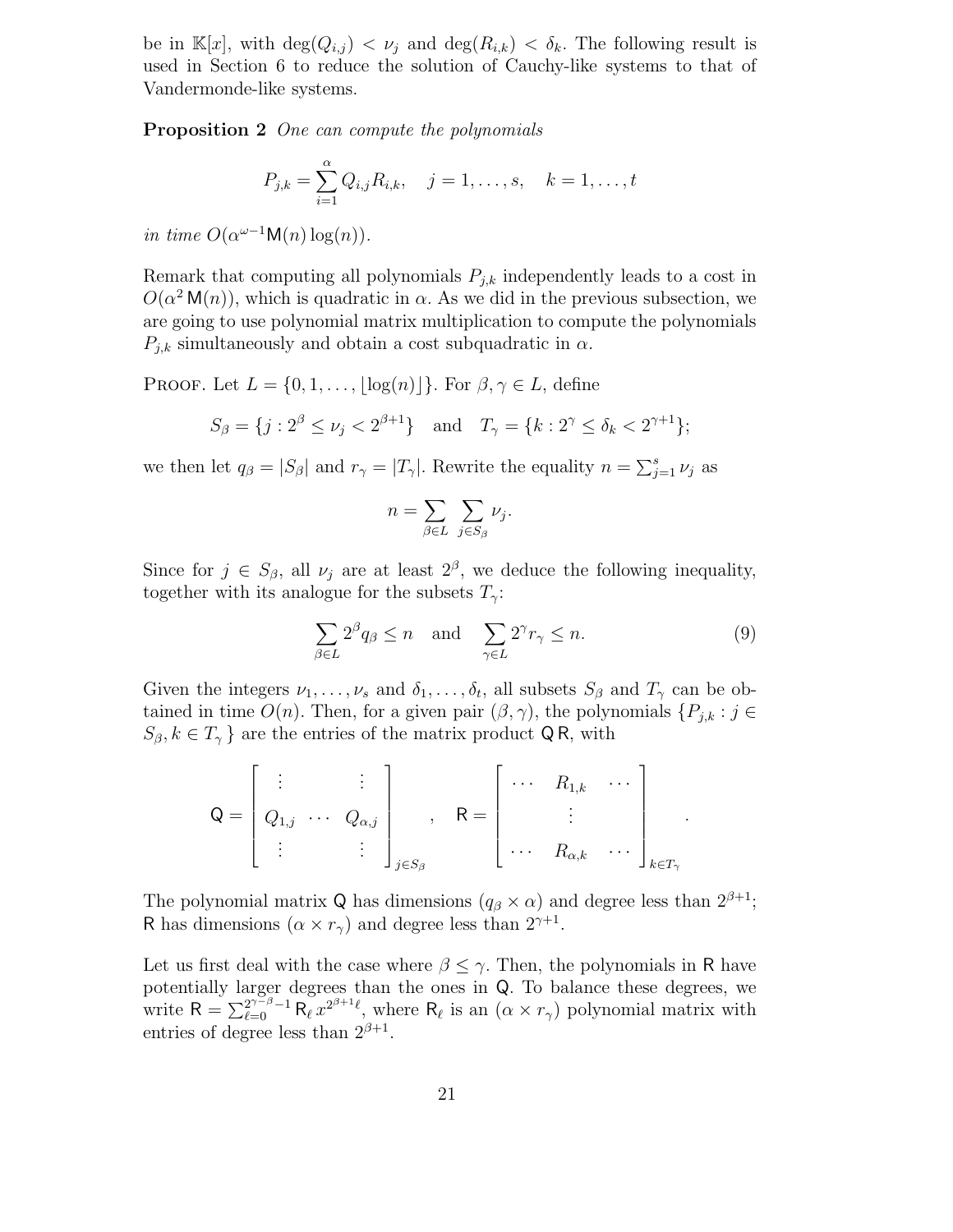From the knowledge of the products  $\{Q R_{\ell} : 0 \leq \ell < 2^{\gamma - \beta}\}\$ , one can deduce QR using  $O(\alpha 2^{\gamma} r_{\gamma})$  extra additions; summing over all  $\beta, \gamma$  with  $\beta \leq \gamma$ , and using Equation (9), this amounts to  $O(\alpha n \log(n))$  additions. Hence, we focus on computing the former products. Concatenating all matrices  $R_\ell$ , let us define

$$
\mathsf{R}'=\left[\mathsf{R}_0\,\cdots\,\mathsf{R}_{2^{\gamma-\beta}-1}\right];
$$

it is then enough to compute  $\mathsf{Q}\mathsf{R}'$ , since the  $\mathsf{Q}\mathsf{R}_\ell$  can be read off this product.

The matrix R' has dimensions  $(\alpha \times r'_\gamma)$ , with  $r'_\gamma = 2^{\gamma-\beta}r_\gamma$ , and entries of degree less than  $2^{\beta+1}$ . Since  $q_{\beta} \leq \alpha$ , Lemma 8 shows that the cost of computing the product  $\mathsf{Q} \mathsf{R}'$  is in

$$
O(\alpha^{\omega-1} \max\{q_\beta, r'_\gamma\} \mathsf{M}(2^{\beta+1})).
$$

Recall that by assumption on the function M, we have  $M(2^{\beta+1}) \leq 2^{\beta+1}M(n)/n$ . Bounding the max by a sum and substituting  $r'_{\gamma}$  by its value, we deduce the upper bound

$$
O\left(\alpha^{\omega-1} \, 2^\beta \, q_\beta \, \frac{\mathsf{M}(n)}{n} + \alpha^{\omega-1} \, 2^\gamma r_\gamma \, \frac{\mathsf{M}(n)}{n}\right).
$$

Summing over all  $\beta$ ,  $\gamma$  with  $\beta \leq \gamma$ , and using Equation (9), we obtain an upper bound in  $O(\alpha^{\omega-1} \mathsf{M}(n) \log(n))$ . The case where  $\beta > \gamma$  is handled similarly.  $\Box$ 

We will need in Section 5 the following corollary of the previous proposition, to reduce the solution of Vandermonde-like systems to that of Toeplitz-like systems. Let  $s \leq \alpha$  and  $\nu_1, \ldots, \nu_s$  be as above and let

$$
(Z_i)_{i \leq \alpha}
$$
,  $(Y_{i,j})_{i \leq \alpha, j \leq s}$ , and  $(F_j)_{j \leq s}$ 

be in  $\mathbb{K}[x]$ , with  $\deg(Z_i) < n$ ,  $\deg(Y_{i,j}) < \nu_j$  and  $\deg(F_j) < n + \nu_j$ .

Proposition 3 One can compute the polynomials

$$
P_j = \sum_{i=1}^{a} Z_i \left( Y_{i,j} F_j \text{ div } x^{\nu_j - 1} \right), \quad j = 1, \dots, s
$$

in time  $O(\alpha^{\omega-1} \mathsf{M}(n) \log(n)).$ 

The remarks we did before still apply: a direct approach consists in computing all polynomials  $P_j$  independently, for a cost in  $O(\alpha^2 M(n))$ . Using polynomial matrix multiplication to share computations, we get a cost subquadratic in  $\alpha$ .

PROOF. For  $i \leq \alpha$  and  $j \leq s$ , let  $G_{i,j} = Y_{i,j} F_j \text{ mod } x^{\nu_j-1}$ . Then, for  $j \leq s$ , we can define

$$
Q_j = \sum_{i=1}^{\alpha} Z_i G_{i,j} \quad \text{and} \quad R_j = \sum_{i=1}^{\alpha} Z_i Y_{i,j}.
$$

It follows that  $P_j$  is given by  $(R_j F_j - Q_j)$  div  $x^{\nu_j - 1}$ .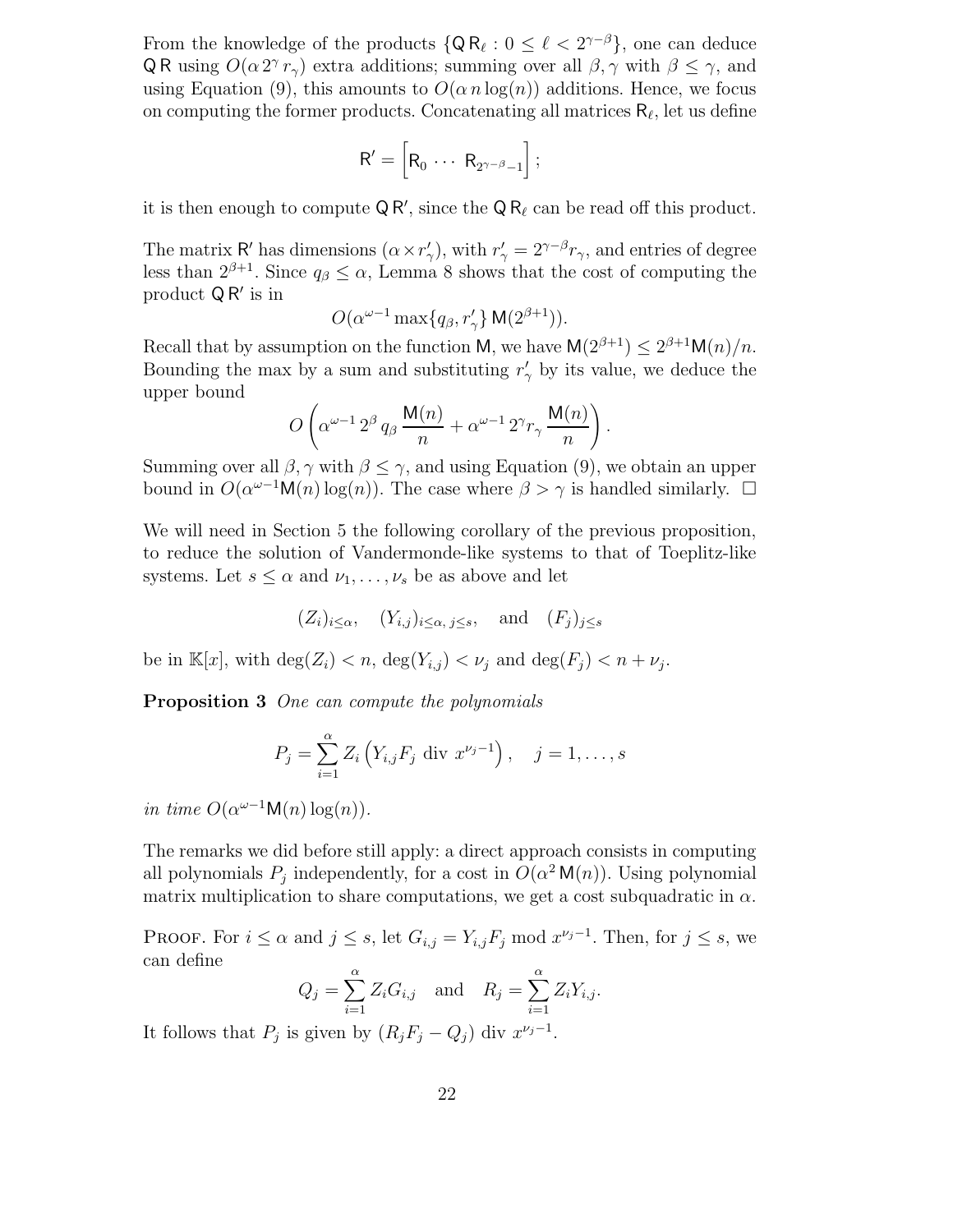For given i and j, the polynomial  $G_{i,j}$  can be computed in  $M(\nu_i)$  operations; hence, the whole time for computing all these polynomials is at most  $\alpha \mathsf{M}(n)$ . Applying Proposition 2 with  $t = 1$  and  $\delta_1 = n$ , we deduce that we can compute all polynomials  $Q_j$  and  $R_j$  using  $O(\alpha^{\omega-1} \mathsf{M}(n) \log(n))$  operations. Finally, we recover the polynomials  $P_j$  in time  $O(s \mathsf{M}(n)) \subset O(\alpha \mathsf{M}(n))$ .

#### 4 The Toeplitz case

The operator associated with the Toeplitz structure is

$$
\Delta[\mathbb{Z}_{n,0},\mathbb{Z}_{n,0}^t](\mathsf{A})=\mathsf{A}-\mathbb{Z}_{n,0}\,\mathsf{A}\,\mathbb{Z}_{n,0}^t,\quad \mathsf{A}\in\mathbb{K}^{n\times n}.\tag{10}
$$

This operator is invertible: given  $(Y, Z)$  in  $\mathbb{K}^{n \times \alpha} \times \mathbb{K}^{n \times \alpha}$ , there exists a unique A such that  $\Delta[\mathbb{Z}_{n,0}, \mathbb{Z}_{n,0}^t](\mathsf{A}) = \mathsf{YZ}^t$ ; it is given by the representation

$$
A = \sum_{i=1}^{\alpha} \mathbb{L}(y_i) \mathbb{U}(z_i),
$$

called in [28,29] a  $\Sigma LU$  representation of length  $\alpha$  for A. Using Lemma 4, this representation allows one to compute a matrix-vector product  $Au$  in  $O(\alpha M(n))$ operations. Our problem in this section is the converse one: given  $v$  in  $\mathbb{K}^n$ , find u such that  $Au = v$  (or conclude that no such vector exists).

For large  $\alpha$ , we improve previous algorithms, reducing their complexity from  $O(\alpha^2 M(n) \log(n))$  to  $O(\alpha^{\omega-1} M(n) \log^2(n))$ . The structure of our algorithm is similar to those initiated by Bitmead and Anderson [7] and Morf [37,38]; the key difference consists in using the results of the previous section to perform efficiently the following operation: given  $\mathsf{Y}, \mathsf{Z}$  as above and  $\mathsf{u}_1, \ldots, \mathsf{u}_\alpha$  in  $\mathbb{K}^n$ , compute the  $\alpha$  products  $v_j = Au_j$ .

#### 4.1 Preliminaries

In addition to the operator in Equation (10) we will use the operator

$$
\Delta[\mathbb{Z}_{n,0}^t,\mathbb{Z}_{m,0}](\mathsf{A})=\mathsf{A}-\mathbb{Z}_{n,0}^t\,\mathsf{A}\,\mathbb{Z}_{m,0},\quad \mathsf{A}\in\mathbb{K}^{n\times m}.
$$

Regardless of dimensions, the operators  $\Delta[\mathbb{Z}_{n,0}^t, \mathbb{Z}_{m,0}]$  and  $\Delta[\mathbb{Z}_{n,0}, \mathbb{Z}_{m,0}^t]$  are called respectively  $\phi_-$  and  $\phi_+$  in [43,28,29]; their generators are called  $\phi_$ generators and  $\phi_{+}$ -generators. From now on, we use this simplifying notation.

We give in this subsection some useful results on generators for submatrices, sums, products, . . . . Our contribution is Proposition 4 below, which is a faster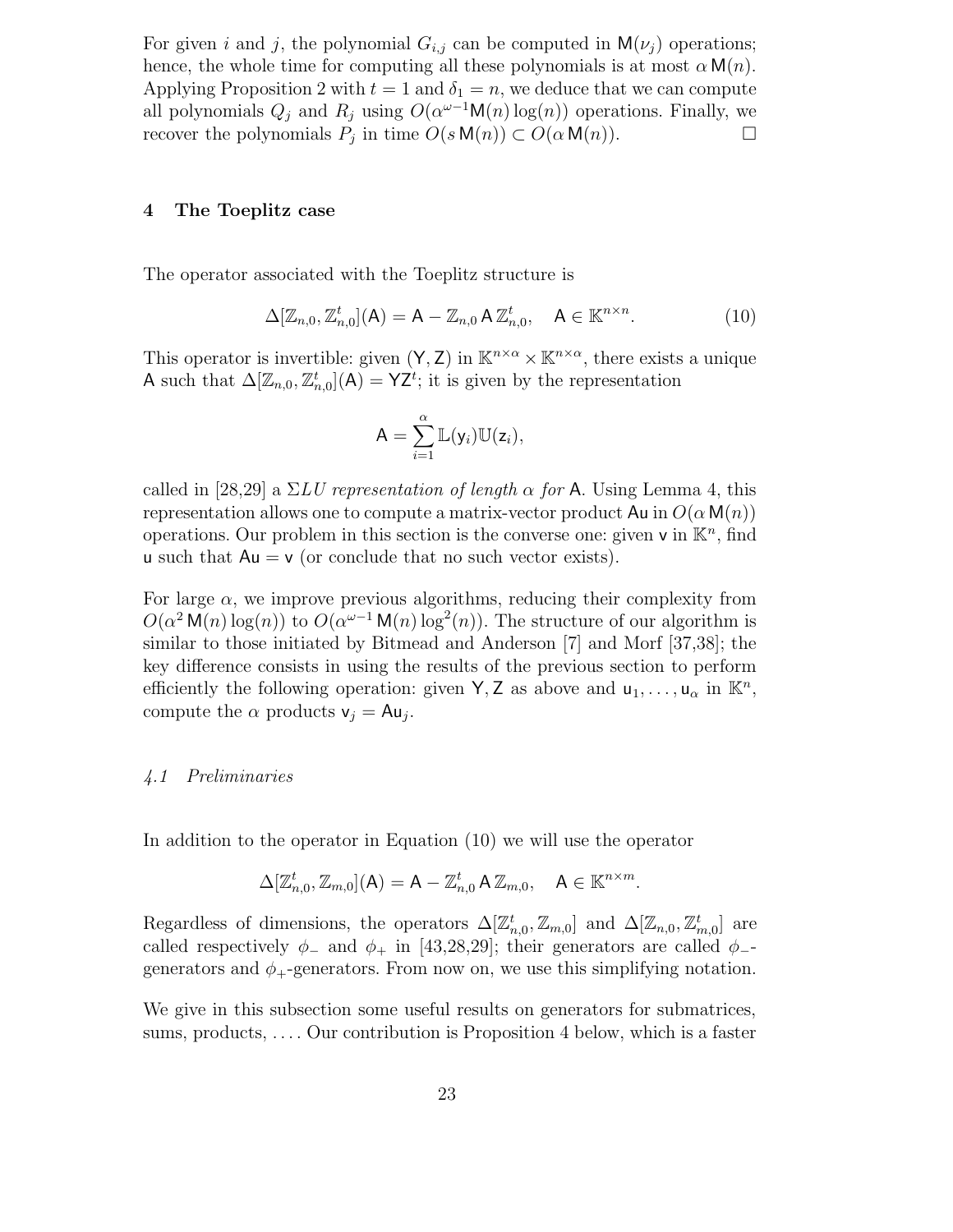version of [43, Proposition A.3] for generating matrix products; as in [28,29] we extend the result to rectangular matrices. Proofs not given here can be found in e.g. [7,38,43,28,45].

A first key feature of the operators  $\phi_+$  and  $\phi_-$  is that when A is invertible, the ranks of  $\phi_{+}(\mathsf{A})$  and  $\phi_{-}(\mathsf{A}^{-1})$  coincide. Secondly, when A is square, the ranks of  $\phi_{+}(\mathsf{A})$  and  $\phi_{-}(\mathsf{A})$  differ by at most 2.

The next lemma gives the complexity of converting from  $\phi$ -- to  $\phi$ +-generators; the same holds for converting back.

**Lemma 14** Given a  $\phi$ -generator of length  $\alpha$  for the matrix  $A \in \mathbb{K}^{n \times n}$ , one can compute a  $\phi_+$ -generator of length  $\alpha + 2$  for A in time  $O(\alpha \mathsf{M}(n))$ .

Assuming that  $n = m$ , partition A into blocks as

$$
A = \begin{bmatrix} A_{1,1} & A_{1,2} \\ A_{2,1} & A_{2,2} \end{bmatrix},
$$
\n(11)

with  $A_{i,j} \in \mathbb{K}^{n_i \times n_j}$ , and  $n_1 + n_2 = n$ . Then the rank of  $\phi_+(\mathsf{A}_{1,1})$  is at most that of  $\phi_{+}(\mathsf{A})$ ; if  $\mathsf{A}_{1,1}$  is invertible and has its upper-left entry non-zero then the same bound holds for the Schur complement  $A_{2,2} - A_{2,1}A_{1,1}^{-1}A_{1,2}$ .

Next, we consider the cost of deducing generators for the blocks  $A_{i,j}$  from generators for A, and conversely.

**Lemma 15** Given a  $\phi_+$ -generator of length  $\alpha$  for A, one can find  $\phi_+$ -generators of length  $O(\alpha)$  for all  $A_{i,j}$  in time  $O(\alpha M(n))$ . Conversely, given  $\phi_+$ -generators of length at most  $\alpha$  for all  $A_{i,j}$ , one can find a  $\phi_+$ -generator of length  $O(\alpha)$ for A in time  $O(\alpha M(n))$ .

Adding matrices given by their generators is straightforward (even though the generators thus obtained may not be minimal).

**Lemma 16** If  $(T, U)$  and  $(Y, Z)$  are  $\phi_+$ -generators for some matrices A and B of the same dimensions, then ( $[T Y]$ ,  $[U Z]$ ) is a  $\phi_+$ -generator for  $A + B$ .

We conclude with the key novelty of this subsection, which concerns the complexity of computing a generator for the product of two matrices.

**Proposition 4** Let  $(T, U)$  and  $(Y, Z)$  be  $\phi_+$ -generators of lengths  $\alpha$  and  $\beta$  for some matrices  $A \in \mathbb{K}^{n \times m}$  and  $B \in \mathbb{K}^{m \times p}$ . Then one can find a  $\phi_+$ -generator of length  $\alpha + \beta + 1$  for the product AB in time  $O(\gamma^{\omega-1}M(q) \log(q))$ , with  $\gamma =$  $\max\{\alpha, \beta\}$  and  $q = \max\{n, m, p\}.$ 

PROOF. Let  $V = B^t U$  and  $W = \mathbb{Z}_{n,0} A \mathbb{Z}_{m,0}^t Y$ ; let also a (resp. b) be the lower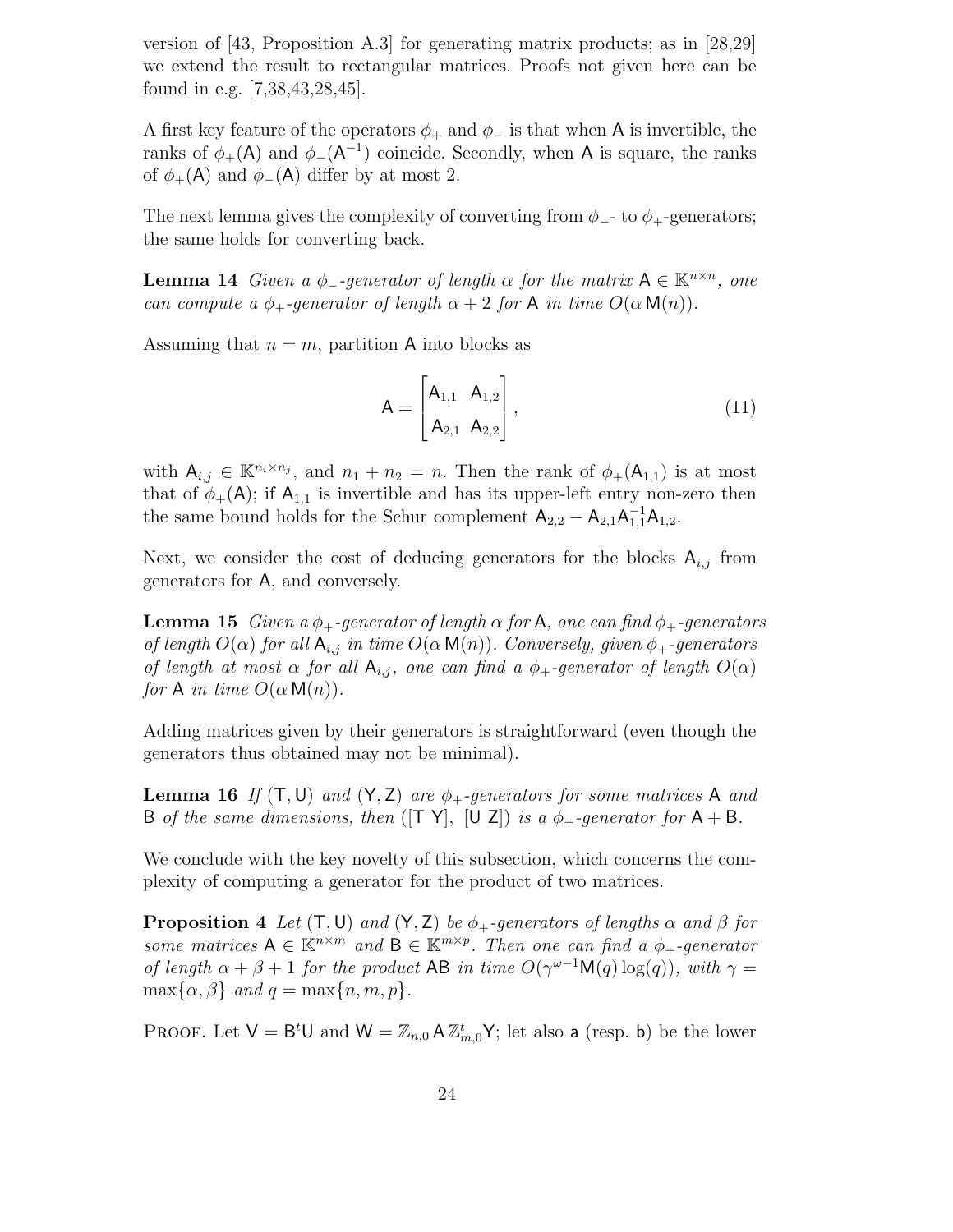shift of the last column of  $A$  (resp.  $B<sup>t</sup>$ ). Then, following [43, Proposition A.3], the proof of [28, Proposition 2] shows that [T W a] and [V Z −b] form a  $\phi_{+}$ generator of length  $\alpha + \beta + 1$  for AB. Hence, it suffices to bound the cost of computing V, W, a and b.

Let us detail the computation of  $V = B<sup>t</sup>U$  when  $m \geq p$ . We reduce to the square case by defining  $B' = [0, B] \in \mathbb{K}^{m \times m}$  and  $V' = B'^t U \in \mathbb{K}^{m \times \alpha}$ . Since V can be read off  $V'$ , we focus on computing the latter matrix.

Remark that  $\phi_+(\mathsf{B}') = \mathsf{YZ}'^t$  with  $\mathsf{Z}'^t = [0, \mathsf{Z}^t] \in \mathbb{K}^{\beta \times m}$ . Since  $\mathsf{B}'$  is square, the Gohberg-Semencul formula then shows that

$$
B' = \sum_{i=1}^{\beta} \mathbb{L}(y_i) \mathbb{U}(z'_i),
$$

where  $y_i$  is the *i*th column of Y and  $z'_i$  the *i*th column of Z'. Thus, recalling that  $\mathbb J$  denotes the reversal matrix of order m, the transpose of  $\mathsf B'$  is given by

$$
{\sf B'}^t = \sum_{i=1}^\beta \mathbb{L}(z_i') \mathbb{U}(\mathsf{y}_i) = \sum_{i=1}^\beta \mathbb{J} \mathbb{U}(z_i') \mathbb{L}(\mathsf{y}_i) \mathbb{J}.
$$

Now, let  $\mathsf{u}_j$  (resp.  $\mathsf{v}'_j$ ) be the *j*th column of  $\mathsf{U}$  (resp.  $\mathsf{V}'$ ). The previous formula for  $B'^t$  and the equation  $V' = B'^t U$  thus give

$$
\mathbb{J}\mathsf{v}'_j=\sum_{i=1}^\beta \mathbb{U}(\mathsf{z}'_i)\mathbb{L}(\mathsf{y}_i)\,\mathbb{J}\,\mathsf{u}_j.
$$

In polynomial terms, in view of Lemma 4, this reads

$$
\operatorname{Rev}_m(\operatorname{Pol}(v'_j)) = \left[\sum_{i=1}^{\beta} Z'_i \left(Y_i U_j \bmod x^m\right)\right] \operatorname{div} x^{m-1},
$$

with  $Z_i' = \mathsf{Rev}_m(\mathsf{Pol}(z_i')), Y_i = \mathsf{Pol}(y_i)$  and  $U_j = \mathsf{Rev}_m(\mathsf{Pol}(u_j)).$  By Proposition 1, we can compute the polynomials

$$
\sum_{i=1}^{\beta} Z_i'(Y_i U_j \bmod x^m), \quad j = 1, \dots, \alpha
$$

in time  $O(\max{\{\alpha,\beta\}}^{\omega-1} \mathsf{M}(m) \log(m))$ ; the vectors  $\mathsf{v}'_j$  are then deduced by coefficient extraction. The case  $p > m$  is treated similarly, padding B with  $p - m$  zero rows, and giving a cost of  $O(\max{\{\alpha, \beta\}}^{\omega-1} \mathsf{M}(p) \log(p))$ . Hence, in any case, V can be obtained in time  $O(\gamma^{\omega-1} \mathsf{M}(q) \log(q))$ , as claimed.

The computation of W is done similarly too, by multiplying A on the right by  $\mathbb{Z}_{m,0}^t$ Y, and has a similar cost estimate. Computing a and b is faster: it suffices to multiply A and B<sup>t</sup> by a single vector, so the cost is merely  $O(\gamma M(q))$ .  $\Box$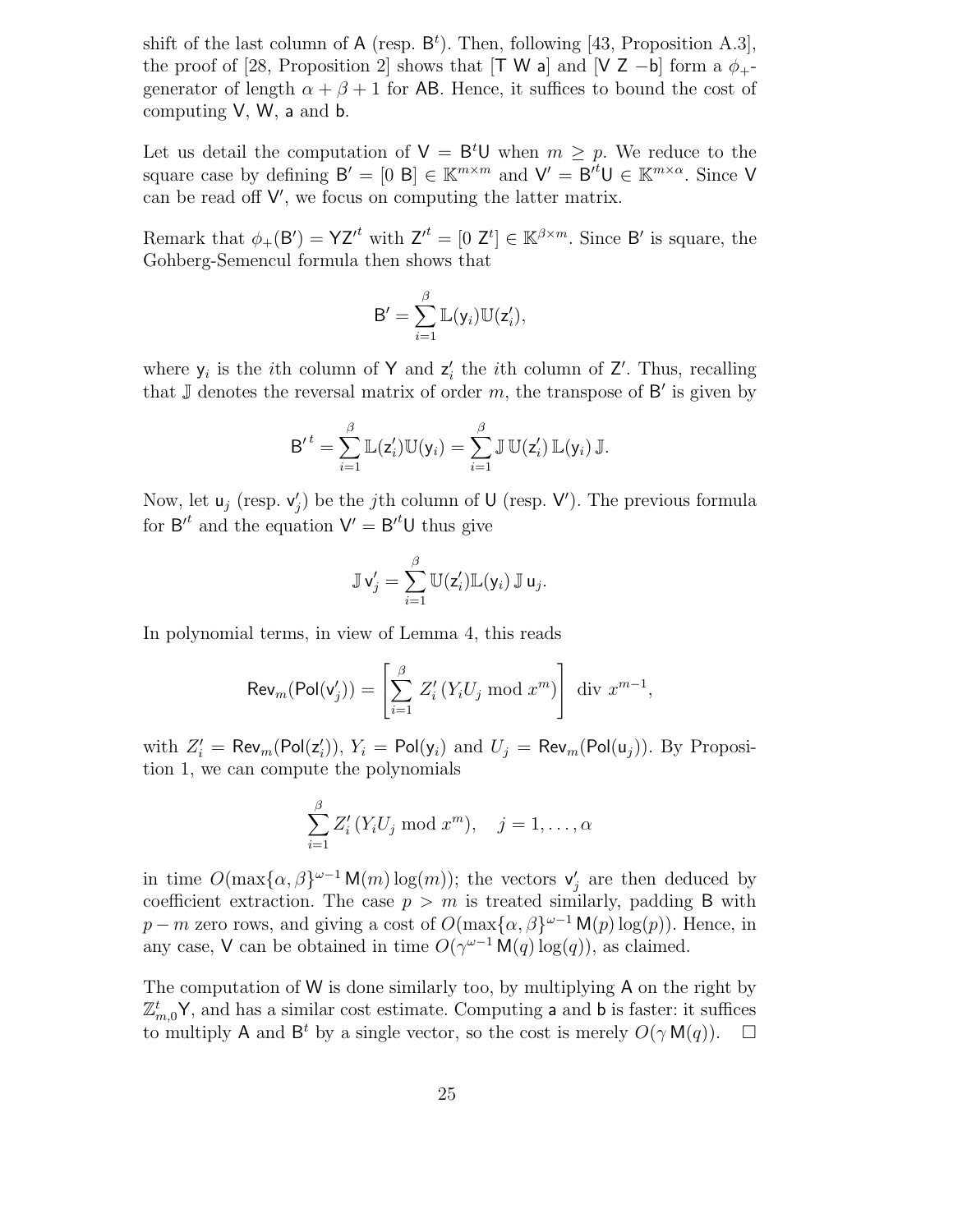#### 4.2 Solving Toeplitz-like linear systems

We now prove Theorem 1. Let  $(T, U, w) \in \mathbb{K}^{n \times \alpha} \times \mathbb{K}^{n \times \alpha} \times \mathbb{K}^n$  be the input of problem LinearSystem $(\mathbb{Z}_{n,0}, \mathbb{Z}_{n,0}^t, \alpha)$ . As in  $[28,29]$  we will reduce by randomization to a similar problem but with a regularized input  $(Y, Z, v)$ .

Let B be (implicitly) defined by  $\phi_+(B) = \mathsf{T} \mathsf{U}^t$ , so that the system we want to solve is  $Bt = w$ . Define  $A = \mathbb{U}(y) B \mathbb{L}(z)$  and  $v = \mathbb{U}(y) w$ , where y, z are random vectors in  $\mathbb{K}^n$  with first entry equal to 1. Then, a vector **t** satisfies  $Bt = w$  if and only if the vector  $u = \mathbb{L}(z)^{-1}t$  satisfies  $Au = v$ .

Using the proof of Proposition 4 and the simple structure of the matrices  $\mathbb{U}(\mathsf{y})$ and  $\mathbb{L}(z)$ , one may check that a  $\phi_+$ -generator  $(Y, Z)$  of length  $\alpha + O(1)$  for A can be computed in time  $O(\alpha \mathsf{M}(n))$ . Besides, the vector t can be recovered from u in time  $M(n)$ . Hence, we can focus on solving the latter problem  $Au = v$ .

By Theorem 2 in [31], there exists a non-zero polynomial  $\Gamma$  of  $2n-2$  variables and degree  $n^2 + n$ , such that if  $\Gamma(y_2, \ldots, y_n, z_2, \ldots, z_n) \neq 0$ , the matrix A has generic rank profile.

Supposing that this condition is satisfied, let r be the rank of A and let  $A_r \in$  $\mathbb{K}^{r \times r}$  be the largest non-singular leading principal submatrix of A. The next proposition bounds the cost of finding a  $\phi$ <sub>-generator</sub> of length  $\alpha$  for  $A_r^{-1}$ . Then, using a third random vector of size  $n$ , Theorem 4 in [31] (see also [28, Proposition 3) shows how to find a random solution to the system  $Au = v$ , if one exists, in  $O(\alpha M(n))$  operations. This concludes the cost analysis of Theorem 1.

The probability analysis follows from the previous discussion: the Zippel-Schwartz lemma [14,55,50] shows that this algorithm has type  $P(3n-2, n^2+n)$ .

**Proposition 5** Assume that A has generic rank profile. Given a  $\phi_+$ -generator of length  $\alpha$  for  $A \in \mathbb{K}^{n \times n}$ , one can compute its rank r as well as a  $\phi$ -generator of length at most  $\alpha$  for  $A_r^{-1}$  in time  $O(\alpha^{\omega-1}M(n)\log^2(n))$ .

PROOF. We use Kaltofen's *Leading Principal Inverse* algorithm [28,29], which follows the ideas of Morf [37,38] and Bitmead-Anderson [7]; with Lemma 10, this algorithm becomes deterministic, as noted in [47, §7]. The proof of Theorem 3 in [28] shows that its cost is  $T(\alpha, n) = O(\alpha^{\omega})$  if  $n \leq \alpha$  and otherwise

$$
T(\alpha, n) = T(\alpha, \lceil n/2 \rceil) + T(\alpha, \lfloor n/2 \rfloor) + T_1(\alpha, n) + T_2(\alpha, n) + O(\alpha^{\omega - 1} n + \alpha \mathsf{M}(n)).
$$
 (12)

Here the term in  $O(\alpha^{\omega-1}n + \alpha \mathsf{M}(n))$  bounds the cost of some conversions between  $\phi_{+}$ - and  $\phi_{-}$ -generators (Lemma 14) and the cost of finding generators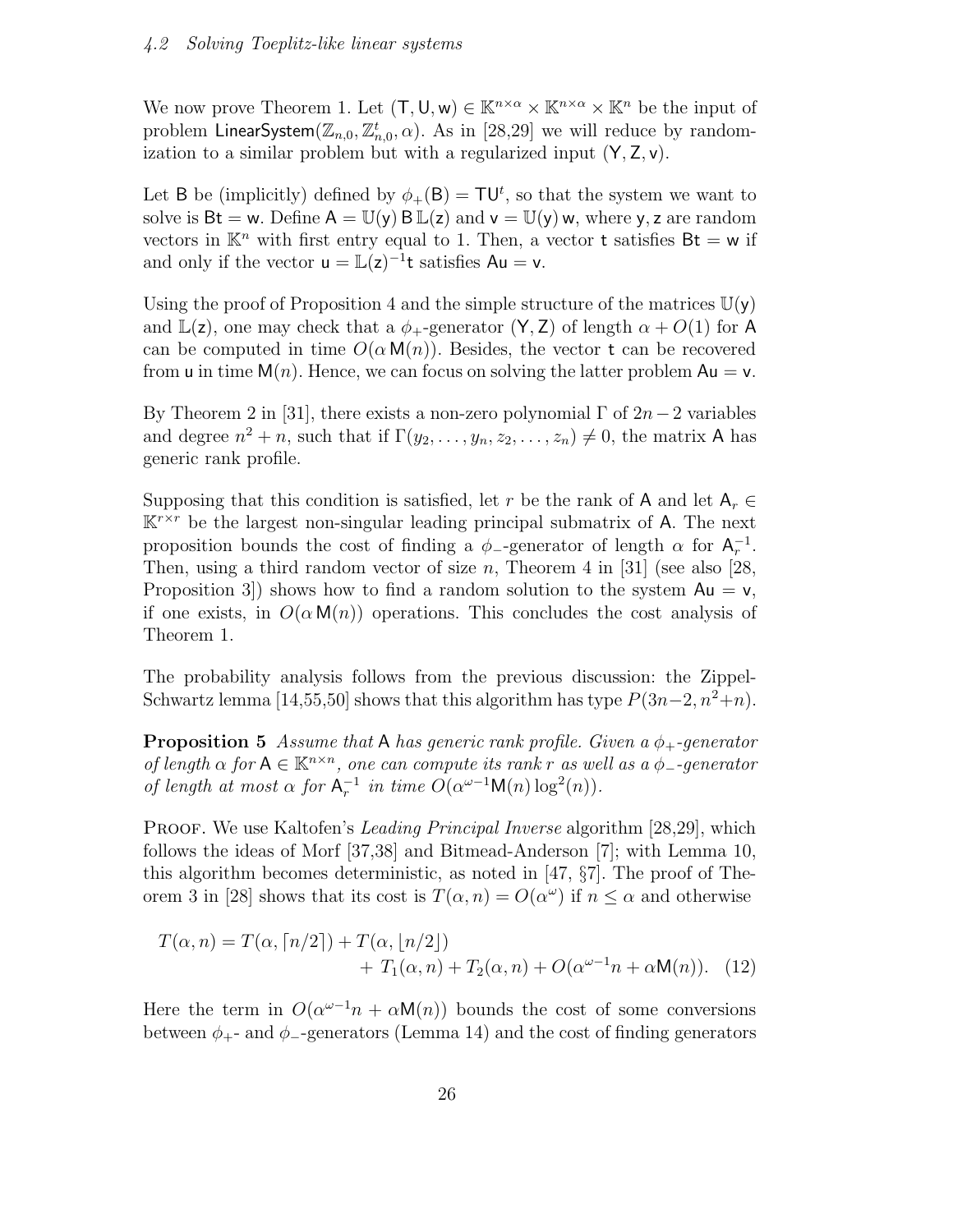of minimal length (Lemma 10); the terms  $T_1(\alpha, n)$  and  $T_2(\alpha, n)$  are the costs of two tasks we shall describe now, after recalling some notation from [28].

With  $n_1 = \lfloor n/2 \rfloor$ , partition A as in Equation (11) and A<sub>r</sub> as

$$
A_r = \begin{bmatrix} A_{1,1} & A'_{1,2} \\ A'_{2,1} & A'_{2,2} \end{bmatrix}.
$$

Assume that  $A_{1,1}$  is non-singular (else, the cost is smaller) and let

$$
\Delta = \mathsf{A}_{2,2} - \mathsf{A}_{2,1}\,\mathsf{A}_{1,1}^{-1}\,\mathsf{A}_{1,2} \quad \text{and} \quad \Delta' = \mathsf{A}_{2,2}' - \mathsf{A}_{2,1}'\,\mathsf{A}_{1,1}^{-1}\,\mathsf{A}_{1,2}'.
$$

Given  $\phi_{+}$ -generators of length  $O(\alpha)$  for A and  $\mathsf{A}^{-1}_{1,1}$ , the first task is to compute a  $\phi_+$ -generator for  $\Delta$ . Using Lemmas 15 and 16 and Proposition 4, its cost is thus  $T_1(\alpha, n) = O(\alpha^{\omega-1} \mathsf{M}(n) \log(n)).$ 

Given  $\phi_+$ -generators of length  $O(\alpha)$  for A,  $\mathsf{A}_{1,1}^{-1}$  and  $\Delta'^{-1}$ , the second task consists in computing a  $\phi_+$ -generator for  $\mathsf{A}_r^{-1}$ . Recall first that (see for example Theorem 5.2.3 in [45])

$$
\mathsf{A}_{r}^{-1} = \begin{bmatrix} \mathsf{B}_{1,1}' & \mathsf{B}_{1,2}' \\ \mathsf{B}_{2,1}' & \Delta'^{-1} \end{bmatrix} \quad \text{with} \quad \begin{aligned} \mathsf{B}_{1,2}' & = -\mathsf{A}_{1,1}^{-1} \mathsf{A}_{1,2}' \Delta'^{-1} \\ \mathsf{B}_{2,1}' & = -\Delta'^{-1} \mathsf{A}_{2,1}' \mathsf{A}_{1,1}^{-1} \\ \mathsf{B}_{1,1}' & = \mathsf{A}_{1,1}^{-1} - \mathsf{B}_{1,2}' \mathsf{A}_{2,1}' \mathsf{A}_{1,1}^{-1}. \end{aligned}
$$

Using again Lemmas 15 and 16 and Proposition 4, we get the same estimate as before:  $T_2(\alpha, n) = O(\alpha^{\omega-1} \mathsf{M}(n) \log(n))$ . In view of the recurrence relation in Equation (12), this implies that  $T(\alpha, n) = O(\alpha^{\omega-1} \mathsf{M}(n) \log^2(n))$ .

#### $\angle 4.3$  Application: Padé-type approximation

We conclude by proving Corollary 1 on polynomial approximation. Let  $M \in$  $\mathbb{K}[x]$  be of degree n, let  $f_1, \ldots, f_s \in \mathbb{K}[x]$  be of degrees less than n and let  $\nu_1, \ldots, \nu_s$  be positive integers such that  $\sum_{i \leq s} \nu_i = n + 1$ . We look for approximants  $g_1, \ldots, g_s \in \mathbb{K}[x]$ , not all zero, with  $\deg(g_i) < \nu_i$  and such that  $g_1f_1 + \cdots + g_sf_s = 0 \text{ mod } M.$ 

Write  $M = \sum_{i=0}^{n} m_i x^i$ , with  $m_n = 1$  and let  $\mathbb{X} = \mathbb{X}(M) \in \mathbb{K}^{n \times n}$  be the matrix of multiplication by x modulo M. For  $i \leq s$ , define  $A_i$  as the Krylov matrix

$$
A_i = \begin{bmatrix} f_i & \mathbb{X} & f_i & \cdots & \mathbb{X}^{\nu_i-1} & f_i \end{bmatrix} \in \mathbb{K}^{n \times \nu_i},
$$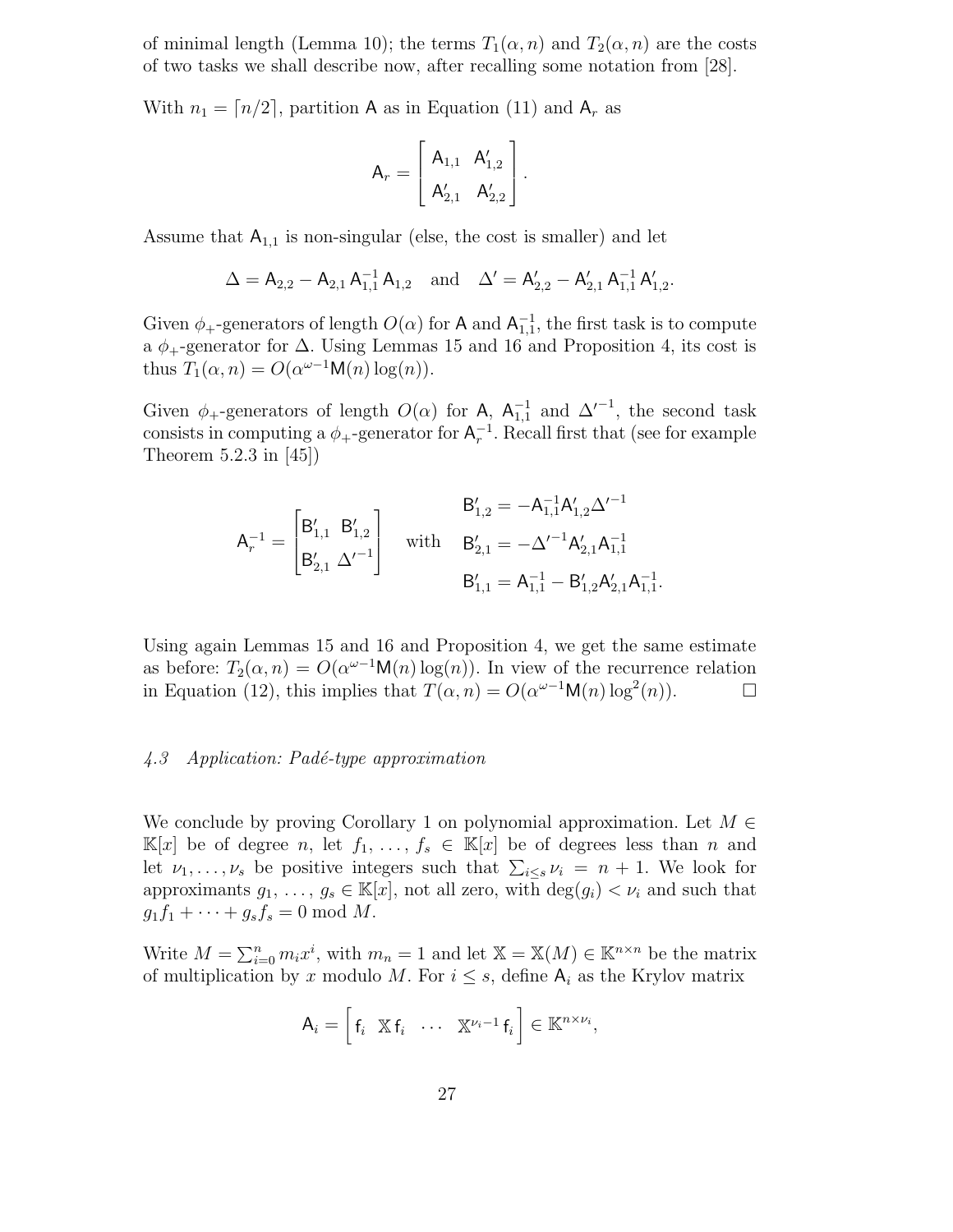where  $f_i = [f_{i,0} \cdots f_{i,n-1}]^t$  is the vector of coefficients of  $f_i$ . Let finally A =  $[A_1 \cdots A_s] \in \mathbb{K}^{n \times (n+1)}$  and  $A' \in \mathbb{K}^{(n+1)\times (n+1)}$  be the matrix obtained by padding A with an  $(n + 1)$ st row full of 1's.

Since the right null space of A is non-trivial, the square system  $\mathsf{A}'\mathsf{u} = [0 \cdots 0 1]^t$ admits a solution, and any such solution solves our problem. The following lemma shows the Toeplitz-like structure of the matrix  $A'$ ; combining it with Theorem 1 proves Corollary 1.

**Lemma 17** Given M,  $f_1, \ldots, f_s$  and  $\nu_1, \ldots, \nu_s$  as above, one can compute a  $\phi_+$ -generator of length  $s+2$  for the matrix  $\mathsf{A}'$  in time  $O(s \mathsf{M}(n))$ .

PROOF. Remark that  $\mathbb{X} = \mathbb{Z}_{n,0} - \mathsf{m} \mathsf{e}^t_{n,n}$ , with

$$
\mathsf{m} = \begin{bmatrix} m_0 \\ \vdots \\ m_{n-1} \end{bmatrix} \in \mathbb{K}^n \quad \text{and} \quad \mathsf{e}_{n,n} = \begin{bmatrix} 0 \\ \vdots \\ 0 \\ 1 \end{bmatrix} \in \mathbb{K}^n;
$$

since A has dimensions  $n \times (n+1)$ , it follows that

$$
\phi_{+}(\mathsf{A}) = \mathsf{A} - \mathbb{X} \mathsf{A} \mathbb{Z}_{n+1,0}^{t} - \mathsf{m} \mathsf{e}^{t}_{n,n} \mathsf{A} \mathbb{Z}_{n+1,0}^{t}.
$$

Let  $a = A^t e_{n,n} \in \mathbb{K}^{n+1}$  be the transpose of the last row of A and let  $b =$  $\mathbb{Z}_{n+1,0}$  a. Then, the previous formula becomes  $\phi_+(\mathsf{A}) = \mathsf{A} - \mathbb{X} \mathsf{A} \mathbb{Z}_{n+1,0}^t - \mathsf{m} \mathsf{b}^t$ .

Taking  $f_0 = 0$  and  $\nu_0 = 0$ , we can write  $A - \mathbb{X} A \mathbb{Z}_{n+1,0}^t$  as  $\mathsf{Y} \mathsf{Z}^t$ , with Y and Z of dimensions  $n \times s$  and  $(n + 1) \times s$  given as follows: the *i*th column  $y_i$ of Y is  $f_i - \mathbb{X}^{\nu_{i-1}} f_{i-1}$ ; the *i*th column  $z_i$  of Z is zero, except for a 1 at row  $1+\nu_1+\cdots+\nu_{i-1}$ . Since  $\mathbb{X}^{\nu_{i-1}}\mathsf{f}_{i-1}$  is the coefficient vector of  $x^{\nu_{i-1}}f_{i-1}$  mod M, it can be computed in time  $O(M(n))$ , so Y and Z can be computed in time  $O(s \mathsf{M}(n)).$ 

To determine a  $\phi_+$ -generator of A, it remains to determine the vector a, from which **b** follows easily. For  $i \leq s$ , let  $a_i \in \mathbb{K}^{1 \times \nu_i}$  be the last row of  $A_i$ , so that

$$
\mathsf{a}_i = \left[ \mathrm{coeff}(f_i, x^{n-1}) \ \cdots \ \mathrm{coeff}(x^{\nu_i-1} f_i \bmod M, x^{n-1}) \right].
$$

Define next

$$
\mathsf{m}_{i} = \begin{bmatrix} m_{n} \\ \vdots \\ m_{n-\nu_{i}+1} \end{bmatrix} \in \mathbb{K}^{\nu_{i}} \quad \text{and} \quad \mathsf{f}'_{i} = \begin{bmatrix} f_{i,n-1} \\ \vdots \\ f_{i,n-\nu_{i}} \end{bmatrix} \in \mathbb{K}^{\nu_{i}}.
$$

Noticing that  $\mathbb{L}(\mathsf{m}_i) \cdot \mathsf{a}_i^t = \mathsf{f}_i^t$ , we see that the entries of  $\mathsf{a}_i$  can be computed in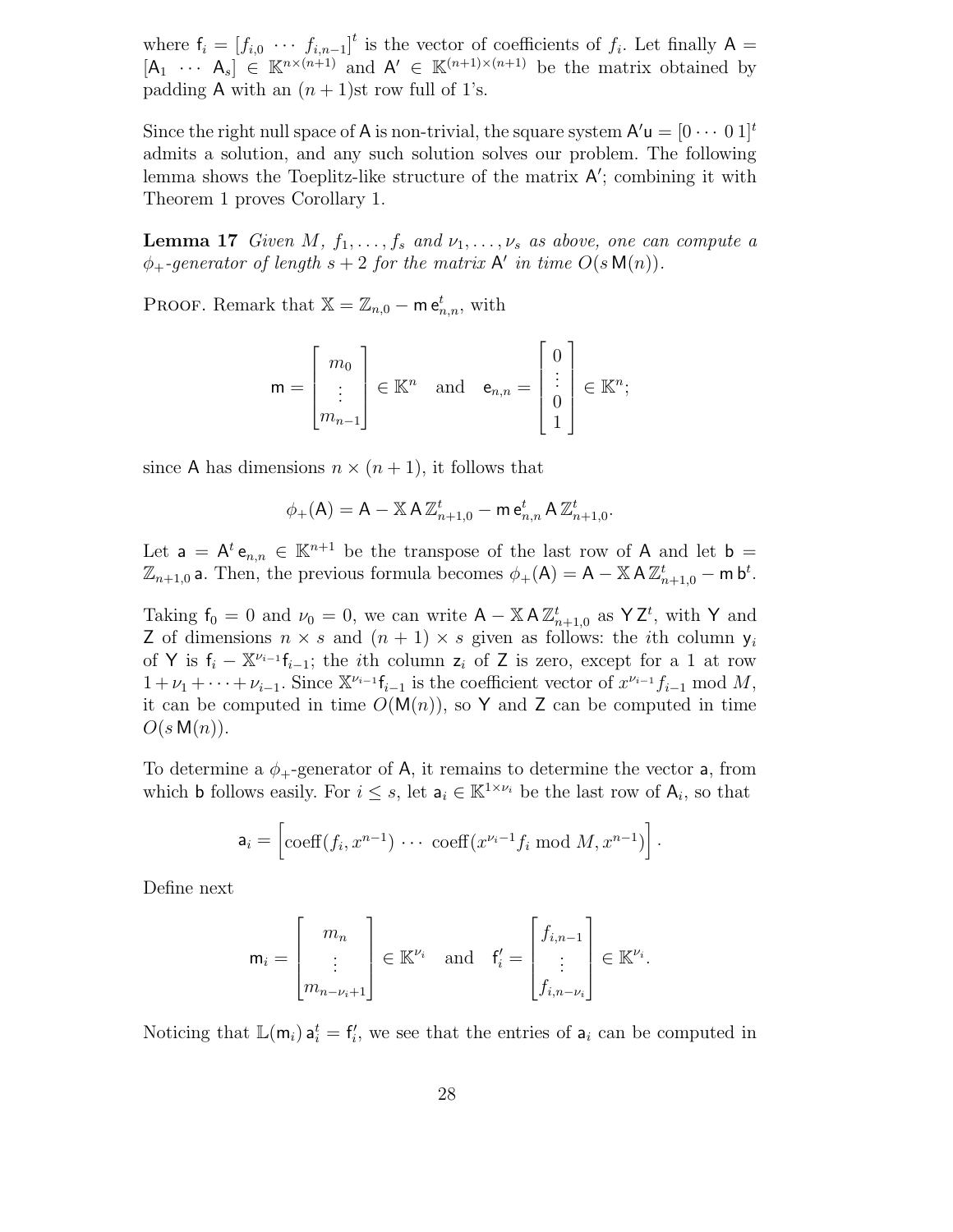time  $O(\mathsf{M}(\nu_i))$ . Since  $\sum_{i\leq s}\nu_i = n+1$ , the vector  $\mathsf{a} = [\mathsf{a}_1 \dots \mathsf{a}_s]^t \in \mathbb{K}^{n+1}$  can thus be computed in time  $O(M(n))$ .

In conclusion, one can compute  $G = [Y -m] \in \mathbb{K}^{n \times (s+1)}$  and  $H = [Z b] \in$  $\mathbb{K}^{(n+1)\times (s+1)}$  in time  $O(s \mathsf{M}(n))$ , such that  $(\mathsf{G},\mathsf{H})$  is a  $\phi_+$ -generator of length  $s+1$  for A. One then obtains a  $\phi_{+}$ -generator of length  $s+2$  for A' by adjoining a last row of zeros to G and the columns

$$
\begin{bmatrix} 0 \\ \vdots \\ 0 \\ 1 \end{bmatrix} \in \mathbb{K}^{n+1} \quad \text{and} \quad \begin{bmatrix} 1 \\ \vdots \\ 1 \\ 1 \end{bmatrix} - \mathbf{b} \in \mathbb{K}^{n+1}
$$

to respectively G and H.

## 5 The Vandermonde case

In this section,  $x \in \mathbb{K}^n$  and  $\psi \in \mathbb{K}$  are as in Equations (1) and (2). The operator associated with the Vandermonde structure is

$$
\Delta[\mathbb{D}(\mathsf{x}),\mathbb{Z}_{n,\psi}^t](\mathsf{A})=\mathsf{A}-\mathbb{D}(\mathsf{x})\,\mathsf{A}\,\mathbb{Z}_{n,\psi}^t.
$$

With our choice of  $\psi$ , Theorem 4.3.2 in [45] shows that this operator is invertible. Moreover, given  $\mathsf{Y}, \mathsf{Z}$  in  $\mathbb{K}^{n \times \alpha}$ , Example 4.4.6 in [45] shows that the unique matrix  $A \in \mathbb{K}^{n \times n}$  such that  $\Delta[\mathbb{D}(\mathsf{x}), \mathbb{Z}_{n,\psi}^t](\mathsf{A}) = \mathsf{Y} \mathsf{Z}^t$  is

$$
\mathsf{A} = \mathbb{D}\big((1 - \psi \mathsf{x}^n)^{-1}\big) \sum_{i=1}^{\alpha} \mathbb{D}(\mathsf{y}_i) \, \mathbb{V}(\mathsf{x}, n) \, \mathbb{T}(\mathsf{z}_i, \psi)^t. \tag{13}
$$

Following Pan's idea [41,42], we will prove Theorem 2 on the complexity of solving Vandermonde-like systems of the form  $Au = v$  by turning them into Toeplitz-like ones.

We will use the same kind of reduction as in [24]. However, that approach requires the entries of x to be pairwise distinct, *i.e.*, that  $V(x, n)$  be invertible; else, the preprocessing step in [24, Section 2] fails. Similarly, the reduction in [45, Example 4.8.4] does not solve the problem when  $\mathbb{V}(\mathsf{x}, n)$  is singular (in the application of Subsection 5.4, this invertibility assumption does not hold).

The partition of  $x$  of Equation (1) will be used to solve this problem in cases when  $x$  has low multiplicity: this is exposed in Subsections 5.1 and 5.2. When the multiplicity becomes too large, some extra work is needed, presented in Subsection 5.3.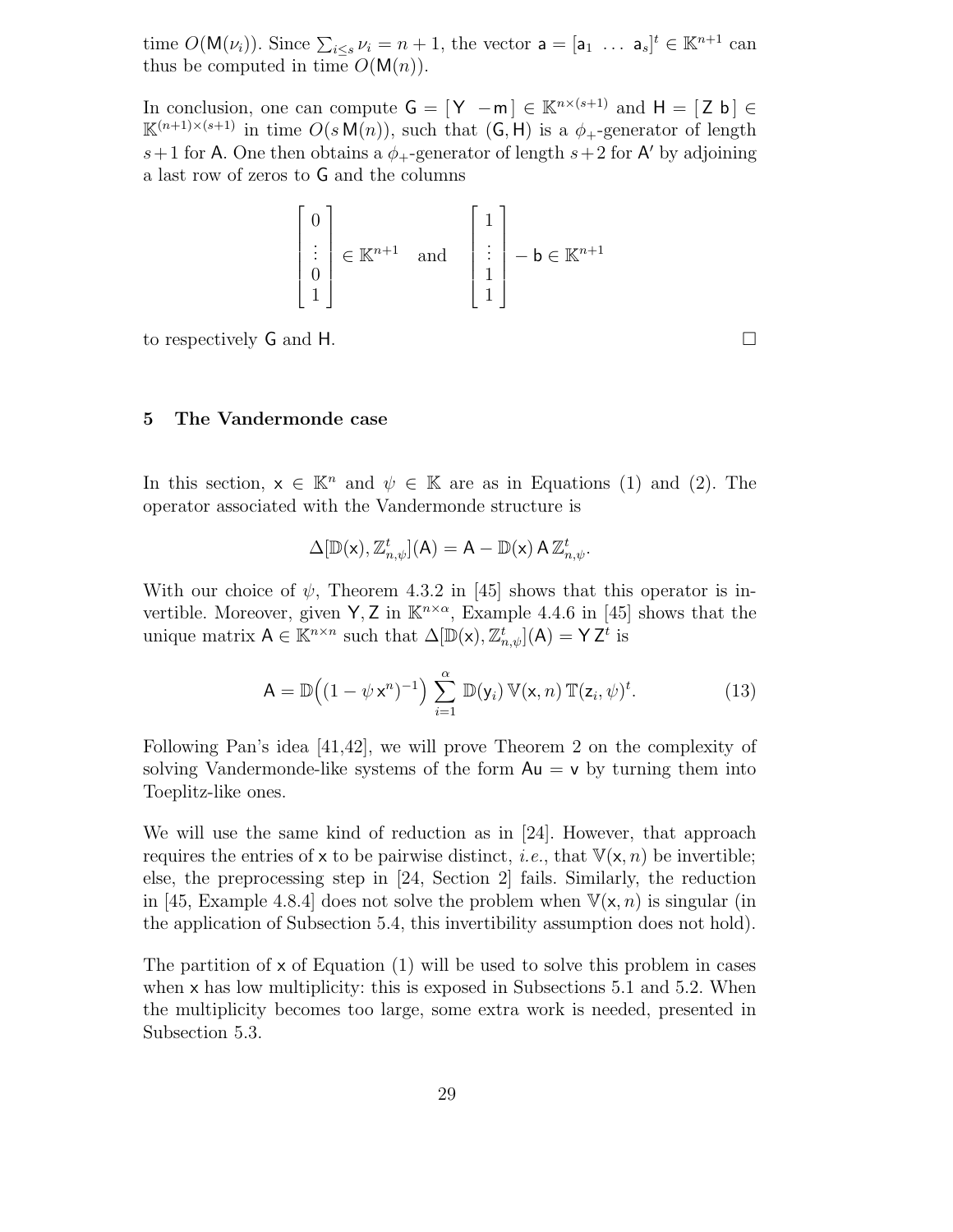We start by solving a preliminary subproblem. Let Y and Z be in  $\mathbb{K}^{n \times \alpha}$ , and let A be the unique  $n \times n$  matrix such that  $\Delta[\mathbb{D}(\mathsf{x}), \mathbb{Z}_{n,\psi}^t](\mathsf{A}) = \mathsf{Y} \mathsf{Z}^t$ . Splitting A along its rows according to the given partition of x, we thus write

$$
\mathsf{x} = \begin{bmatrix} \mathsf{x}_1 \\ \vdots \\ \mathsf{x}_s \end{bmatrix}, \text{ with } \mathsf{x}_j \in \mathbb{K}^{\nu_j} \text{ and } \mathsf{A} = \begin{bmatrix} \mathsf{A}_1 \\ \vdots \\ \mathsf{A}_s \end{bmatrix}, \text{ with } \mathsf{A}_j \text{ in } \mathbb{K}^{\nu_j \times n}, \quad (14)
$$

where all  $x_j$  are repetition-free. Given vectors  $w_1, \ldots, w_s$ , with  $w_j$  in  $\mathbb{K}^{\nu_j}$ , we study in this subsection the cost of computing all products  $A_j^t w_j \in \mathbb{K}^n$ , using the results of Subsection 3.2. This will be the key in our reduction of Vandermonde-like systems to Toeplitz-like ones.

**Proposition 6** Given x,  $\psi$ , Y, Z and  $w_1, \ldots, w_s$  as above, and assuming that  $s \leq \alpha$ , one can compute all products  $A_j^t w_j$  in time  $O(\alpha^{\omega-1} \mathsf{M}(n) \log(n))$ .

**PROOF.** Let  $y_i$  and  $z_i$  be the columns of Y and Z. We adapt the partition of  $\times$  and A to the vectors  $y_i$ , writing

$$
\mathsf{y}_i = \begin{bmatrix} \mathsf{y}_{i,1} \\ \vdots \\ \mathsf{y}_{i,s} \end{bmatrix}, \quad \text{with } \mathsf{y}_{i,j} \text{ in } \mathbb{K}^{\nu_j}.
$$

Since A is given by Equation (13), its submatrices  $A_i$  are given by  $A_i =$  $\mathbb{D}\big((1-\psi\,\mathsf{x}_j^n)^{-1}\big)\,\mathsf{B}_j, \,\text{with}$ 

$$
B_j = \sum_{i=1}^{\alpha} \mathbb{D}(y_{i,j}) \mathbb{V}(x_j, n) \mathbb{T}(z_i, \psi)^t
$$

and thus

$$
\mathsf{B}_{j}^{t} = \sum_{i=1}^{\alpha} \mathbb{T}(z_{i}, \psi) \, \mathbb{V}(\mathsf{x}_{j}, n)^{t} \, \mathbb{D}(\mathsf{y}_{i,j}). \tag{15}
$$

For  $j \leq s$ , let  $f_j = \mathbb{D}((1 - \psi x_j^2)^{-1}) w_j$ . The vectors  $f_j$  can be deduced from x,  $\psi$  and the  $w_j$  in  $O(n \log(n))$  operations. Since we have  $A_j^t w_j = B_j^t f_j$ , we are thus left with computing all the products  $B_j^t f_j$ .

Recalling that  $x_j \in \mathbb{K}^{\nu_j}$  is repetition-free, we let  $Y_{i,j} = \mathsf{Interp}(x_j, y_{i,j}) \in \mathbb{K}[x]_{\nu_j}$ . Applying Lemma 1 to the right hand side of Equation (15) then gives

$$
\mathsf{B}_{j}^{t} = \sum_{i=1}^{\alpha} \mathbb{T}(\mathsf{z}_{i}, \psi) \mathbb{M}(Y_{i,j}, n)^{t} \mathbb{V}(\mathsf{x}_{j}, n + \nu_{j} - 1)^{t}.
$$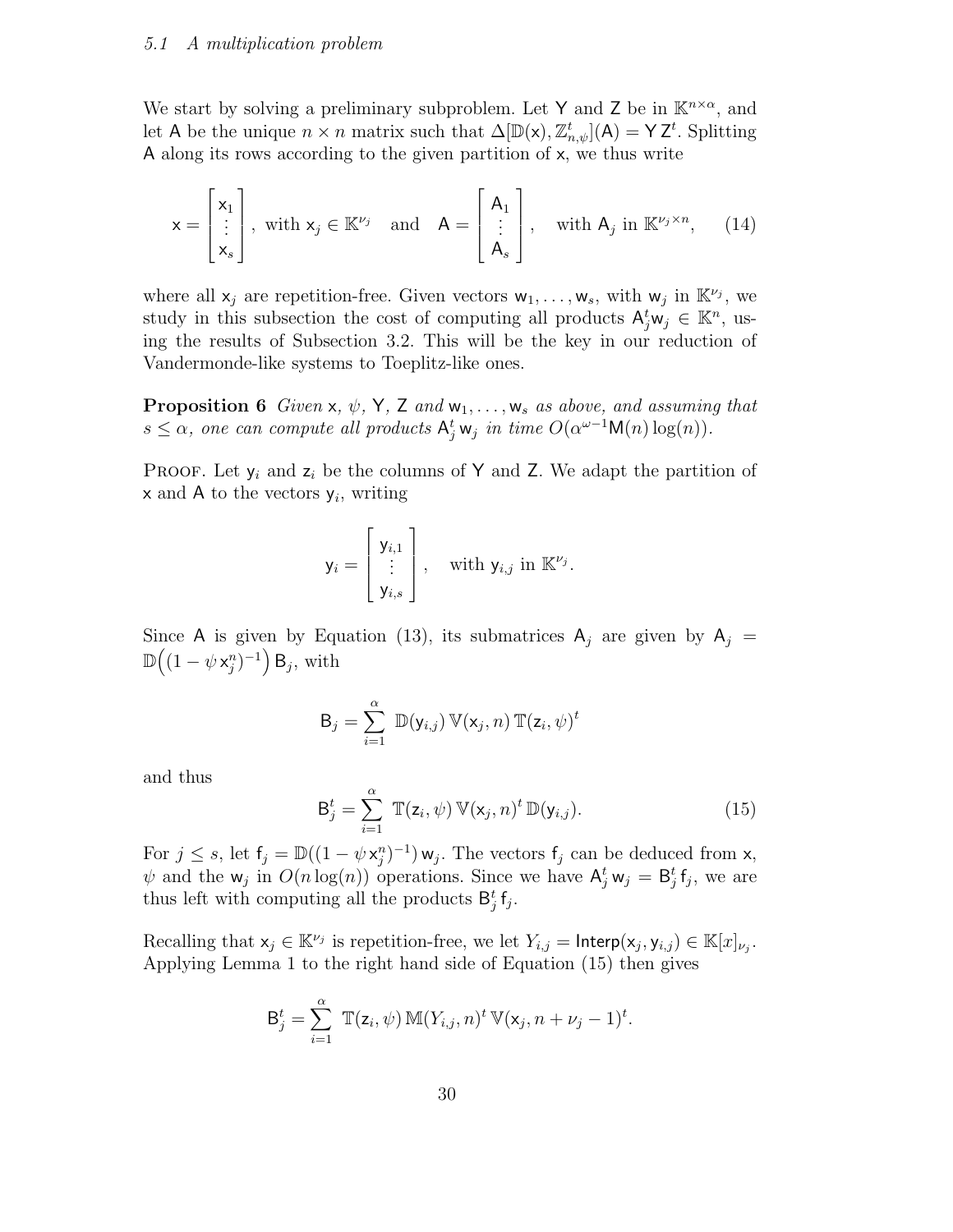We can now factor out the rightmost transposed Vandermonde matrices, which do not depend on the summation index i. Defining

$$
\mathbf{f}'_j = \mathbb{V}(\mathbf{x}_j, n + \nu_j - 1)^t \mathbf{f}_j,
$$

we deduce that

$$
\mathsf{B}_{j}^{t} \mathsf{f}_{j} = \sum_{i=1}^{\alpha} \mathbb{T}(z_{i}, \psi) \mathbb{M}(Y_{i,j}, n)^{t} \mathsf{f}_{j}'.
$$

By fast application of a transposed Vandermonde matrix, each vector  $f'_j$  can be computed in time  $O(M(n)\log(n))$ ; hence, the total time for their computation is  $O(\alpha \ln(n) \log(n))$ .

For  $i \leq \alpha$  and  $j \leq s$ , define the vector  $\mathbf{g}_{i,j}$  in  $\mathbb{K}^n$  by

$$
\mathsf{g}_{i,j}=\mathbb{T}(\mathsf{z}_i,\psi)\,\mathbb{M}(Y_{i,j},n)^t\,\mathsf{f}'_j,
$$

so that  $B_j^t f_j = \sum_{i=1}^{\alpha} g_{i,j}$ . We will obtain the vectors  $g_{i,j}$  by means of Lemma 6. To do so, define the polynomials

$$
Y'_{i,j} = \mathsf{Rev}_{\nu_j}(Y_{i,j}), \quad F_j = \mathsf{Pol}(f'_j) \quad \text{and} \quad F'_j = \mathsf{Rev}_{n+\nu_j-1}(F_j).
$$

Let also  $Z_i = \text{Pol}(\mathsf{z}_i)$  and  $Z'_i = \text{Pol}(\text{Flip}(\mathsf{z}_i))$ . Lemma 6 then gives

$$
\begin{aligned} \mathsf{Pol}(\mathsf{g}_{i,j}) &= Z_i \left( Y'_{i,j} \, F_j \, \text{div } x^{\nu_j - 1} \right) \bmod x^n \\ &+ \psi \, \mathsf{Rev}_n \Big( Z'_i \left( Y_{i,j} \, F'_j \, \text{div } x^{\nu_j - 1} \right) \bmod x^n \Big). \end{aligned}
$$

Summing over i eventually yields our output

$$
\text{Pol}\left(\mathsf{B}_{j}^{t}\mathsf{f}_{j}\right) = \sum_{i=1}^{\alpha} \text{Pol}(\mathsf{g}_{i,j}) = \sum_{i=1}^{\alpha} Z_{i}\left(Y'_{i,j} F_{j} \text{ div } x^{\nu_{j}-1}\right) \mod x^{n}
$$

$$
+ \psi \text{Rev}_{n}\left(\sum_{i=1}^{\alpha} Z'_{i}\left(Y_{i,j} F'_{j} \text{ div } x^{\nu_{j}-1}\right) \mod x^{n}\right). \quad (16)
$$

It remains to perform the cost estimate, using the results recalled in Section 2.

- Using fast interpolation, we compute each  $Y_{i,j}$  in time  $O(M(\nu_j) \log(\nu_j))$  and thus all  $Y_{i,j}$  and  $Y'_{i,j}$  in time  $O(\alpha \mathsf{M}(n) \log(n)).$
- Applying Proposition 3 to both summands in Equation (16) shows that all polynomials Pol( $\mathsf{B}_{j}^{t}$ f<sub>j</sub>) can be computed in time  $O(\alpha^{\omega-1}\mathsf{M}(n)\log(n))$ , which concludes the proof.  $\Box$

## 5.2 The case of low multiplicities

In this subsection, we reduce the resolution of Vandermonde-like systems to that of Toeplitz-like systems. We adapt the reduction of [24], allowing now for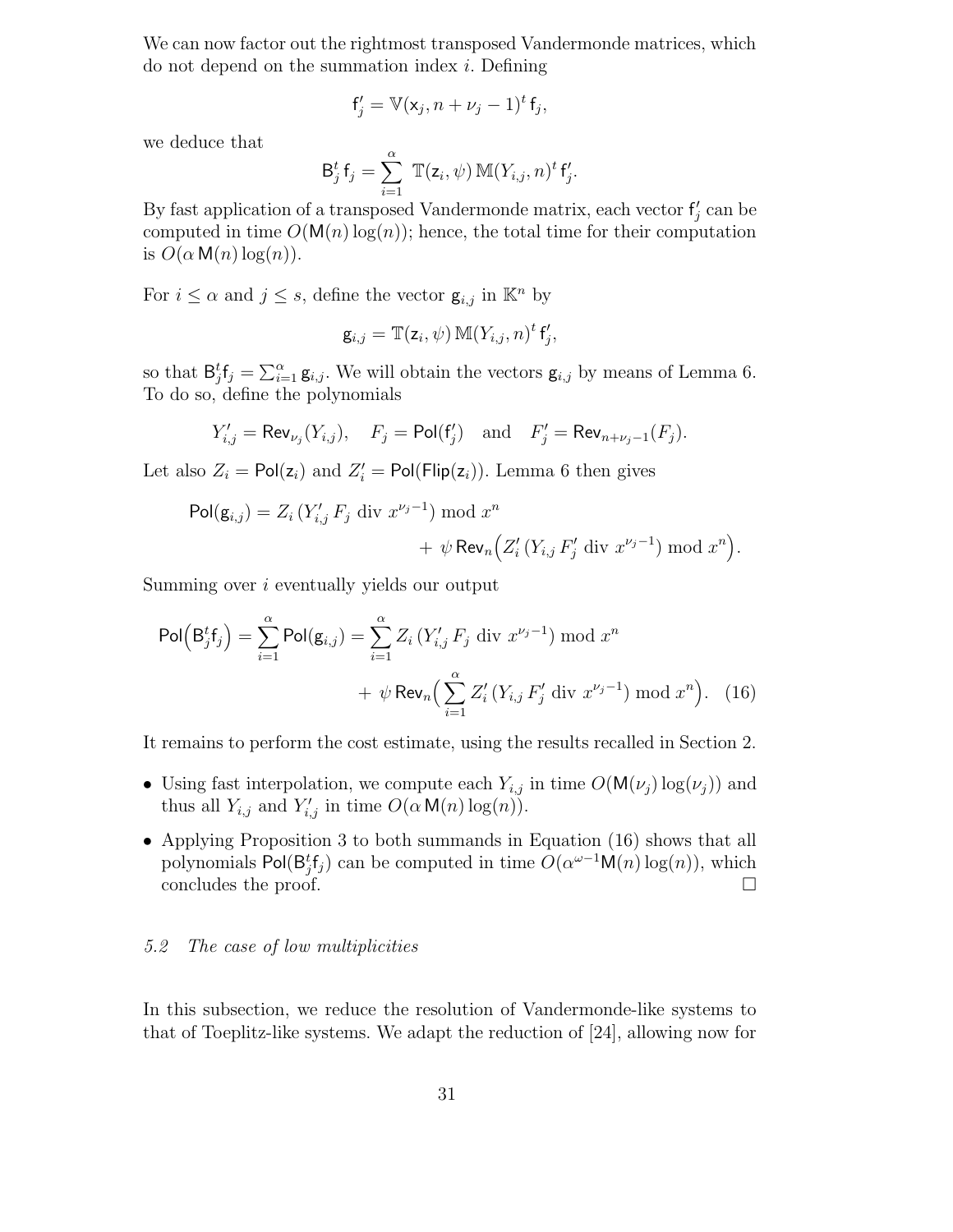repetitions in x. For the moment, we work in the case where the multiplicity of x is bounded by  $\alpha$ .

**Proposition 7** Let x and  $\psi$  be as in Equations (1) and (2). If the multiplicity s of x satisfies  $s \leq \alpha$ , then the problem LinearSystem $(\mathbb{D}(x), \mathbb{Z}_{n,\psi}^t, \alpha)$  can be solved in time  $O(\alpha^{\omega-1} \mathsf{M}(n) \log^2(n))$ . The algorithm is probabilistic of type  $P(3n-2, n^2+n).$ 

PROOF. Given Y and Z in  $\mathbb{K}^{n \times \alpha}$  and v in  $\mathbb{K}^n$ , we are looking for solutions u to the system  $Au = v$ , where A is such that  $\Delta[\mathbb{D}(x), \mathbb{Z}_{n,\psi}^t](A) = Y Z^t$ .

For  $j \leq s$ , let  $M_j$  be the monic polynomial  $M_j = \prod_{a \in x_j} (x - a)$ . Since  $x_j$  is repetition-free, Lemma 3 shows that

$$
\mathbb{D}(\mathsf{x}_j) = \mathbb{V}(\mathsf{x}_j, \nu_j) \mathbb{X}(M_j) \mathbb{V}(\mathsf{x}_j, \nu_j)^{-1}.
$$

It follows that

$$
\mathbb{D}(\mathsf{x}) = \mathbb{V} \mathbb{X} \mathbb{V}^{-1},\tag{17}
$$

where V and X are block-diagonal with respective blocks  $\mathbb{V}(\mathsf{x}_j, \nu_j)$  and  $\mathbb{X}(M_j)$ .

For  $j \leq s$ , let  $m_j \in \mathbb{K}^{\nu_j}$  be the coefficient vector of  $-M_j \mod x^{\nu_j}$ , so that  $\mathbb{X}(M_j) = \mathbb{Z}_{\nu_j,0} + \mathsf{m}_j \mathsf{e}^t_{\nu_j,\nu_j}$ . Hence, writing  $\nu_j^* = \nu_1 + \cdots + \nu_j$  as in Section 2,

$$
\mathbb{X} = \mathbb{Z}_{n,0} + \sum_{j=1}^{s} \mathbf{g}_j \mathbf{e}_{n,\nu_j^*}^t,
$$
\n(18)

where for  $j \leq s, g_j \in \mathbb{K}^n$  is obtained by padding  $m_j$  with  $\nu_{j-1}^*$  zeros on the top and, if  $j \neq s$ , with  $-1$  followed by  $n - \nu_j^* - 1$  zeros on the bottom.

Defining  $B = V^{-1}A$  and  $v' = V^{-1}v$ , solving  $Au = v$  amounts to solve  $Bu = v'$ . To do so in the claimed complexity, we exhibit the Toeplitz-like structure of B and bound the cost of computing  $v'$  and a generator for B. Pre-multiplying by  $V^{-1}$  the relation

$$
A - \mathbb{D}(x) A \mathbb{Z}_{n,\psi}^{t} = Y Z^{t},
$$

we get

$$
B - V^{-1} \mathbb{D}(x) V B Z_{n,\psi}^t = V^{-1} Y Z^t;
$$

using Equation (17), we rewrite this as

$$
B - X B Z_{n,\psi}^t = Y' Z^t, \quad \text{with } Y' = V^{-1} Y.
$$

Then, from (18) and the relation  $\mathbb{Z}_{n,\psi} = \mathbb{Z}_{n,0} + \psi \mathbf{e}_{n,1} \mathbf{e}_{n,n}^t$ , we deduce that

$$
\mathsf{B} - \mathbb{Z}_{n,0} \,\mathsf{B} \, \mathbb{Z}_{n,0}^t \; = \; \psi \, \mathbb{Z}_{n,0} \, \mathsf{B} \, \mathsf{e}_{n,n} \mathsf{e}_{n,1}^t \; + \; \Big( \sum_{j=1}^s \mathsf{g}_j \mathsf{e}_{n,\nu_j^*}^t \Big) \mathsf{B} \, \mathbb{Z}_{n,\psi}^t \; + \; \mathsf{Y}' \, \mathsf{Z}^t.
$$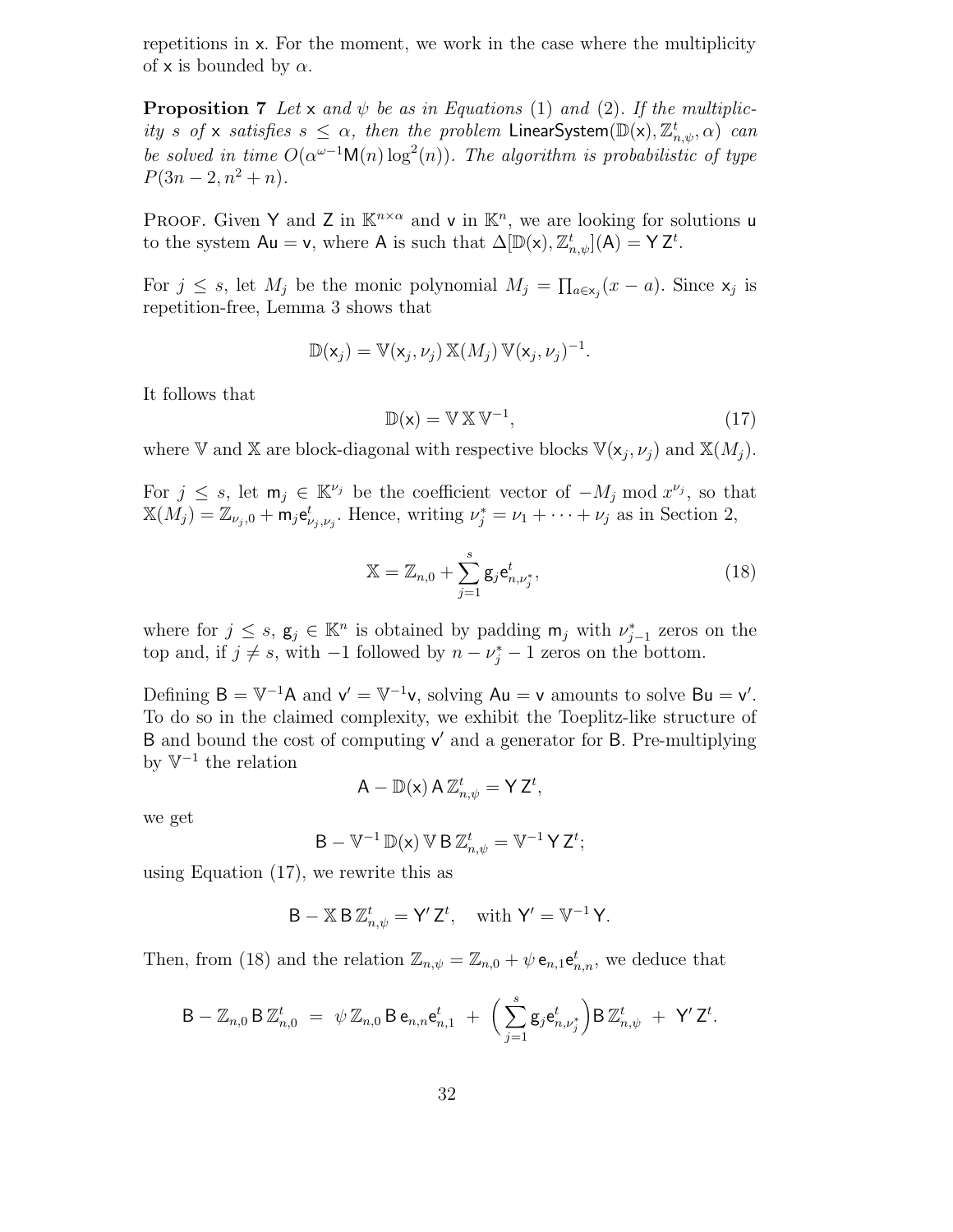Define the vectors  $f_1 = \psi \mathbb{Z}_{n,0} \mathsf{B} e_{n,n}$  and, for  $j \leq s$ ,  $h_j = \mathsf{B}^t e_{n,\nu_j^*}$  and  $h'_j =$  $\mathbb{Z}_{n,\psi}$ h<sub>j</sub>. The above formula then becomes

$$
\Delta[\mathbb{Z}_{n,0},\mathbb{Z}_{n,0}^t](\mathsf{B})=\mathsf{f}_1\mathsf{e}_{n,1}^t+\mathsf{GH}'^t+\mathsf{Y}'\mathsf{Z}^t,
$$

where G (resp. H') has columns  $g_j$  (resp.  $h'_j$ ). The matrices [f<sub>1</sub> G Y'] and  $[e_{n,1} \; \mathsf{H}' \; \mathsf{Z}]$  thus form a  $\mathbb{Z}_{n,0}$ ,  $\mathbb{Z}_{n,0}^t$ -generator of length  $\alpha + s + 1 \leq 2\alpha + 1$  for B. Once this generator and  $v'$  are known, the system  $Bu = v'$  can be solved within the prescribed complexity by the probabilistic algorithm of Theorem 1.

It remains to estimate the cost of computing  $v', f_1, Y', G$  and  $H'$ . We will do so using Proposition 6 as well as the results recalled in Section 2 on the complexity of polynomial operations.

As a first step, though, we detail further the structure of the vectors  $h_j$ . For  $j \leq s$ , one has  $h_j = B^t e_{n,\nu_j^*} = A^t \mathbb{V}^{-t} e_{n,\nu_j^*}$ . In view of the block structures of  $\mathsf{A}^t$  and  $\mathbb{V}^{-1}$ , this can be rewritten as  $\mathsf{h}_j = \mathsf{A}_j^t \mathsf{w}_j$ , where  $\mathsf{w}_j = \mathbb{V}(\mathsf{x}_j, \nu_j)^{-t} \mathsf{e}_{\nu_j, \nu_j}$ is the last column of  $\mathbb{V}(\mathsf{x}_j, \nu_j)^{-t}$ .

- All polynomials  $M_j$  (and thus all vectors  $g_j$  and the matrix G) can be constructed from their roots in  $O(M(n) \log(n))$  operations.
- In view of Equation (13), one can multiply A by the vector  $e_{n,n}$  in time  $O(\alpha \mathsf{M}(n) \log(n))$ , see e.g. [24, Section 2].
- Since multiplication by  $\mathbb{V}(\mathsf{x}_j, \nu_j)^{-1}$  has cost  $O(\mathsf{M}(\nu_j) \log(\nu_j))$ , multiplication by  $\mathbb{V}^{-1}$  has cost  $O(\mathsf{M}(n) \log(n))$ . This implies that  $\mathsf{f}_1 = \psi \mathbb{Z}_{n,0} \mathbb{V}^{-1}$  A  $\mathsf{e}_{n,n}$  can be deduced from  $A e_{n,n}$  in time  $O(M(n) \log(n))$ . Similarly, one can compute  $Y' = V^{-1}Y$  in time  $O(\alpha M(n) \log(n))$  and  $v' = V^{-1}v$  in time  $O(M(n) \log(n))$ .
- Computing the last column of  $\mathbb{V}(\mathsf{x}_j, \nu_j)^{-t}$  takes time  $O(\mathsf{M}(\nu_j) \log(\nu_j))$ , which induces a cost of  $O(M(n) \log(n))$  for finding all vectors  $w_j$ .
- Knowing all  $w_j$ , Proposition 6 shows that all vectors  $h_j$  can be computed in time  $O(\alpha^{\omega-1} \mathsf{M}(n) \log(n))$ . Deducing the vectors  $\mathsf{h}'_j$  takes time  $O(\alpha n)$ , which concludes the proof.

# 5.3 The case of high multiplicities

We conclude the proof of Theorem 2 by considering the case of high multiplicities  $(s > \alpha)$ , reducing it to the case of low multiplicities  $(s \leq \alpha)$  seen in Subsection 5.2. Our reduction has cost  $O(\alpha^{\omega-1} n)$ , which fits in the requested bound. It however introduces an extra probabilistic aspect; combined with the one of Proposition 7, it yields the overall probability estimate of Theorem 2.

**Proposition 8** Let x and  $\psi$  be as in Equations (1) and (2). If x has multi-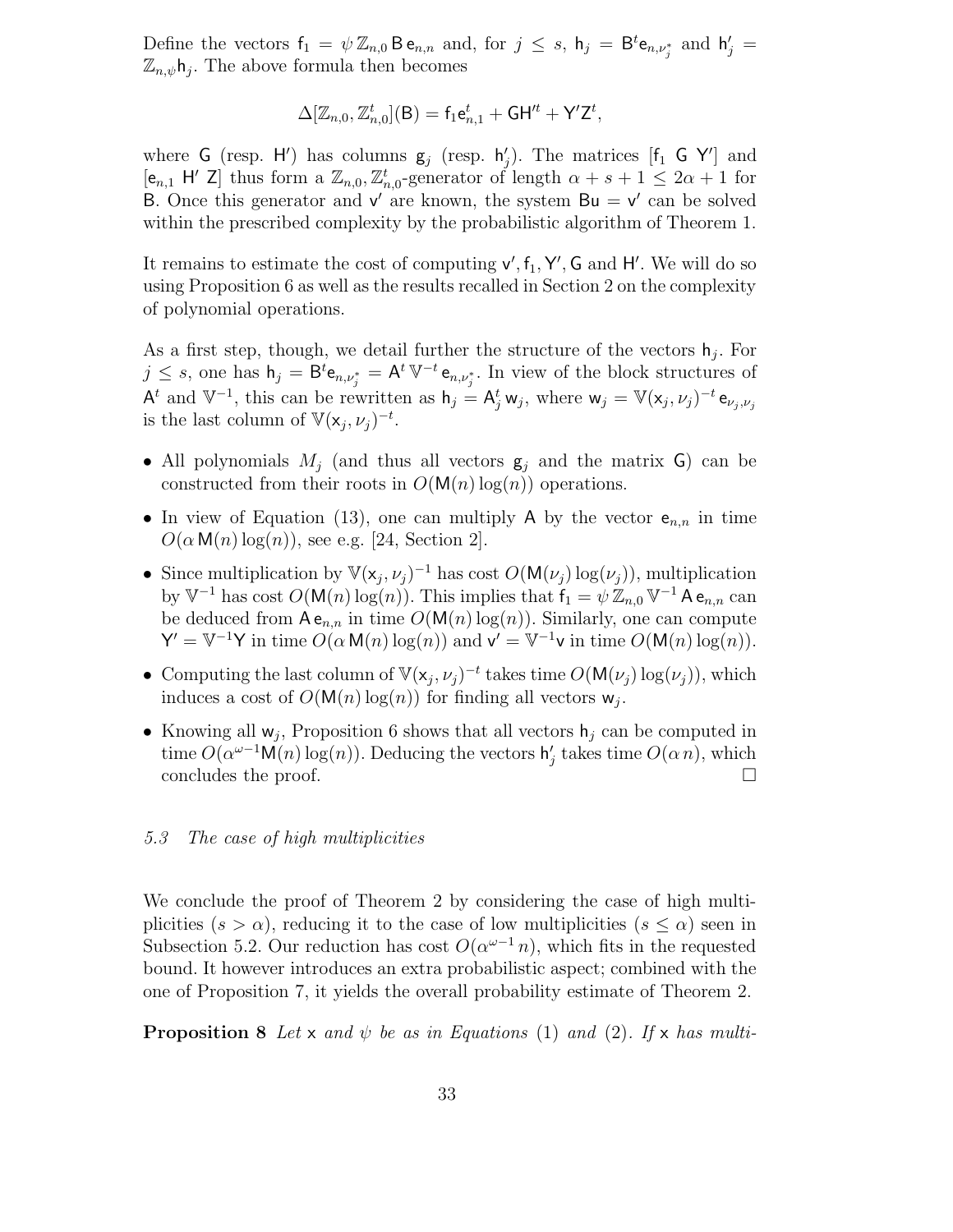plicity larger than  $\alpha$ , one can reduce the problem LinearSystem( $\mathbb{D}(\mathsf{x})$ ,  $\mathbb{Z}_{n,\psi}^t$ ,  $\alpha$ ) to the problem LinearSystem $(\mathbb{D}(y), \mathbb{Z}_{n,\psi}^t, \alpha)$ , where  $y \in \mathbb{K}^n$  has multiplicity at most  $\alpha$  and satisfies the constraints of Equations (1) and (2). The reduction can be done in time  $O(\alpha^{\omega-1}n)$  by a probabilistic algorithm of type  $P(n,3n^2)$ .

PROOF. Given Y and Z in  $\mathbb{K}^{n \times \alpha}$  and v in  $\mathbb{K}^n$ , we are looking for solutions u to the system  $Au = v$ , where A is such that  $\Delta[\mathbb{D}(x), \mathbb{Z}_{n,\psi}^t](A) = YZ^t$ . We assume that Y and Z have full rank; if this is not the case, we can replace  $(Y, Z)$  by a minimal-length generator, whose two matrices then have full rank.

We start by reordering the entries of  $x$  to obtain a repetition-free decomposition as in Equation (6) of Section 2:

$$
\mathsf{x}' = \begin{bmatrix} x_{\sigma(1)} \\ \vdots \\ x_{\sigma(n)} \end{bmatrix} = \begin{bmatrix} \mathsf{x}'_1 \\ \vdots \\ \mathsf{x}'_t \end{bmatrix},
$$

where  $x'_i$  is a vector consisting of  $\mu_i$  repetitions of the same element  $\xi_i$ , so that  $n = \mu_1 + \cdots + \mu_t$ , with  $\xi_i \neq \xi_j$  for  $i \neq j$  and  $\mu_1 \geq \cdots \geq \mu_t > 0$ .

Let  $v'$ ,  $A'$  and  $Y'$  be obtained by applying the same reordering to the entries of **v** and to the rows of **A** and **Y**; hence,  $(Y', Z)$  is a  $\mathbb{D}(x')$ ,  $\mathbb{Z}_{n,\psi}^t$ -generator for A'. Since the solution sets of  $Au = v$  and  $A'u = v'$  are the same, we focus on the latter problem.

By construction, the matrices  $A'$  and  $Y'$  admit the following decompositions:

$$
A' = \begin{bmatrix} A'_1 \\ \vdots \\ A'_t \end{bmatrix} \quad \text{and} \quad Y' = \begin{bmatrix} Y'_1 \\ \vdots \\ Y'_t \end{bmatrix},
$$

with  $A'_i$  in  $\mathbb{K}^{\mu_i \times n}$  and  $Y'_i$  in  $\mathbb{K}^{\mu_i \times \alpha}$ . Remark then that  $A'_i - \mathbb{D}(\mathsf{x}'_i) A'_i \mathbb{Z}_{n,\psi}^t = \mathsf{Y}'_i \mathsf{Z}^t$ . Now,  $\mathbb{D}(\mathsf{x}'_i)$  equals  $\xi_i \mathbb{I}_{\mu_i}$  and, since  $\psi \xi_i^{\ n} \neq 1$  for all i, all matrices  $\mathbb{I}_n - \xi_i \mathbb{Z}_{n,\psi}^t$ are invertible. We thus obtain the equalities

$$
\mathsf{A}'_i = \mathsf{Y}'_i \mathsf{Z}^t (\mathbb{I}_n - \xi_i \mathbb{Z}_{n,\psi}^t)^{-1} \quad \text{for } 1 \le i \le t. \tag{19}
$$

We will use dense matrix methods to reduce the number of non-zero entries in  $A'$  and Y', while maintaining a Vandermonde-like structure. Let thus  $\tau$  be such that  $\mu_{\tau} > \alpha \geq \mu_{\tau+1}$ .

• For  $1 \leq i \leq \tau$ , we have  $\mu_i > \alpha$ . We let  $J_i \subset \{1, \ldots, \mu_i\}$  and  $\mathsf{E}_i \in \mathbb{K}^{\mu_i \times \mu_i}$  be the index set and the matrix obtained by applying Lemma 9 to  $\mathsf{Y}'_i$ . Let also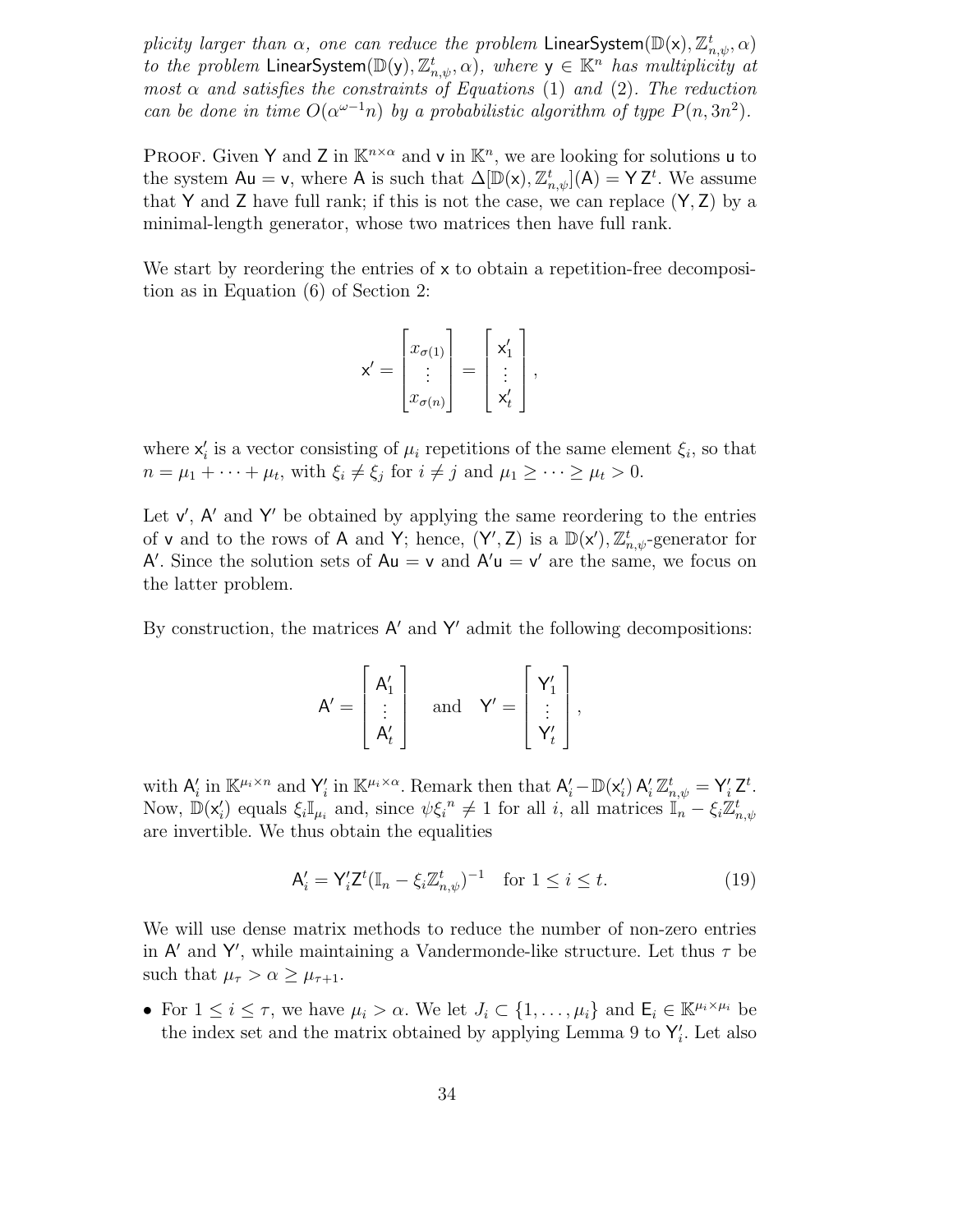$r_i = |J_i| = \text{rank}(\mathsf{Y}'_i)$ , so that  $r_i \leq \alpha$ . Lemma 9 and Equation (19) then give

$$
\mathsf{E}_{i}\,\mathsf{Y}'_{i}=\left[\begin{array}{c} \mathsf{Y}''_{i} \\ 0 \end{array}\right] \quad \text{and} \quad \mathsf{E}_{i}\,\mathsf{A}'_{i}=\left[\begin{array}{c} \mathsf{A}''_{i} \\ 0 \end{array}\right],
$$

where  $\mathsf{Y}_i''$  and  $\mathsf{A}_i''$  have respective sizes  $(r_i \times \alpha)$  and  $(r_i \times n)$ , and  $\mathsf{Y}_i''$  consists of the rows of  $\mathsf{Y}'_i$  indexed by  $J_i$ .

• For  $\tau < i \leq t$ , we have  $\mu_i \leq \alpha$ . We let  $\mathsf{E}_i = \mathbb{I}_{\mu_i}$ ,  $\mathsf{Y}_i'' = \mathsf{Y}_i'$  and  $\mathsf{A}_i'' = \mathsf{A}_i'$ .

Let E be the block-diagonal matrix having  $E_1, \ldots, E_t$  on the diagonal. Hence,  $Y'' = EY'$  consists of the matrices  $Y''_i$ , interleaved by blocks of zeros when  $i \leq \tau$ ; the same holds for  $A'' = E A'$ . Besides, since each  $D(x'_i)$  is a homothety matrix, it commutes with  $\mathsf{E}_i$ ; we deduce that  $(\mathsf{Y}'', \mathsf{Z})$  is a  $\mathbb{D}(\mathsf{x}')$ ,  $\mathbb{Z}_{n,\psi}^t$ -generator for A''. Finally, since E is invertible, the solution sets of  $A'u = v'$  and  $A''u = v''$ coincide, where we wrote  $v'' = Ev'$ .

We solve the latter problem, by exhibiting the Vandermonde-like structure of A" for a modified displacement operator with lower multiplicity. Define a vector  $\mathsf{x}'' \in \mathbb{K}^n$  by replacing, for  $i \leq \tau$ , the last  $\mu_i - r_i$  entries of  $\mathsf{x}'_i$  by new values taken from K. Due to the presence of corresponding blocks of zeros in Y'' and A'', the matrices Y'' and Z now form a  $\mathbb{D}(\mathsf{x}'')$ ,  $\mathbb{Z}_{n,\psi}^t$ -generator for A''.

With  $r = \sum_{i \leq \tau} (\mu_i - r_i)$ , suppose that the new values  $y_1, \ldots, y_r$  inserted in  $x''$ are pairwise distinct and that none of them belongs to  $x'$  or satisfies  $\psi y_i^n = 1$ . Then,  $x''$  satisfies the constraint of Equation  $(2)$  and has multiplicity at most  $\alpha$  (since all  $r_i$  are at most  $\alpha$ ). It remains to reorder the entries of  $x''$  to obtain a vector y that also satisfies Equation (1), and let  $\Sigma$  be the permutation matrix such that  $y = \sum x''$ . Defining  $U = \sum Y''$ , it follows that  $(U, Z)$  is a  $\mathbb{D}(y)$ ,  $\mathbb{Z}_{n,\psi}^t$ generator for the matrix  $B = \Sigma A''$ . To conclude, let  $w = \Sigma v''$ ; then, the solution sets of  $A''u = v''$  and  $Bu = w$  coincide.

We have thus reduced solving the system  $Au = v$  to solving  $Bu = w$ , while providing a generator for B with respect to the Vandermonde-like structure  $\mathbb{D}(\mathsf{y}), \mathbb{Z}_{n,\psi}^t$ . It only remains to perform the complexity analysis.

- By Lemma 10, the cost of making the input generator minimal is  $O(\alpha^{\omega-1}n)$ .
- The permutation  $\sigma$  that gives  $x'$  can be computed in time  $O(n)$  by Lemma 11.
- For  $i \leq \tau$ , since  $Y_i'$  is in  $\mathbb{K}^{\mu_i \times \alpha}$  with  $\mu_i \geq \alpha$ , one can compute  $\mathsf{E}_i$  in time  $O(\alpha^{\omega-1}\mu_i)$  by Lemma 9. Since  $\sum_{i=1}^{\tau} \mu_i \leq n$ , the total cost is in  $O(\alpha^{\omega-1}n)$ .
- Since each matrix  $\mathsf{E}_i$  is given in the form  $(r_i, J_i, \mathsf{G}_i, \mathsf{P}_i)$  of Lemma 9, and thus has  $O(\alpha \mu_i)$  non-zero entries,  $\mathsf{v}''$  can be deduced from  $\mathsf{v}'$  in  $O(\alpha n)$  operations.
- To put  $x''$  into the form of Equation (1), we first put it into the repetitionfree form of Equation (6). Since the repeated entries are already grouped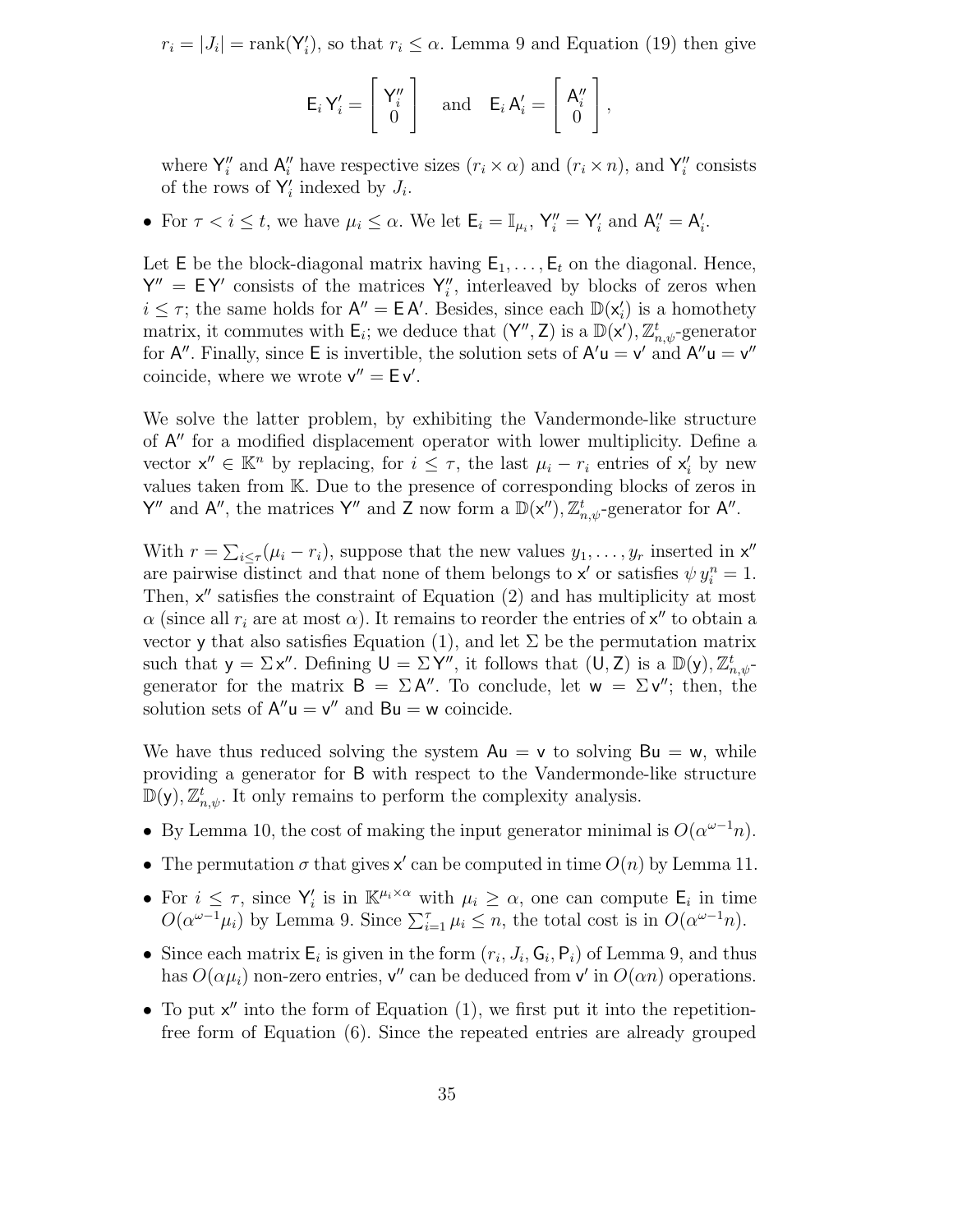together (and thus the multiplicities are known), all we have to do is to sort the multiplicities in decreasing order; this can be done in time  $O(n)$ using bucket sorting. Then, Lemma 11 puts the result into the form of Equation (1) in time  $O(n)$ .

• All other operations amount to apply permutations to the entries of matrices and vectors and have negligible cost.

The probability analysis comes by remarking that the values  $y_1, \ldots, y_r$  satisfy our requirements if they do not cancel the polynomial

$$
\delta = \prod_{i < j \le r} (Y_i - Y_j) \times \prod_{i \le r, \ j \le t} (Y_i - \xi_j) \times \prod_{i \le r} (Y_i^n \psi - 1), \tag{20}
$$

which, since r and t are bounded by n, has degree at most  $3n^2$ . The Zippel-Schwartz lemma gives the required probability estimate.

### 5.4 Application: bivariate interpolation

We conclude by proving Corollary 2 on the complexity of bivariate interpolation. Let  $P_1, \ldots, P_s$  be the lists of sample points

$$
P_1 = [p_{1,1} = (x_1, y_{1,1}), \dots, p_{1,\nu_1} = (x_1, y_{1,\nu_1})],
$$
  
\n
$$
\vdots
$$
  
\n
$$
P_s = [p_{s,1} = (x_s, y_{s,1}), \dots, p_{s,\nu_s} = (x_s, y_{s,\nu_s})],
$$

with  $\nu_1 \geq \cdots \geq \nu_s > 0$ . Given a vector of values  $\mathsf{v} = [v_{i,j}] \in \mathbb{K}^n$ , with  $1 \leq i \leq s$ and  $1 \leq j \leq \nu_i$ , there exists a unique polynomial F in  $\mathbb{K}[x, y]$  of the form

$$
F = \sum_{0 \le i < s, \, 0 \le j < \nu_{i+1}} f_{i,j} x^i y^j
$$

such that  $F(p_{i,j}) = v_{i,j}$  for all i, j. To recover F, we will use the Vandermondelike structure of the corresponding linear system.

The support of F is thus the set of all monomials  $x^i y^j$ , with  $0 \leq i < s$ and  $0 \leq j \leq \nu_{i+1}$ . To arrange these monomials in a suitable order, we let  $\mu = \mu_1 \geq \cdots \geq \mu_t$  be the conjugate partition of  $\nu$ , with  $s = \mu_1$  and  $t = \nu_1$ ; for  $1 \leq j \leq t$ , we define

$$
B_j = [x^{i-1}y^{j-1} \mid 1 \le i \le \mu_j]
$$

and let B be the concatenation of the lists  $B_j$ . Thus, for a fixed j, the entries of  $B_j$  have the same degree in y and increasing degrees in x.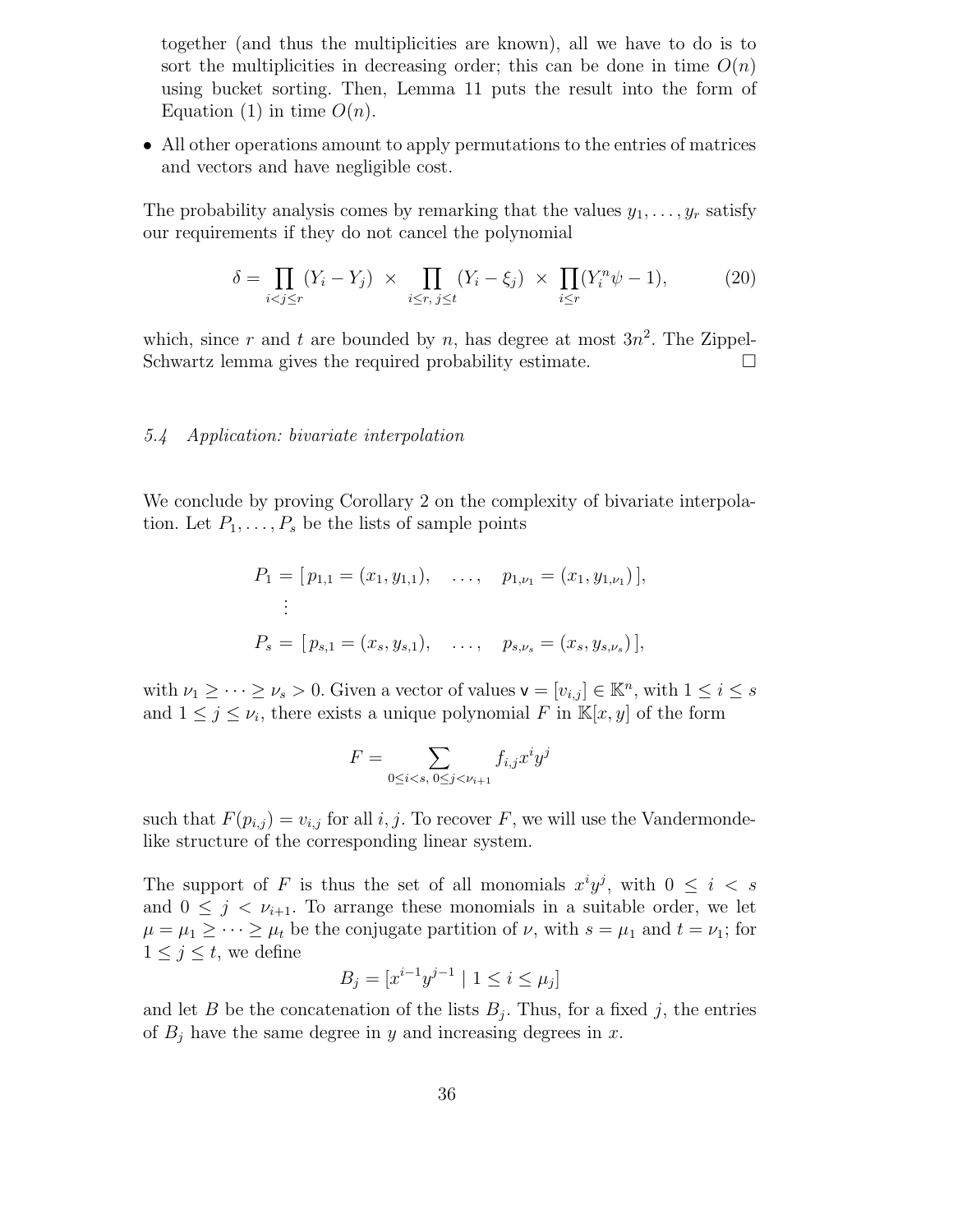It will be convenient to rearrange the lists of sample points, by "transposing" the input lists  $P_1, \ldots, P_s$  to obtain

$$
Q_1 = [p_{1,1}, p_{2,1}, \dots, p_{\mu_1,1}],
$$
  
\n
$$
Q_2 = [p_{1,2}, p_{2,2}, \dots, p_{\mu_2,2}],
$$
  
\n
$$
\vdots
$$
  
\n
$$
Q_t = [p_{1,t}, p_{2,t}, \dots, p_{\mu_t,t}];
$$

we then let Q be the concatenation of  $Q_1, \ldots, Q_t$ . Taking the x-coordinates of the elements in  $Q$ , we obtain a vector  $x$  in  $\mathbb{K}^n$ ; by construction,  $x$  is in the form of Equation (1). Let further  $w \in \mathbb{K}^n$  be obtained by rearranging v in the same way. By Lemma 11, one can deduce Q and w from P and v in time  $O(n)$ .

Let  $\textsf{Span}(B) \subset \mathbb{K}[x, y]$  be the vector space generated by B; we are thus concerned by the evaluation map  $F \in \text{Span}(B) \mapsto [F(p)]_{p \in Q}$  and its inverse. Let

$$
\mathsf{A} = \left[ b(p) \right]_{p \in Q, \ b \in B} \in \mathbb{K}^{n \times n}
$$

be the matrix of this map, with rows indexed by  $Q$  and columns by  $B$ . Hence,

$$
A = \begin{bmatrix} A_1 & \cdots & A_t \end{bmatrix}, \quad \text{with} \quad A_j = \begin{bmatrix} b(p) \end{bmatrix}_{p \in Q, \ b \in B_j} \in \mathbb{K}^{n \times \mu_j}.
$$

Then  $\Delta[\mathbb{D}(\mathsf{x}), \mathbb{Z}_{n,0}^t](\mathsf{A})$  can be written  $\mathsf{GH}^t$ , with G and H in  $\mathbb{K}^{n \times t}$ ; the jth column of H is zero, except for a 1 at row  $1 + \mu_{j-1}^*$ ; the *j*th column of G is

$$
\[1 \cdots 1\]^{t} \text{ (for } j = 1) \quad \text{or} \quad \left[y(p)^{j-1} - y(p)^{j-2}x(p)^{\mu_{j-1}}\right]_{p \in Q}^{t} \text{ (for } j > 1),
$$

with  $x(p)$  the x-coordinate of  $p \in Q$  and  $y(p)$  its y-coordinate. Given Q, the matrices G and H can be computed in time  $O(t n \log(n))$ ; Theorem 2 then shows that the system  $\mathsf{A}\mathsf{f} = \mathsf{w}$  can be solved in time  $O(t^{\omega-1}\mathsf{M}(n)\log^2(n)),$ where f is the coefficient vector of the polynomial to interpolate and w is the rearranged value vector. Remembering that  $t = \nu_1$  concludes the proof.

#### 6 The Cauchy case

In this section,  $x, y \in \mathbb{K}^n$  are as in Equations (1), (4) and (5). The operator associated with the Cauchy structure that we consider here is

$$
\Delta[\mathbb{D}(x),\mathbb{D}(y)](A)=A-\mathbb{D}(x)\,A\,\mathbb{D}(y).
$$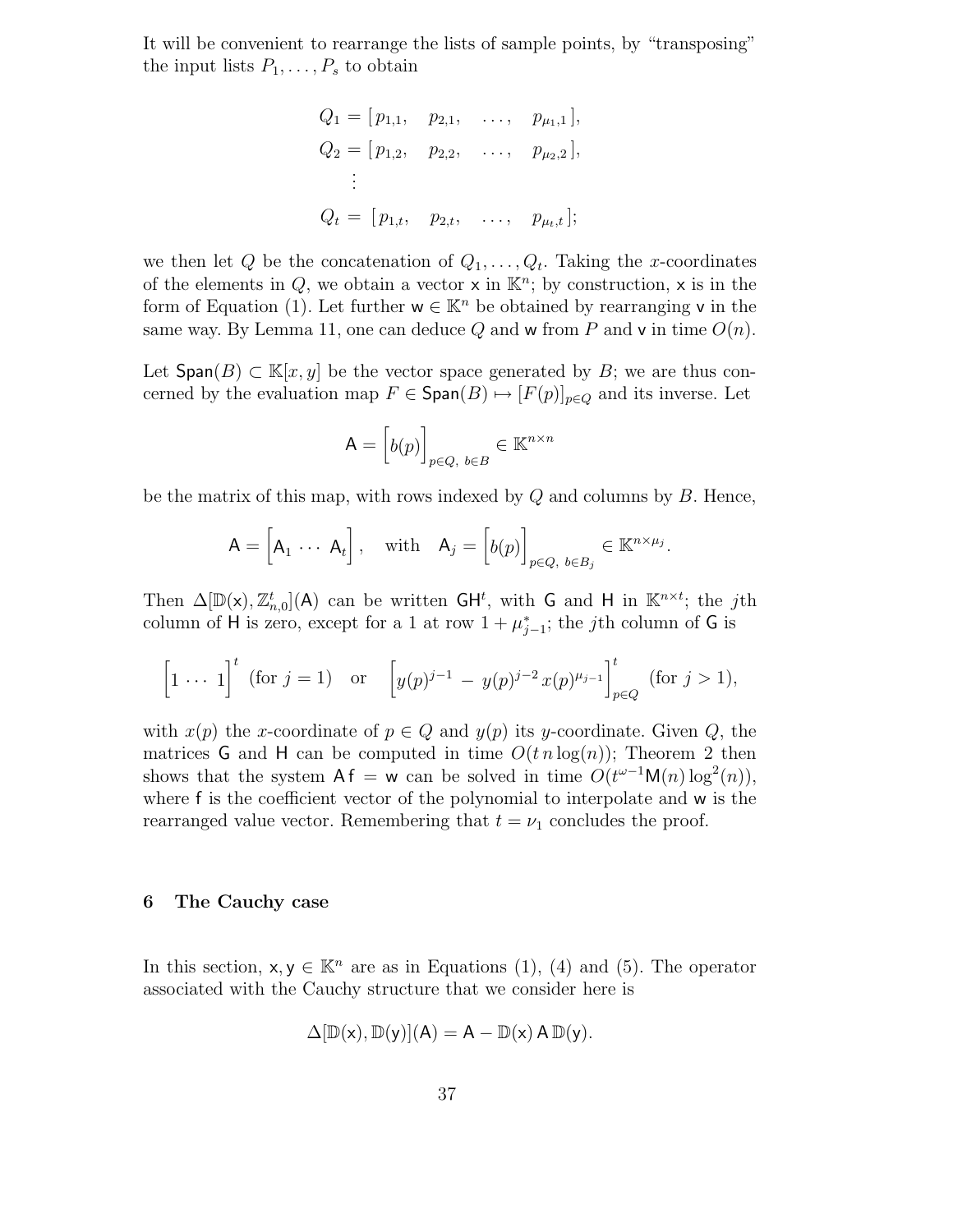It follows from Equation (5) and [45, Theorem 4.3.2] that such an operator is invertible. Moreover, given G and H in  $\mathbb{K}^{n \times \alpha}$ , Example 4.4.7 in [45] shows that the unique matrix  $A \in \mathbb{K}^{n \times n}$  such that  $\Delta[\mathbb{D}(\mathsf{x}), \mathbb{D}(\mathsf{y})](A) = \mathsf{GH}^t$  is

$$
\mathsf{A} = \sum_{i=1}^{\alpha} \mathbb{D}(\mathsf{g}_i) \, \mathbb{C}(\mathsf{x}, \mathsf{y}) \, \mathbb{D}(\mathsf{h}_i). \tag{21}
$$

We will prove Theorem 3 on the complexity of solving Cauchy-like systems of the form  $Au = v$  by turning them into Vandermonde-like ones with low multiplicity, and then using the result of Proposition 7. Our reduction follows the one in [24, Section 3] but adds the possibility of handling repetitions among the entries of the vectors x and y above.

The organization of this section is very similar to that of the previous one; the technical arguments are in the same vein as well. We shall start in Subsection 6.1 with solving another multiplication problem, in the spirit of the one used for the Vandermonde case. Together with the partitions of  $x$  and  $y$  given in Equations (1) and (4), this allows to handle in Subsection 6.2 the cases where multiplicities are small. Large multiplicities are treated in Subsection 6.3 with the same tools as for the Vandermonde case.

# 6.1 A multiplication problem

Let G and H be in  $\mathbb{K}^{n \times \alpha}$ , and let A be the unique  $n \times n$  matrix such that  $\Delta[\mathbb{D}(\mathsf{x}), \mathbb{D}(\mathsf{y})](\mathsf{A}) = \mathsf{GH}^t$ . Splitting A along its rows according to the partition of x and along its columns according to the partition of y, we thus write

$$
\mathsf{x} = \begin{bmatrix} \mathsf{x}_1 \\ \vdots \\ \mathsf{x}_s \end{bmatrix}, \text{ with } \mathsf{x}_j \in \mathbb{K}^{\nu_j}, \qquad \mathsf{y} = \begin{bmatrix} \mathsf{y}_1 \\ \vdots \\ \mathsf{y}_t \end{bmatrix}, \text{ with } \mathsf{y}_k \in \mathbb{K}^{\delta_k},
$$

and

$$
\mathsf{A} = \begin{bmatrix} \mathsf{A}_{1,1} & \cdots & \mathsf{A}_{1,t} \\ \vdots & \vdots & \vdots \\ \mathsf{A}_{s,1} & \cdots & \mathsf{A}_{s,t} \end{bmatrix}, \quad \text{with } \mathsf{A}_{j,k} \text{ in } \mathbb{K}^{\nu_j \times \delta_k}.
$$
\n(22)

Given vectors  $w_1, \ldots, w_t$ , with  $w_k \in \mathbb{K}^{\delta_k}$ , we study in this subsection the cost of computing all the products  $A_{j,k} w_k \in \mathbb{K}^{\nu_j}$  when both s and t are bounded by  $\alpha$ . The result below, which relies on Proposition 2 of Section 3, will be the key for reducing Cauchy-like systems to Vandermonde-like ones.

**Proposition 9** Given x, y, G, H and  $w_1, \ldots, w_t$  as above, and assuming that  $\max\{s,t\} \leq \alpha$ , one can compute all the products  $A_{j,k} w_k$  using  $O(\alpha^{\omega-1} \mathsf{M}(n) \log(n))$  operations in K.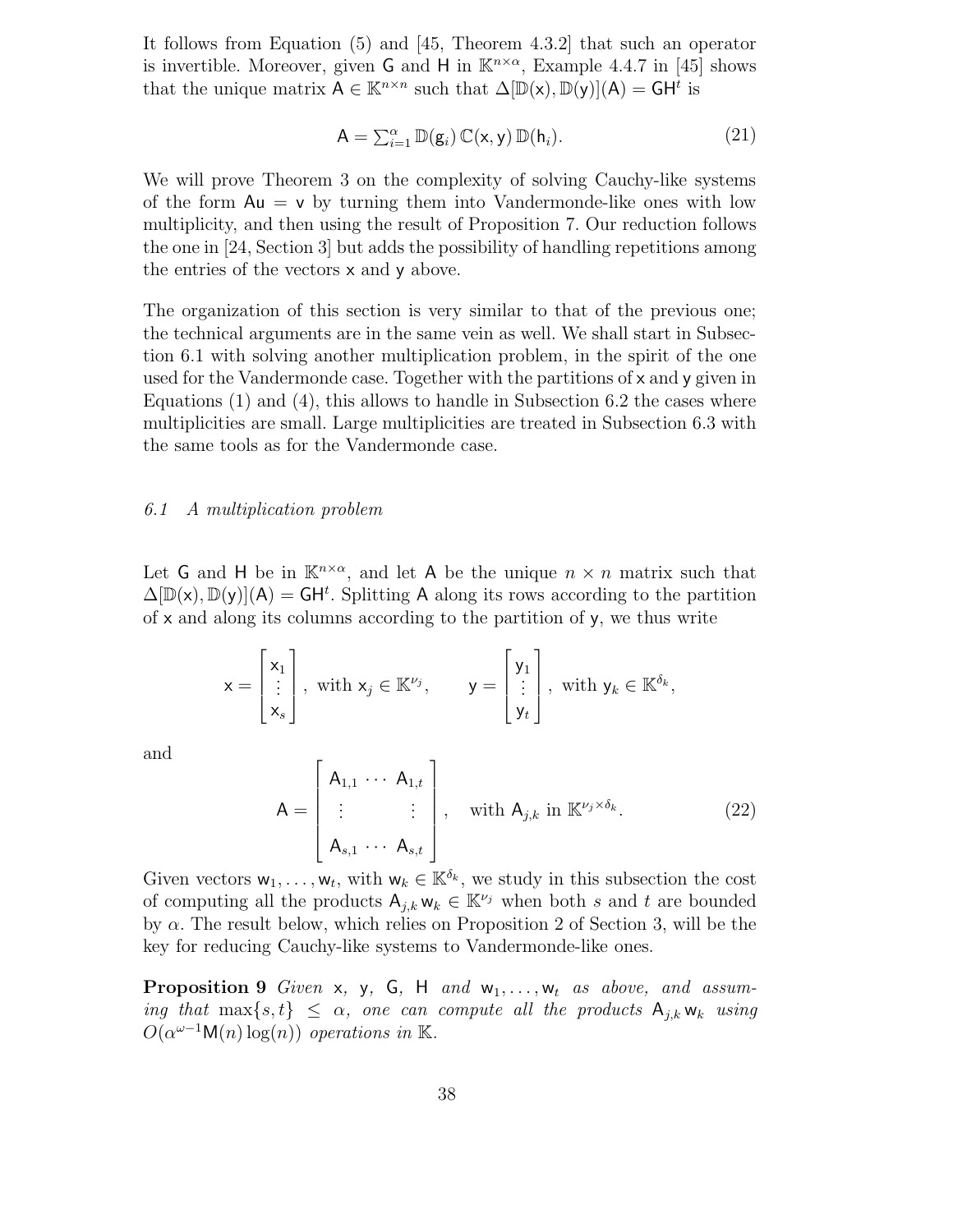PROOF. Let  $g_i$  and  $h_i$  be the columns of G and H. We adapt the partition of  $x$  to  $g_i$  and the one of y to  $h_i$ , writing

$$
\mathsf{g}_i = \begin{bmatrix} \mathsf{g}_{i,1} \\ \vdots \\ \mathsf{g}_{i,s} \end{bmatrix}, \quad \text{with } \mathsf{g}_{i,j} \text{ in } \mathbb{K}^{\nu_j}, \qquad \mathsf{h}_i = \begin{bmatrix} \mathsf{h}_{i,1} \\ \vdots \\ \mathsf{h}_{i,t} \end{bmatrix}, \quad \text{with } \mathsf{h}_{i,k} \text{ in } \mathbb{K}^{\delta_k}.
$$

For  $k \leq t$ , let  $F_k = \prod_{\gamma \in y_k} (1 - x\gamma)$  and let  $\mathsf{v}_k \in \mathbb{K}^{\delta_k}$  be such that  $\mathsf{Pol}(\mathsf{v}_k) =$  $F_k \mod x^{\delta_k}$ . Using Equation (21) and Lemma 2, it follows that the submatrices  $A_{j,k}$  of A are given by  $A_{j,k} = \mathbb{D}(F_k(\mathsf{x}_j))^{-1} \mathsf{B}_{j,k}$ , with

$$
\mathsf{B}_{j,k} = \sum_{i=1}^{\alpha} \mathbb{D}(\mathsf{g}_{i,j}) \, \mathbb{V}(\mathsf{x}_j, \delta_k) \, \mathbb{L}(\mathsf{v}_k) \, \mathbb{V}(\mathsf{y}_k, \delta_k)^t \, \mathbb{D}(\mathsf{h}_{i,k}). \tag{23}
$$

Remark first that the matrices  $\mathbb{D}(F_k(\mathsf{x}_i))$  can easily be obtained, using two polynomial operations of Section 2:

- Each polynomial  $F_k$  can be constructed from its roots in time  $O(M(\delta_k) \log(\delta_k))$ . Since  $\sum_{k\leq t} \delta_k = n$ , the cost of getting all of them is in  $O(\mathsf{M}(n)\log(n))$ .
- By fast evaluation, each  $F_k(\mathsf{x}) \in \mathbb{K}^n$  can be obtained in  $O(\mathsf{M}(n) \log(n))$  operations, and thus all of them in time  $O(t \mathsf{M}(n) \log(n)) \subset O(\alpha \mathsf{M}(n) \log(n)).$

We now turn to the computation of the vectors  $B_{j,k} w_k$ . Since  $x_j$  and  $y_k$  are repetition-free, we let  $Q_{i,j} = \mathsf{Interp}(\mathsf{x}_j, \mathsf{g}_{i,j})$  and  $S_{i,k} = \mathsf{Interp}(\mathsf{y}_k, \mathsf{h}_{i,k})$ . Applying Lemma 1 twice to the right hand side of Equation (23) then gives

$$
\mathsf{B}_{j,k} = \sum_{i=1}^{\alpha} \mathbb{V}(\mathsf{x}_j, \nu_j + \delta_k - 1) \, \mathbb{M}(Q_{i,j}, \delta_k) \, \mathbb{L}(\mathsf{v}_k) \, \mathbb{M}(S_{i,k}, \delta_k)^t \, \mathbb{V}(\mathsf{y}_k, 2\delta_k - 1)^t.
$$

We can now factor out the leftmost and rightmost (transposed) Vandermonde matrices, which do not depend on the summation index  $i$ . Defining

$$
\mathbf{f}_k = \mathbb{V}(\mathbf{y}_k, 2\delta_k - 1)^t \mathbf{w}_k \tag{24}
$$

and

$$
\mathbf{w}'_{j,k} = \sum_{i=1}^{\alpha} \mathbb{M}(Q_{i,j}, \delta_k) \mathbb{L}(\mathbf{v}_k) \mathbb{M}(S_{i,k}, \delta_k)^t \mathbf{f}_k, \qquad (25)
$$

we deduce from the previous equation that

$$
\mathsf{B}_{j,k} \mathsf{w}_k = \mathbb{V}(\mathsf{x}_j, \nu_j + \delta_k - 1) \mathsf{w}'_{j,k}.
$$
 (26)

It remains to estimate the cost of computing all vectors  $B_{j,k}$  w<sub>k</sub> by means of Equations (24), (25) and (26), and deducing the desired vectors  $A_{j,k}$  w<sub>k</sub>. The costs of the first and last steps follow directly from the reminders of Section 2: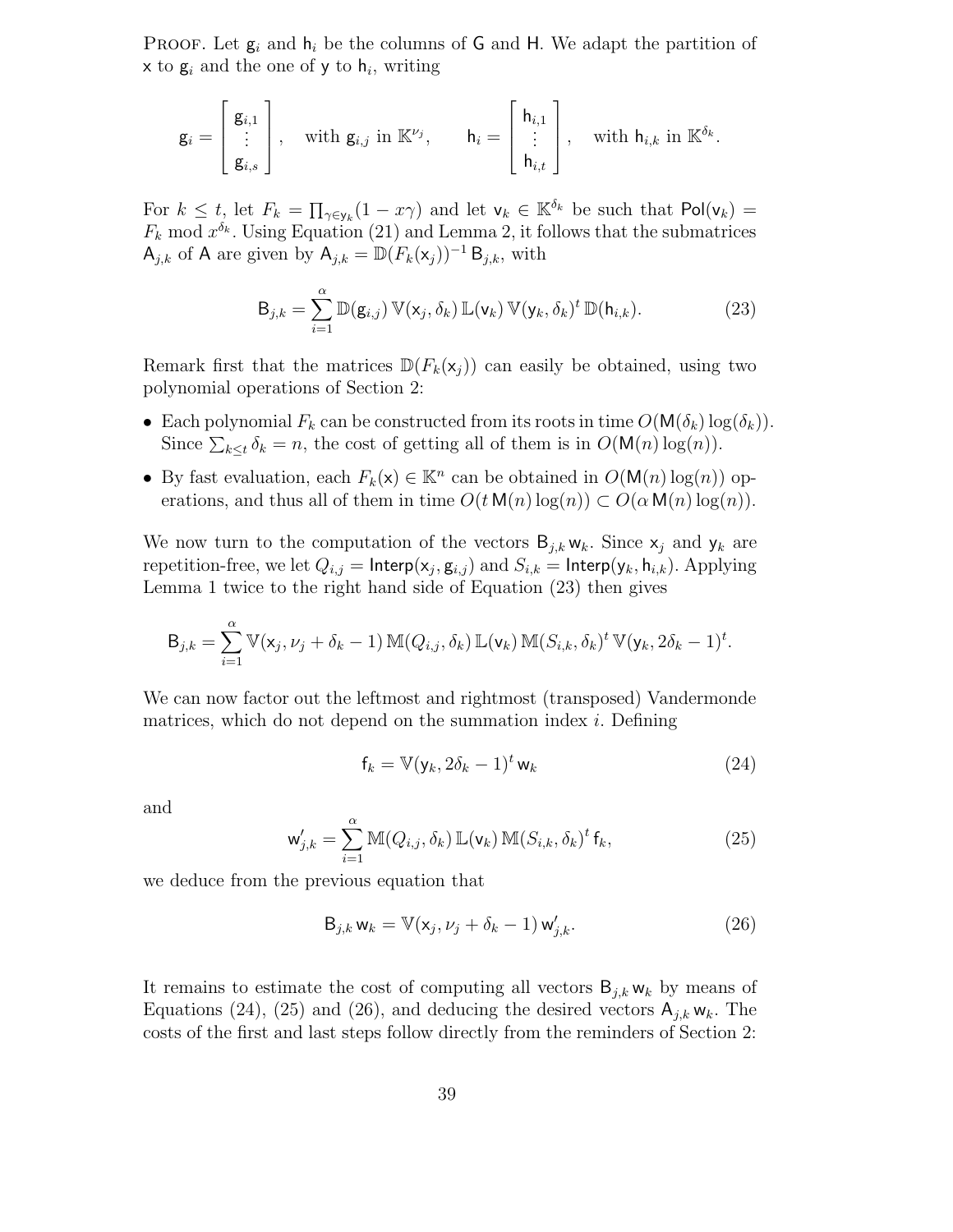- By fast transposed evaluation, each vector  $f_k$  is obtained in  $O(M(\delta_k) \log(\delta_k))$ operations. Since  $\sum_{k\leq t} \delta_k = n$ , this gives a total cost of  $O(\mathsf{M}(n)\log(n))$ .
- Assuming that we know  $w'_{j,k}$ , we deduce  $B_{j,k} w_k$  by fast evaluation, in

$$
O(\mathsf{M}(\nu_j + \delta_k) \log(\nu_j + \delta_k))
$$

operations. A total cost of  $O(\alpha \mathsf{M}(n) \log(n))$  then follows from the facts that

$$
\mathsf{M}(\nu_j + \delta_k) \leq (\nu_j + \delta_k) \mathsf{M}(2n)/2n \quad \text{and} \quad \sum_{j \leq s} \sum_{k \leq t} (\nu_j + \delta_k) = (s + t) n.
$$

• One recovers the vectors  $A_{i,k} w_k$  with  $t n \in O(\alpha n)$  divisions.

It only remains to bound the cost of deducing the vectors  $\mathsf{w}'_{j,k}$  in Equation (25) from the vectors  $f_k$ . Recall that  $\text{Pol}(\mathsf{v}_k) = F_k \text{ mod } x^{\delta_k}$  and let  $S'_{i,k} = \text{Rev}_{\delta_k}(S_{i,k})$ and  $F'_k = \text{Pol}(f_k)$ . Then, using Lemma 4 and Lemma 5, we obtain

$$
Pol(w'_{j,k}) = \sum_{i=1}^{\alpha} Q_{i,j} R_{i,k},
$$
\n(27)

where  $Q_{i,j} \in \mathbb{K}[x]_{\nu_j}$  is as above and where  $R_{i,k} \in \mathbb{K}[x]_{\delta_k}$  is given by

$$
R_{i,k} = F_k \left( S'_{i,k} F'_k \text{ div } x^{\delta_k - 1} \right) \bmod x^{\delta_k}.
$$

The cost then follows from Section 2 as well as Proposition 2 in Section 3:

- By fast interpolation, each  $Q_{i,j}$  can be computed in  $O(\mathsf{M}(\nu_i)\log(\nu_j))$  operations. Since  $\sum_{j\leq s}\nu_j = n$ , this gives a total of  $O(\alpha \mathsf{M}(n)\log(n))$ .
- By fast interpolation, each  $S_{i,k}$  can be computed in  $O(M(\delta_k) \log(\delta_k))$  operations. Since  $\sum_{k\leq t} \delta_k = n$ , the total cost for all  $S_{i,k}$  and  $S'_{i,k}$  is  $O(\alpha \mathsf{M}(n) \log(n))$ .
- Since  $S'_{i,k} \in \mathbb{K}[x]_{\delta_k}$  and  $F'_k \in \mathbb{K}[x]_{2\delta_k-1}$ , a full product  $S'_{i,k} F'_k$  has cost  $O(\mathsf{M}(\delta_k))$ , and thus all  $R_{i,k}$  follow from  $F_k$ ,  $S'_{i,k}$ ,  $F'_k$  in time  $O(\alpha \mathsf{M}(n))$ .
- Applying Proposition 2 to Equation (27) shows that all the polynomials Pol( $w'_{j,k}$ ) can be obtained in time  $O(\alpha^{\omega-1}M(n)\log(n))$ .

#### 6.2 The case of low multiplicities

Here we reduce the Cauchy case to the Vandermonde case, assuming that the multiplicities of x and y are bounded by  $\alpha$ . As in Subsection 5.2, we adapt the reduction of [24], now allowing for repetitions in both x and y.

**Proposition 10** Let  $x, y \in \mathbb{K}^n$  be as in Equations (1), (4) and (5). If the multiplicity s of x and the multiplicity t of y satisfy  $\max\{s,t\} \leq \alpha$ , then the problem LinearSystem( $\mathbb{D}(x)$ ,  $\mathbb{D}(y)$ ,  $\alpha$ ) can be solved in time  $O(\alpha^{\omega-1}\mathsf{M}(n)\log^2(n))$ . The algorithm is probabilistic of type  $P(3n-2, n^2+n)$ .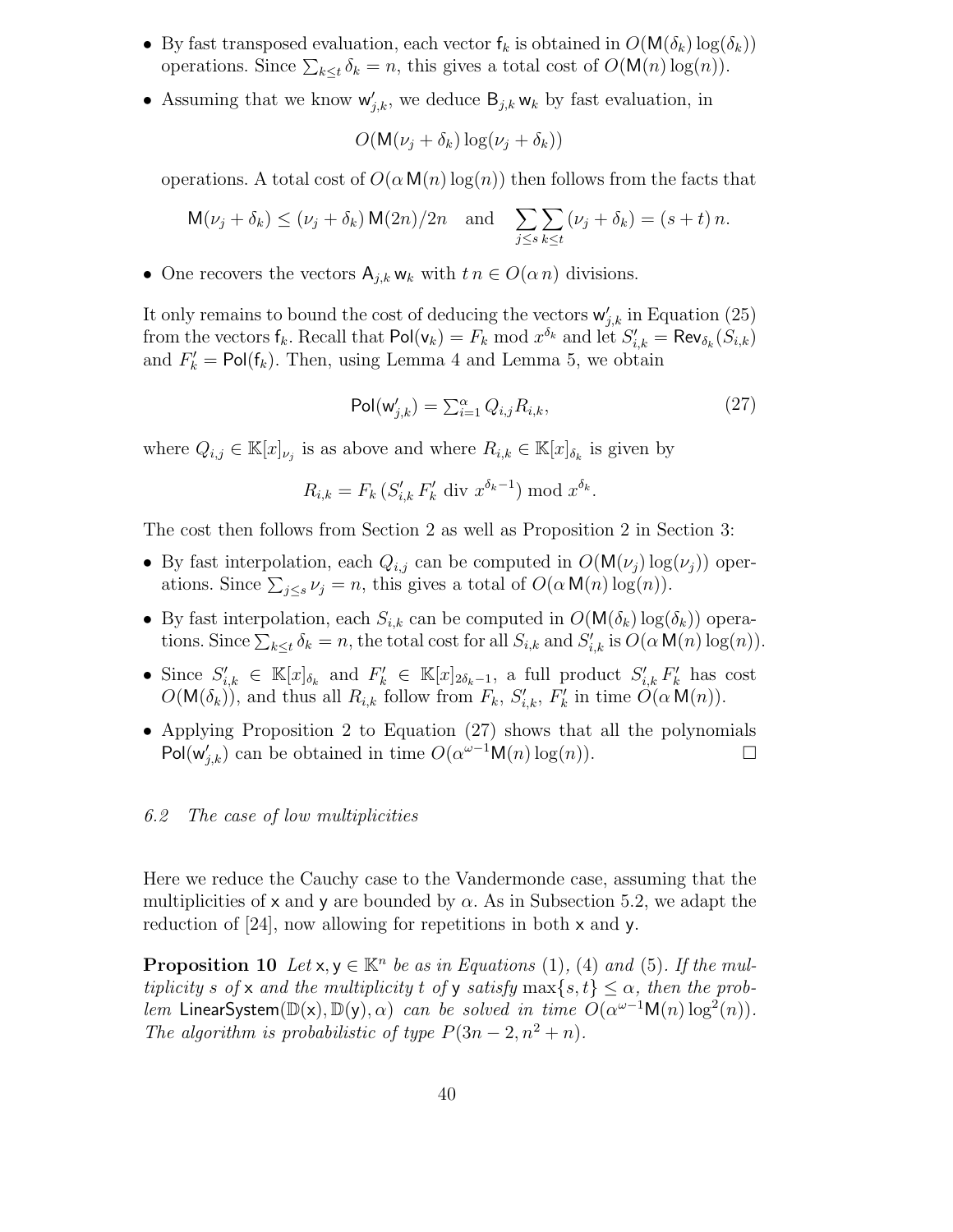PROOF. Given  $\mathsf{G}, \mathsf{H} \in \mathbb{K}^{n \times \alpha}$  and  $\mathsf{v} \in \mathbb{K}^n$ , we are looking for solutions u to the system  $Au = v$ , where A is the  $n \times n$  matrix such that  $\Delta[\mathbb{D}(x), \mathbb{D}(y)](A) = GH^t$ .

For  $k \leq t$ , let  $M_k = \prod_{\gamma \in y_k} (x - \gamma)$ . Since  $y_j$  is repetition-free, Lemma 3 gives

$$
\mathbb{D}(\mathsf{y}_k) = \mathbb{V}(\mathsf{y}_k, \delta_k) \mathbb{X}(M_k) \mathbb{V}(\mathsf{y}_k, \delta_k)^{-1}.
$$

Hence

$$
\mathbb{D}(\mathsf{y}) = \mathbb{V} \mathbb{X} \mathbb{V}^{-1},\tag{28}
$$

where V and X are block-diagonal with respective blocks  $\mathbb{V}(\mathsf{y}_k, \delta_k)$  and  $\mathbb{X}(M_k)$ . For  $k \leq t$ , let  $\mathsf{m}_k \in \mathbb{K}^{\delta_k}$  be the coefficient vector of  $-M_k \mod x^{\delta_k}$ . Then  $\mathbb{X}(M_k) = \mathbb{Z}_{\delta_k,0} + \mathsf{m}_k \mathsf{e}^t_{\delta_k,\delta_k}$  and, recalling that  $\delta_k^* = \delta_1 + \cdots + \delta_k$ ,

$$
\mathbb{X} = \mathbb{Z}_{n,0} + \sum_{k=1}^{t} \mathsf{d}_k \mathsf{e}_{n,\delta_k^*}^t,
$$
\n(29)

where for  $k \leq t$ ,  $\mathsf{d}_k \in \mathbb{K}^n$  is obtained by padding  $\mathsf{m}_k$  with  $\delta_{k-1}^*$  zeros on the top and, if  $k \neq t$ , with  $-1$  followed by  $n - \delta_k^* - 1$  zeros on the bottom.

Defining  $B = A V^{-t}$ , solving  $Au = v$  amounts to solve  $Bu' = v$  and then, if a solution exists, to compute  $u = V^{-t}u'$ . To do so in the claimed complexity, we exhibit the Vandermonde-like structure of B and bound the cost of computing u and a generator for B. By transposing both sides of Equation (28), we obtain

$$
B - \mathbb{D}(x) B \mathbb{X}^t = GH'^t, \text{ with } H' = V^{-1}H.
$$

Now, for  $k \leq t$ , define the vectors  $c_k = B e_{n,\delta_k^*}$  and  $c'_k = \mathbb{D}(\mathsf{x}) c_k$ . Using Equation (29), the previous identity then becomes

$$
\Delta[\mathbb{D}(\mathsf{x}), \mathbb{Z}_{n,0}^t](\mathsf{B}) = \mathsf{C}'\,\mathsf{D}^t + \mathsf{G}\,\mathsf{H}'^t,\tag{30}
$$

where  $C'$  has columns  $c'_{k}$  and D has columns  $d_{k}$ . The matrices  $[C' G]$  and  $[D H']$ thus form a  $\mathbb{D}(\mathsf{x})$ ,  $\mathbb{Z}_{n,0}^t$ -generator of length  $t + \alpha$  for B. Since the operator in Equation (30) is  $\Delta[\mathbb{D}(\mathsf{x}), \mathbb{Z}_{n,\psi}^t]$  with  $\psi = 0$ , the condition in Equation (2) is clearly satisfied. Moreover, the multiplicity s of x is bounded by the length  $t+\alpha$ of the above generator. Therefore, once this generator is known, the system Bu' = v can be solved by the probabilistic algorithm of type  $P(3n-2, n^2+n)$ in Proposition 7; since  $t \leq \alpha$ , the cost is still in  $O(\alpha^{\omega-1} \mathsf{M}(n) \log^2(n))$ .

It remains to bound the cost computing  $u, C', D$  and  $H'.$  To do so, we will use the result in Proposition 9 and the reminders of Section 2 on the complexity of polynomial operations:

• By fast transposed interpolation and using the block structure of the matrix V, we can deduce the vector **u** from **y** and **u'** in time  $O(M(n) \log(n))$ .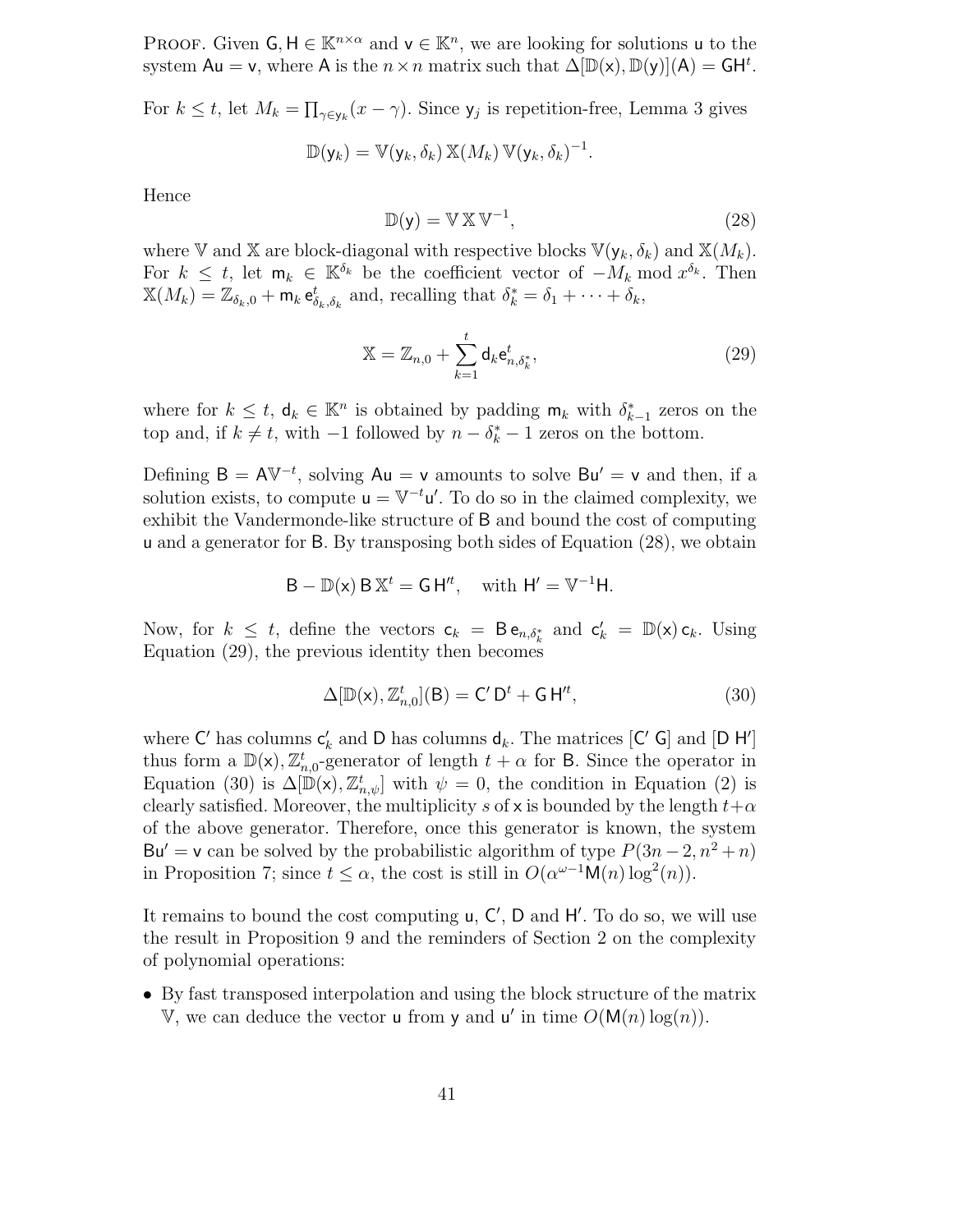- By fast interpolation and using the block structure of the matrix  $V$ , we can deduce the matrix H' from y and H in time  $O(\alpha \mathsf{M}(n) \log(n))$ .
- All polynomials  $M_k$  (and thus all vectors  $d_k$  and the matrix D) can be constructed from their roots in time  $O(M(n)\log(n))$ .

In order to bound the cost of computing  $C'$ , note that, due to the block structure of A and  $\mathbb{V}^{-t}$ , each vector  $\mathsf{c}_k$  is in fact given by  $\mathsf{c}_k = \mathsf{A}_{j,k} \mathsf{w}_k$ , where  $\mathsf{w}_k \in \mathbb{K}^{\delta_k}$  is the last column of  $\mathbb{V}(\mathsf{y}_k, \delta_k)^{-t}$ . Thus, we can compute the vectors  $w_1, \ldots, w_t$  and then solve the multiplication problem of Section 6.1:

- Computing the last column of  $\mathbb{V}(\mathsf{y}_k, \delta_k)^{-t}$  takes time  $O(\mathsf{M}(\delta_k) \log(\delta_k))$ , which induces a cost of  $O(M(n)\log(n))$  for finding all vectors  $w_k$ .
- Knowing all  $w_k$ , Proposition 9 shows that all vectors  $c_k$  can be computed in time  $O(\alpha^{\omega-1} \mathsf{M}(n) \log(n))$ . Deducing the vectors  $\mathsf{c}'_k$  by t multiplications with  $\mathbb{D}(\mathsf{x})$  takes time  $O(\alpha n)$ , which concludes the proof.  $\Box$

# 6.3 The case of high multiplicities

We eventually consider the case of high multiplicities  $(\max\{s,t\} > \alpha)$ , reducing it to the case of low multiplicities  $(\max\{s,t\} \leq \alpha)$  seen in Subsection 6.2. Our reduction has cost  $O(\alpha^{\omega-1} M(n))$  and thus fits in the requested bound; however, like in the Vandermonde case, randomization is used. Combining the complexity and probability results in the next proposition with those of Proposition 10 concludes the proof of Theorem 3.

**Proposition 11** Let  $x$  and  $y$  in  $\mathbb{K}^n$  be as in Equations (1), (4), and (5). If x or y has multiplicity larger than  $\alpha$ , one can reduce the problem LinearSystem( $\mathbb{D}(x), \mathbb{D}(y), \alpha$ ) to the problem LinearSystem( $\mathbb{D}(a), \mathbb{D}(b), \alpha$ ), where  $\mathbf{a}, \mathbf{b} \in \mathbb{K}^n$  both have multiplicity at most  $\alpha$  and satisfy the constraints of Equations (1), (4) and (5). The reduction can be done in time  $O(\alpha^{\omega-1}n)$  by a probabilistic algorithm of type  $P(2n, 6n^2)$ .

**PROOF.** If x has multiplicity  $s > \alpha$ , we start by reducing the problem LinearSystem( $\mathbb{D}(x)$ ,  $\mathbb{D}(y)$ ,  $\alpha$ ) to the problem LinearSystem( $\mathbb{D}(a)$ ,  $\mathbb{D}(y)$ ,  $\alpha$ ), where  $a \in \mathbb{K}^n$  has multiplicity at most  $\alpha$  and satisfies the constraints of Equations (1) and (5).

We can do this first reduction in time  $O(\alpha^{\omega-1}n)$  by a probabilistic algorithm of type  $P(n, 3n^2)$ , using the same technique as in the proof of Proposition 8. The only modifications to do there are to replace  $\mathbb{Z}_{n,\psi}^t$  by  $\mathbb{D}(\mathsf{y})$ , and to replace the polynomial  $\delta$  in Equation (20) by one of the form

$$
\prod_{i < j \le r} (Y_i - Y_j) \times \prod_{i \le r, \, j \le r'} (Y_i - \xi_j) \times \prod_{i \le r, \, j \le n} (Y_i \, y_j - 1), \quad \text{with } r, r' \le n, \tag{31}
$$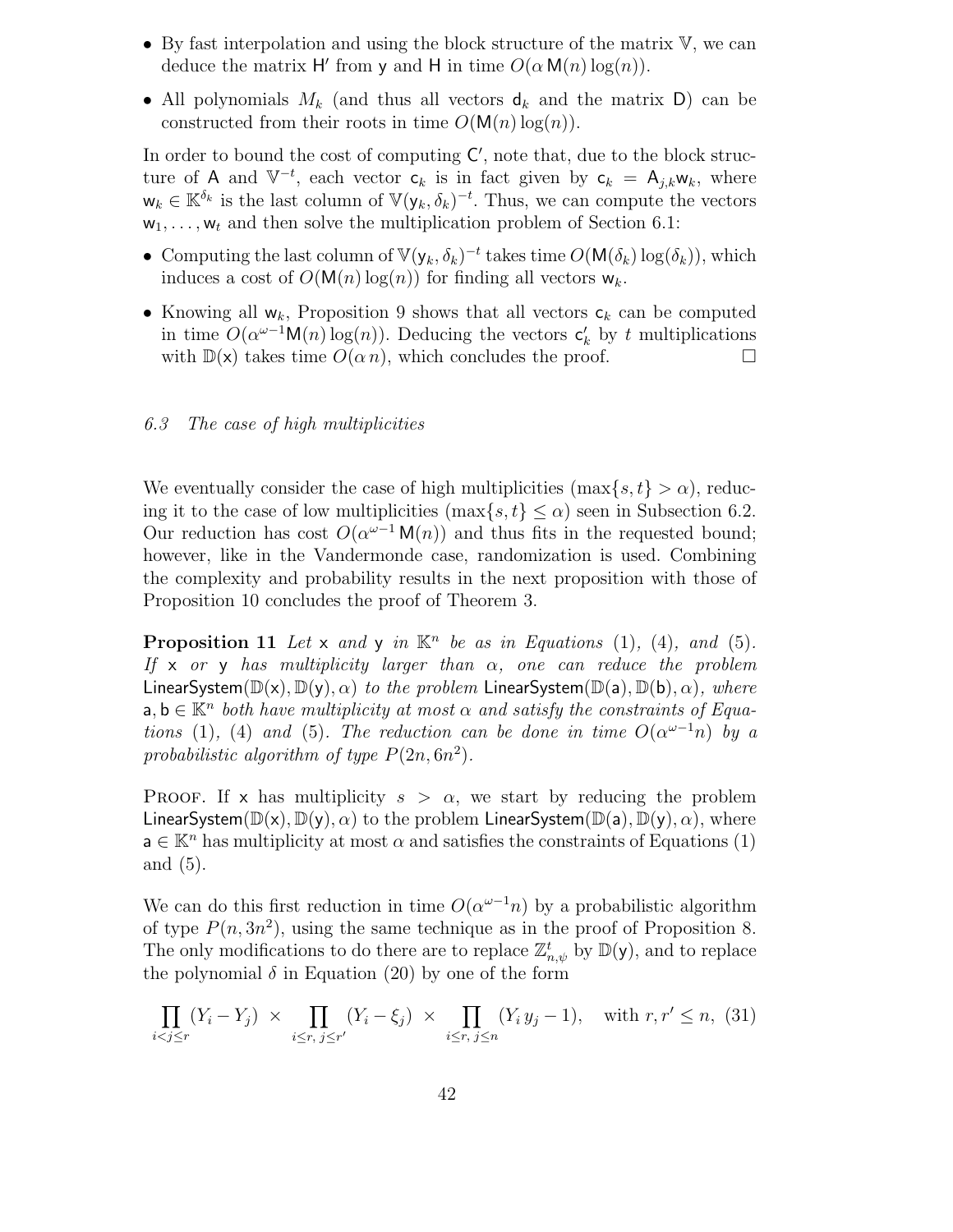which still has degree bounded by  $3n^2$ . We do not give more details on this part of the algorithm.

If y has multiplicity  $t > \alpha$ , it remains to reduce LinearSystem( $\mathbb{D}(a)$ ,  $\mathbb{D}(y)$ ,  $\alpha$ ) to LinearSystem( $\mathbb{D}(a)$ ,  $\mathbb{D}(b)$ ,  $\alpha$ ), where b has multiplicity at most  $\alpha$  and satisfies the constraints of Equations (4) and (5).

To do so, let G and H in  $\mathbb{K}^{n \times \alpha}$  and v in  $\mathbb{K}^n$  be given, and recall that we are looking for solutions to the system  $Au = v$ , where A is such that  $\Delta[\mathbb{D}(a), \mathbb{D}(y)](A) = GH^t$ . We assume that G and H have full rank, for otherwise one can replace  $(G, H)$  by a minimal-length generator, whose matrices then have full rank.

We start by reordering the entries of y to obtain a repetition-free decomposition as in Equation (6) of Section 2:

$$
\mathsf{y}' = \begin{bmatrix} y_{\sigma(1)} \\ \vdots \\ y_{\sigma(n)} \end{bmatrix} = \begin{bmatrix} \mathsf{y}'_1 \\ \vdots \\ \mathsf{y}'_{t'} \end{bmatrix},
$$

where  $y_i'$  is a vector consisting of  $\mu_i$  repetitions of the same element  $\xi_i$ , so that  $n = \mu_1 + \cdots + \mu_{t'}$ , with  $\xi_i \neq \xi_j$  for  $i \neq j$  and  $\mu_1 \geq \cdots \geq \mu_{t'} > 0$ .

Let  $A'$  and  $H'$  be obtained by applying the same reordering to, respectively, the columns of A and the rows of H; hence,  $(G, H')$  is a  $\mathbb{D}(a)$ ,  $\mathbb{D}(y')$ -generator for A'. Writing  $\Pi$  for the permutation matrix such that  $A' = A \Pi$ , we see that every solution to the system  $Au = v$  corresponds to a solution  $\Pi^t u$  to the system  $A'u' = v$ , and conversely. Therefore we focus on solving  $A'u' = v$ .

By construction, the matrices  $A'$  and  $H'$  admit the following decompositions:

$$
A' = \begin{bmatrix} A'_1 & \cdots & A'_{t'} \end{bmatrix} \quad \text{and} \quad H' = \begin{bmatrix} H'_1 \\ \vdots \\ H'_{t'} \end{bmatrix},
$$

with  $A'_i$  in  $\mathbb{K}^{n \times \mu_i}$  and  $H'_i$  in  $\mathbb{K}^{\mu_i \times \alpha}$ . Remark then that  $A'_i - \mathbb{D}(\mathsf{a}) A'_i \mathbb{D}(\mathsf{y}'_i) = \mathsf{G} H''_i$ . Now,  $\mathbb{D}(\mathsf{y}'_i) = \xi_i \mathbb{I}_{\mu_i}$  and, since  $\xi_i a_j \neq 1$  for all  $i \leq t'$  and all  $j \leq n$ , all matrices  $\mathbb{I}_n - \xi_i \mathbb{D}(\mathsf{a})$  are invertible. We thus obtain the equalities

$$
\mathsf{A}'_i = (\mathbb{I}_n - \xi_i \mathbb{D}(\mathsf{a}))^{-1} \mathsf{G} \,\mathsf{H}^{\prime t}_i \quad \text{for } 1 \le i \le t'.\tag{32}
$$

We will use dense matrix methods to reduce the number of non-zero entries in  $A'$  and  $H'$ , while maintaining a Cauchy-like structure. Let thus  $\tau$  be such that  $\mu_{\tau} > \alpha \geq \mu_{\tau+1}$ .

• For  $1 \leq i \leq \tau$ , we have  $\mu_i > \alpha$ . We let  $J_i \subset \{1, \ldots, \mu_i\}$  and  $\mathsf{E}_i \in \mathbb{K}^{\mu_i \times \mu_i}$  be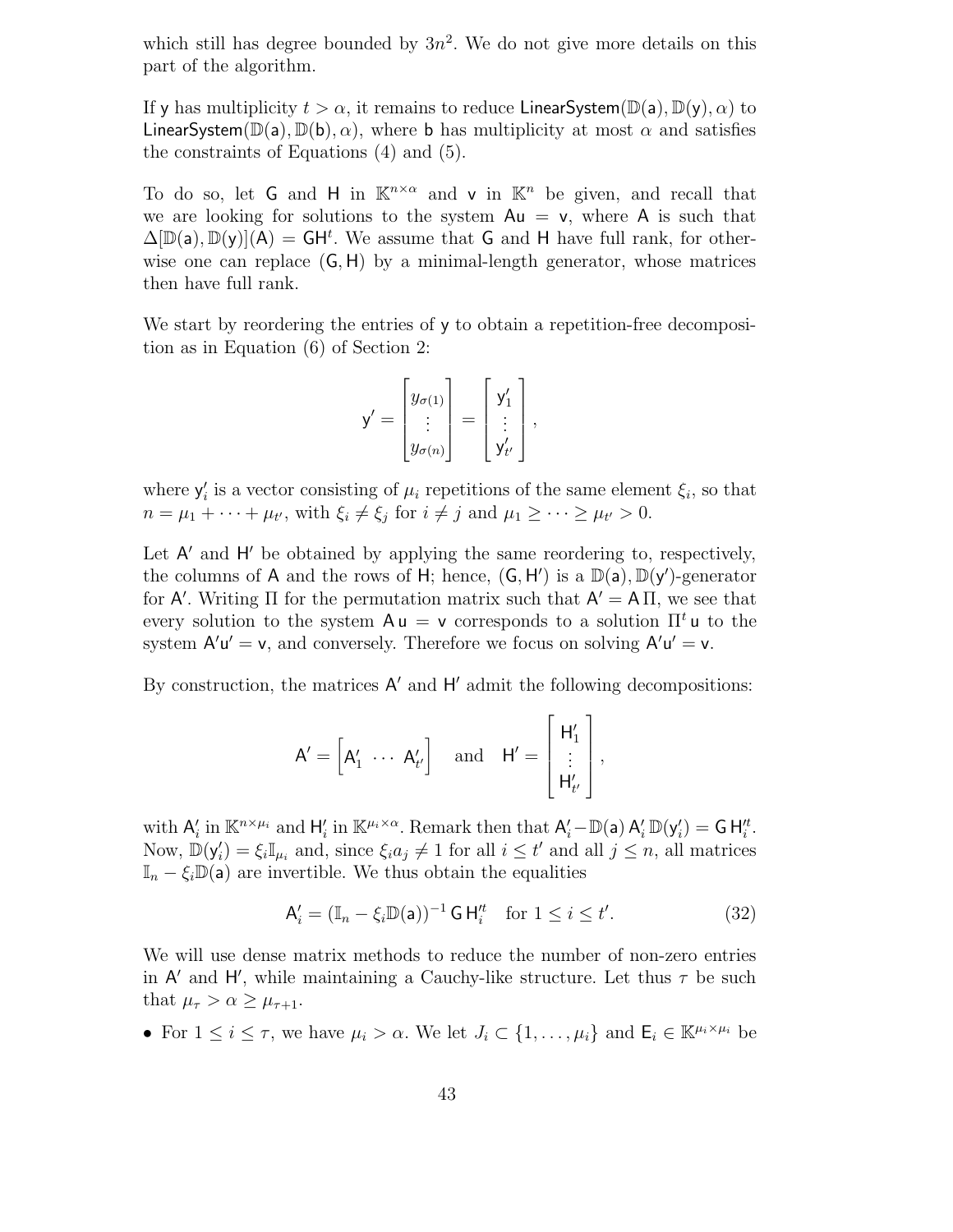the index set and the matrix obtained by applying Lemma 9 to  $H'_{i}$ . Let also  $r_i = |J_i| = \text{rank}(\mathsf{H}'_i)$ , so that  $r_i \leq \alpha$ . Equation (32) then gives

$$
\mathsf{E}_{i} \,\mathsf{H}'_{i} = \left[ \begin{array}{c} \mathsf{H}''_{i} \\ 0 \end{array} \right] \quad \text{and} \quad \mathsf{A}'_{i} \,\mathsf{E}^{t}_{i} = \left[ \begin{array}{cc} \mathsf{A}''_{i} & 0 \end{array} \right],
$$

where  $H''_i$  and  $A''_i$  have respective sizes  $(r_i \times \alpha)$  and  $(n \times r_i)$ , and  $H''_i$  consists of the rows of  $H'_i$  indexed by  $J_i$ .

• For  $\tau < i \leq t'$ , we have  $\mu_i \leq \alpha$ . We let  $\mathsf{E}_i = \mathbb{I}_{\mu_i}$ ,  $\mathsf{H}_i'' = \mathsf{H}_i'$  and  $\mathsf{A}_i'' = \mathsf{A}_i'$ .

Let  $E$  be the block-diagonal matrix having  $E_1, \ldots, E_{t'}$  on the diagonal. Hence,  $H'' = E H'$  consists of the matrices  $H''_i$ , interleaved by blocks of zeros when  $i \leq$  $\tau$ ; the same holds for  $\mathsf{A}'' = \mathsf{A}' \mathsf{E}^t$ , considering columns instead of rows. Besides, since each  $\mathbb{D}(\mathsf{y}'_i)$  is a homothety matrix, it commutes with  $\mathsf{E}_i^t$ ; we deduce that  $(G, H'')$  is a  $\mathbb{D}(a)$ ,  $\mathbb{D}(y')$ -generator for A''. Finally, since E is invertible, every solution to the system  $A' u' = v$  corresponds to a solution  $E^{-t} u'$  to the system  $A''u'' = v$ , and conversely. Therefore, solving the problem  $A''u'' = v$  is enough.

We do so by exhibiting the Cauchy-like structure of  $A''$  for a modified displacement operator whose second diagonal component has lower multiplicity. Define  $y'' \in \mathbb{K}^n$  by replacing, for  $i \leq \tau$ , the last  $\mu_i - r_i$  entries of  $y'_i$  by new values taken from K. Due to the presence of corresponding blocks of zeros in H'' and A'', the matrices G and H'' now form a  $\mathbb{D}(\mathsf{a}), \mathbb{D}(\mathsf{y}'')$ -generator for A''.

With  $r = \sum_{i \leq \tau} (\mu_i - r_i)$ , suppose that the new values  $z_1, \ldots, z_r$  inserted in  $y''$ are pairwise distinct and that none of them belongs to  $y'$  or satisfies  $a_i z_j = 1$ . Then,  $y''$  satisfies the constraint of Equation  $(5)$  and has multiplicity at most  $\alpha$  (since all  $r_i$  are at most  $\alpha$ ).

It remains to reorder the entries of  $y''$  to obtain a vector **b** that also satisfies Equation (1), and let  $\Sigma$  be the permutation matrix such that  $\mathbf{b} = \Sigma \mathbf{y}''$ . Defining  $F = \Sigma H''$ , it follows that  $(G, F)$  is a  $\mathbb{D}(a)$ ,  $\mathbb{D}(b)$ -generator for the matrix  $B = A'' \Sigma^t$ . To conclude, every solution to  $Bw = v$  corresponds to a solution  $u'' = \Sigma^t w$  to  $A''u'' = v$ , and conversely.

We have thus reduced solving the system  $Au = v$  to solving  $Bw = v$  (and then, if a solution exists, to computing  $\mathbf{u} = \Pi \mathbf{E}^t \Sigma^t \mathbf{w}$ , while providing a generator for B with respect to the Cauchy-like structure  $\mathbb{D}(a)$ ,  $\mathbb{D}(b)$ .

The complexity analysis of this second reduction is the same as in the proof of Proposition 8 and yields a cost in  $O(\alpha^{\omega-1}n)$  as required.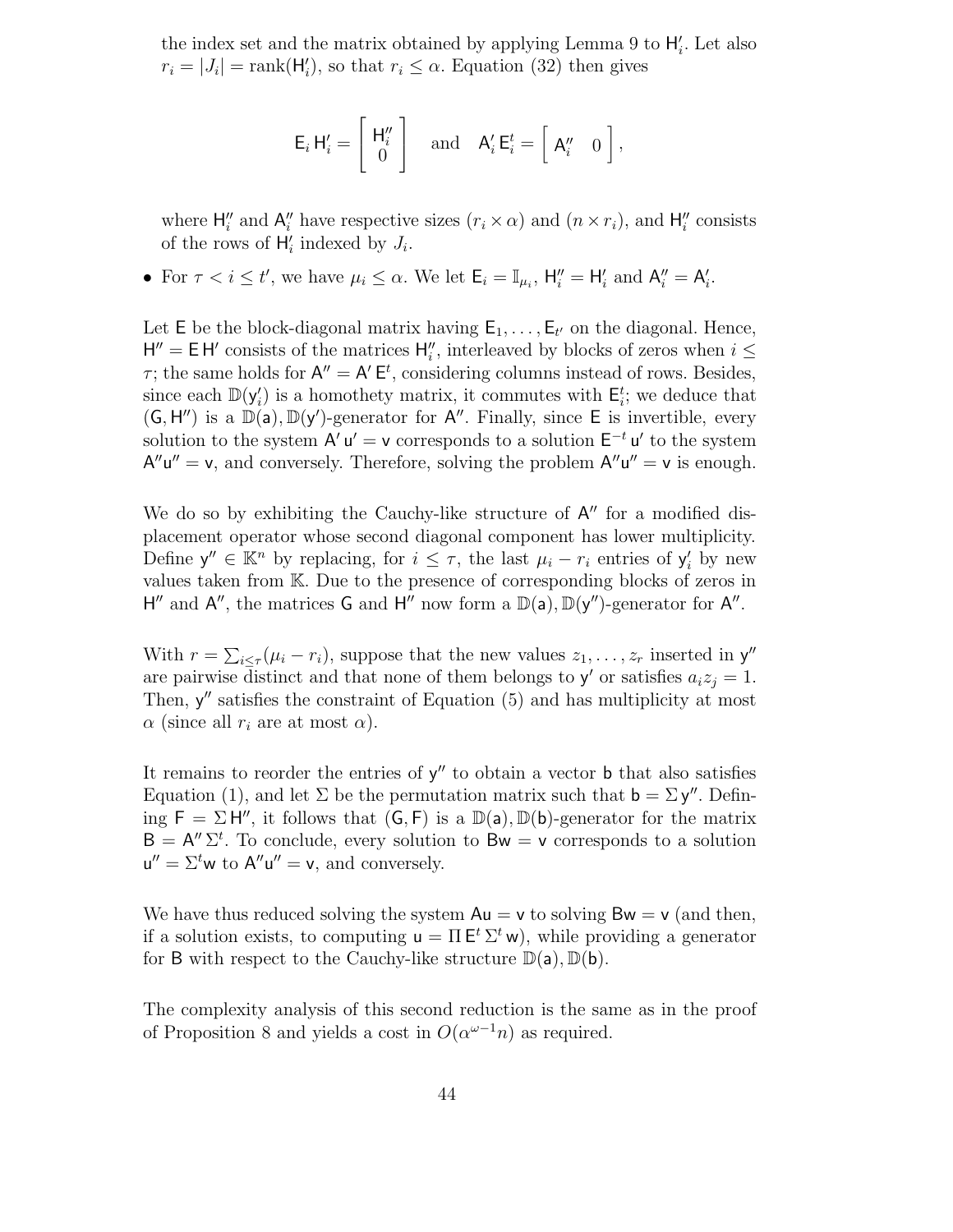For the probability analysis, remark that the values  $z_1, \ldots, z_r$  satisfy our requirements if they do not cancel the polynomial

$$
\gamma = \prod_{i < j \leq r} (Z_i - Z_j) \times \prod_{i \leq r, \ j \leq t'} (Z_i - \xi_j) \times \prod_{i \leq n, \ j \leq r} (a_i Z_j - 1),
$$

which has degree at most  $3n^2$ , since r and t' are bounded by n. Hence, the algorithm for the second reduction has type  $P(n, 3n^2)$ . Recalling that the first reduction was also by an algorithm of type  $P(n, 3n^2)$  concludes the proof.  $\Box$ 

#### References

- [1] B. Beckermann. A reliable method for computing M-Pad´e approximants on arbitrary staircases. J. Comput. Appl. Math.,  $40(1):19-42$ , 1992.
- [2] B. Beckermann and G. Labahn. A uniform approach for the fast computation of matrix-type Padé approximants. *SIAM J. Matrix Anal. Appl.*,  $15(3):804-823$ , 1994.
- [3] B. Beckermann and G. Labahn. Fraction-free computation of matrix rational interpolants and matrix GCDs. SIAM J. Matrix Anal. Appl.,  $22(1):114-144$ , 2000.
- [4] M. Ben-Or and P. Tiwari. A deterministic algorithm for sparse multivariate polynomial interpolation. In 20th Annual ACM Symp. Theory Comp., pages 301–309d. ACM Press, 1988.
- [5] D. J. Bernstein. Factoring into coprimes in essentially linear time. J. Algorithms 54(1):1–30, 2005.
- [6] D. Bini and V. Y. Pan. Polynomial and Matrix Computations, volume 1: Fundamental Algorithms. Birkhäuser, 1994.
- [7] R. R. Bitmead and B. D. O. Anderson. Asymptotically fast solution of Toeplitz and related systems of linear equations. Linear Algebra Appl., 34:103–116, 1980.
- [8] A. Bostan, C.-P. Jeannerod and É. Schost. Solving Toeplitz- and Vandermondelike linear systems with large displacement rank. In ISSAC'07, pages 33-40. ACM Press, 2007.
- [9] A. Bostan, G. Lecerf, and É. Schost. Tellegen's principle into practice. In ISSAC'03, pages 37–44. ACM Press, 2003.
- [10] J. Canny, E. Kaltofen, and Y. Lakshman. Solving systems of non-linear polynomial equations faster. In ISSAC'89, pages 121–128. ACM Press, 1989.
- [11] D. G. Cantor and E. Kaltofen. On fast multiplication of polynomials over arbitrary algebras. Acta Informatica, 28(7):693–701, 1991.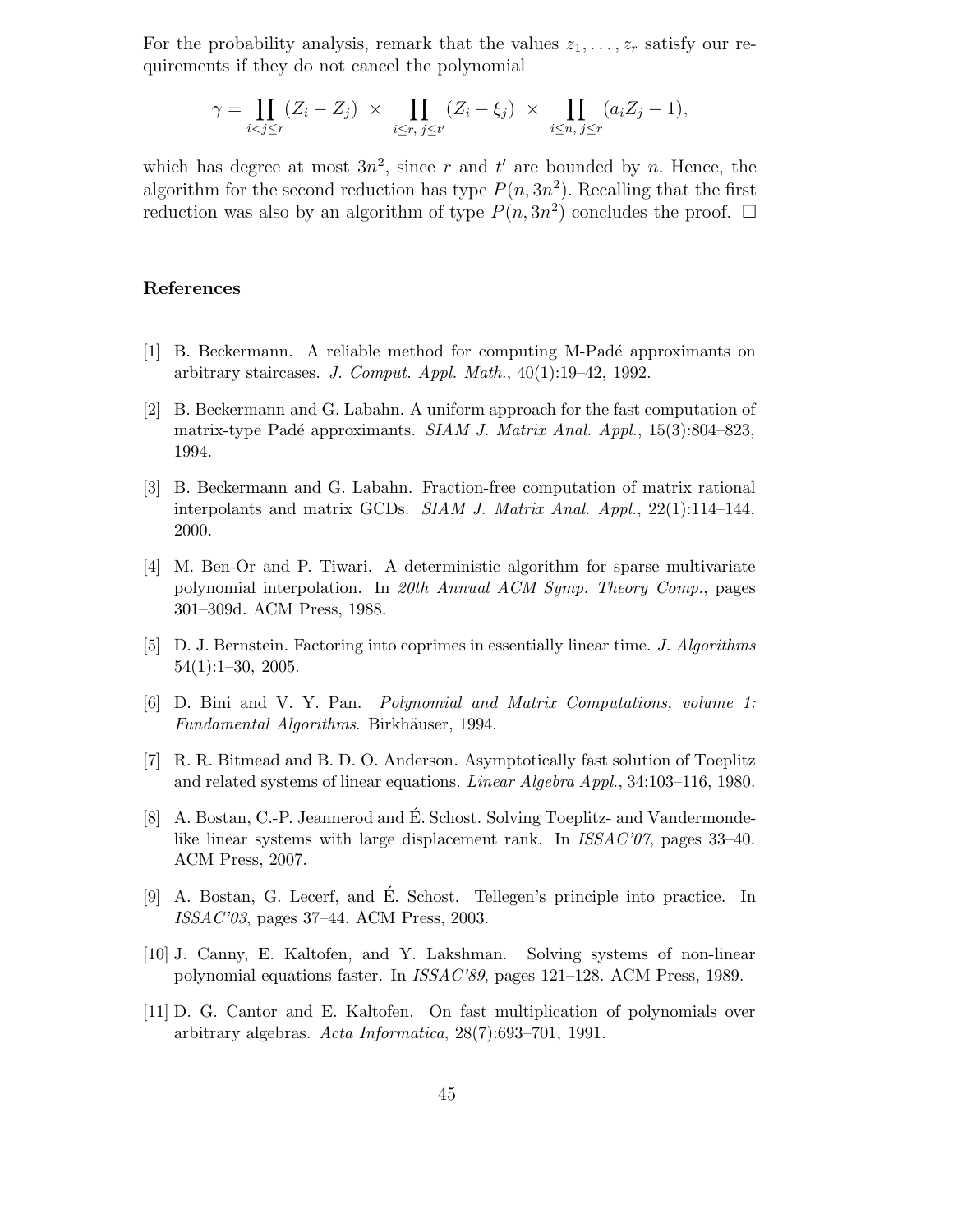- [12] Z. Chen and V. Y. Pan. An efficient solution for Cauchy-like systems of linear equations. Computers and Mathematics with Applications, 48:529-537, 2004.
- [13] D. Coppersmith and S. Winograd. Matrix multiplication via arithmetic progressions. J. Symb. Comput., 9(3):251–280, 1990.
- [14] R. A. DeMillo and R. J. Lipton. A probabilistic remark on algebraic program testing. Inf. Process. Lett., 7(4):193–195, 1978.
- [15] J.-G. Dumas, T. Gautier, and C. Pernet. Finite field linear algebra subroutines. In ISSAC'02, pages 63–74. ACM Press, 2002.
- [16] W. Eberly, M. Giesbrecht, P. Giorgi, A. Storjohann, and G. Villard. Solving sparse rational linear systems. In ISSAC'06, pages 63–70. ACM Press, 2006.
- [17] W. Eberly, M. Giesbrecht, P. Giorgi, A. Storjohann, and G. Villard. Faster inversion and other black box matrix computations using efficient block projections. In ISSAC'07, pages 143–150. ACM Press, 2007.
- [18] T. Finck, G. Heinig, and K. Rost. An inversion formula and fast algorithms for Cauchy-Vandermonde matrices. Linear Algebra and its Appl., 183(1):179–191, 1993.
- [19] S. Gao, V. M. Rodrigues, and J. Stroomer. Gröbner basis structure of finite sets of points, preprint, 2003.
- [20] M. Gasca and T. Sauer. Polynomial interpolation in several variables. Adv. Comput. Math., 12(4):377–410, 2000.
- [21] J. von zur Gathen and J. Gerhard. Modern Computer Algebra. Cambridge University Press, second edition, 2003.
- [22] J. von zur Gathen and V. Shoup. Computing Frobenius maps and factoring polynomials. Comput. Complexity, 2(3):187–224, 1992.
- [23] P. Giorgi, C.-P. Jeannerod, and G. Villard. On the complexity of polynomial matrix computations. In *ISSAC*'03, pages 135–142. ACM Press, 2003.
- [24] I. C. Gohberg and V. Olshevsky. Complexity of multiplication with vectors for structured matrices. Linear Algebra Appl., 202:163–192, 1994.
- [25] O. H. Ibarra, S. Moran, and R. Hui. A generalization of the fast LUP matrix decomposition algorithm and applications. J. Algorithms, 3(1):45–56, 1982.
- [26] T. Kailath, S. Y. Kung, and M. Morf. Displacement ranks of matrices and linear equations. J. Math. Anal. Appl., 68(2):395–407, 1979.
- [27] E. Kaltofen. Greatest common divisors of polynomials given by straight-line programs. J. ACM, 35(1):231–264. 1988.
- [28] E. Kaltofen. Asymptotically fast solution of Toeplitz-like singular linear systems. In ISSAC'94, pages 297–304. ACM Press, 1994.
- [29] E. Kaltofen. Analysis of Coppersmith's block Wiedemann algorithm for the parallel solution of sparse linear systems. Math. Comp., 64(210):777–806, 1995.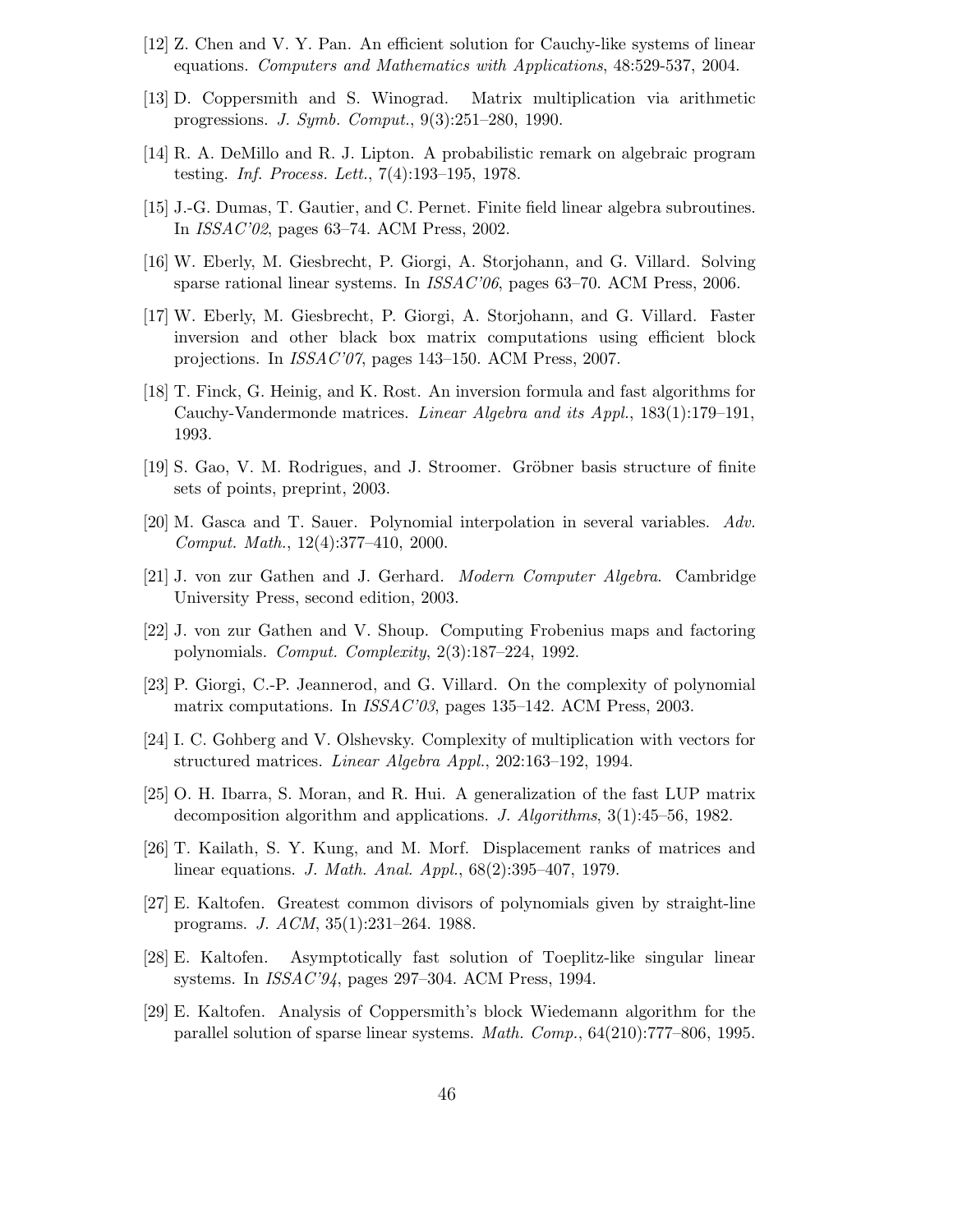- [30] E. Kaltofen and Y. Lakshman. Improved sparse multivariate polynomial interpolation algorithms. In *ISSAC*'88, number 358 of LNCS, pages 467–474. Springer Verlag, 1988.
- [31] E. Kaltofen and D. Saunders. On Wiedemann's method of solving sparse linear systems. In AAECC-9, number 539 of LNCS, pages 29–38. Springer Verlag, 1991.
- [32] I. Kaporin. The aggregation and cancellation techniques as a practical tool for faster matrix multiplication. Theor. Comput. Sci., 315(2-3):469–510, 2004.
- [33] G. Labahn, D. K. Choi, and S. Cabay. The inverses of block Hankel and block Toeplitz matrices. SIAM J. Comput., 19(1):98–123, 1990.
- [34] J. Laderman, V. Y. Pan, and X.-H. Sha. On practical algorithms for accelerated matrix multiplication. *Linear Algebra Appl.*, 162-164:557–588, 1992.
- [35] D. Lazard. Ideal bases and primary decomposition: the case of two variables. J. Symb. Comput., 1:261–270, 1985.
- [36] P. L. Montgomery. Speeding the Pollard and elliptic curve methods of factorization. Math. Comp., 48(177): 243–264, 1987.
- [37] M. Morf. Fast algorithms for multivariable systems. PhD thesis, Stanford University, 1974.
- [38] M. Morf. Doubling algorithms for Toeplitz and related equations. In IEEE Conference on Acoustics, Speech, and Signal Processing, pages 954–959, 1980.
- [39] T. Mulders. On short multiplications and divisions. Applic. Alg. Eng. Comm. Comp.,  $11(1):69-88$ ,  $2000$ .
- [40] M. Nüsken and M. Ziegler. Fast multipoint evaluation of bivariate polynomials. In ESA 2004, number 3222 in LNCS, pages 544–555. Springer, 2004.
- [41] V. Y. Pan. On some computations with dense structured matrices. In ISSAC'89, pages 34–42. ACM Press, 1989.
- [42] V. Y. Pan. On computations with dense structured matrices. Math. Comp., 55(191):179–190, 1990.
- [43] V. Y. Pan. Parametrization of Newton's iteration for computations with structured matrices and applications. Computers Math. Applic.,  $24(3):61-75$ , 1992.
- [44] V. Y. Pan. Nearly optimal computations with structured matrices. In SODA'00, pages 953–962. ACM Press, 2000.
- [45] V. Y. Pan. *Structured Matrices and Polynomials*. Birkhäuser Boston Inc., 2001.
- [46] V. Y. Pan and X. Wang. Inversion of displacement operators. SIAM J. Matrix Anal. Appl., 24(3): 660–677, 2003.
- [47] V. Y. Pan and A. Zheng. Superfast algorithms for Cauchy-like matrix computations and extensions. Linear Algebra Appl., 310:83–108, 2000.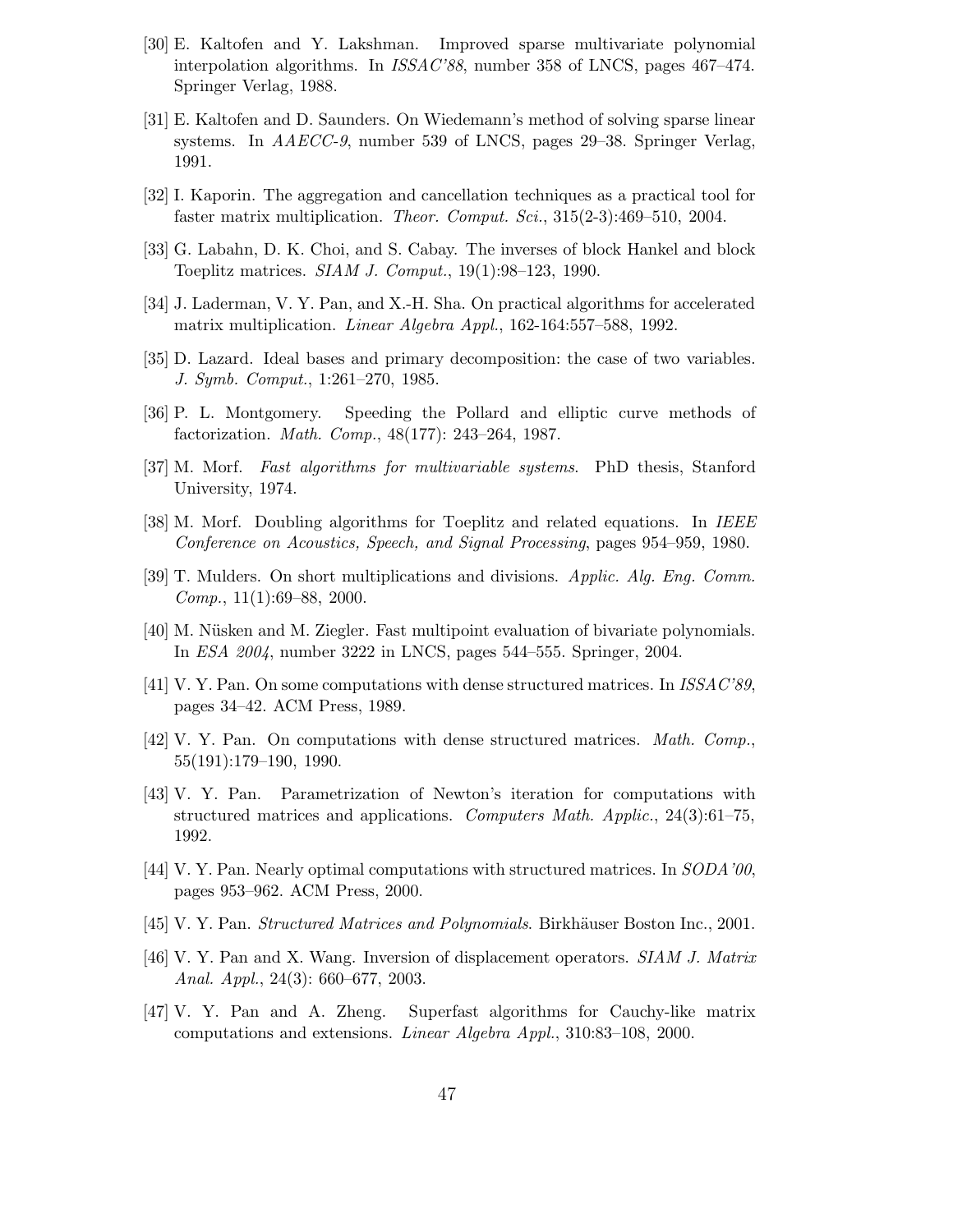- [48] V. Y. Pan, A. Zheng, M. Abu Tabanjeh, Z. Chen and S. Providence. Superfast computations with singular structured matrices over abstract fields. In Computer algebra in scientific computing: CASC'99, pages 323–338. Springer, 1999.
- [49] A. Schönhage and V. Strassen. Schnelle Multiplikation großer Zahlen. Computing, 7:281–292, 1971.
- [50] J. T. Schwartz. Fast probabilistic algorithms for verification of polynomial identities. J. ACM, 27(4):701–717, October 1980.
- [51] A. Storjohann. Algorithms for matrix canonical forms. PhD thesis, ETH, Zürich, 2000.
- [52] A. Storjohann. Notes on computing minimal approximant bases. Technical report, Symbolic Computation Group, University of Waterloo, 2006.
- [53] V. Strassen. Gaussian elimination is not optimal. Numerische Mathematik, 13:354–356, 1969.
- [54] M. Van Barel and A. Bultheel. A general module theoretic framework for vector M-Padé and matrix rational interpolation. Numer. Algorithms, 3:451–461, 1992.
- [55] R. Zippel. Probabilistic algorithms for sparse polynomials. In EUROSAM' 79, number 72 of LNCS. Springer Verlag, 1979.
- [56] R. Zippel. Interpolating polynomials from their values. J. Symb. Comp., 9(3):375–403, 1990.

# Appendix

All along this paper, for matrices of Vandermonde or Cauchy type, we assumed that the diagonal matrices used in the operators are as in Equation (1). One can always reduce to this situation by permuting the entries of these diagonal matrices. We discuss here the cost of this operation.

Given  $\mathbf{a} = [a_1, \ldots, a_n]^t$  in  $\mathbb{K}^n$ , we actually study the cost of finding a repetitionfree decomposition of a, that is, a permutation that puts a into the form of Equation (6) of Section 2. As seen in Lemma 11, the further cost of converting to the representation of Equation (1) is then a mere  $O(n)$ .

If the base field  $\mathbb K$  is endowed with an order  $\lt$ , a sorting algorithm solves the problem in  $O(n \log(n))$  comparisons. However, if we do not allow ordering the elements of K, it is far less clear how to achieve a similar complexity. Our solution involves polynomial arithmetic, and bears similarities with techniques used in both elliptic curve factorization algorithms [36] or factorization into coprimes [5].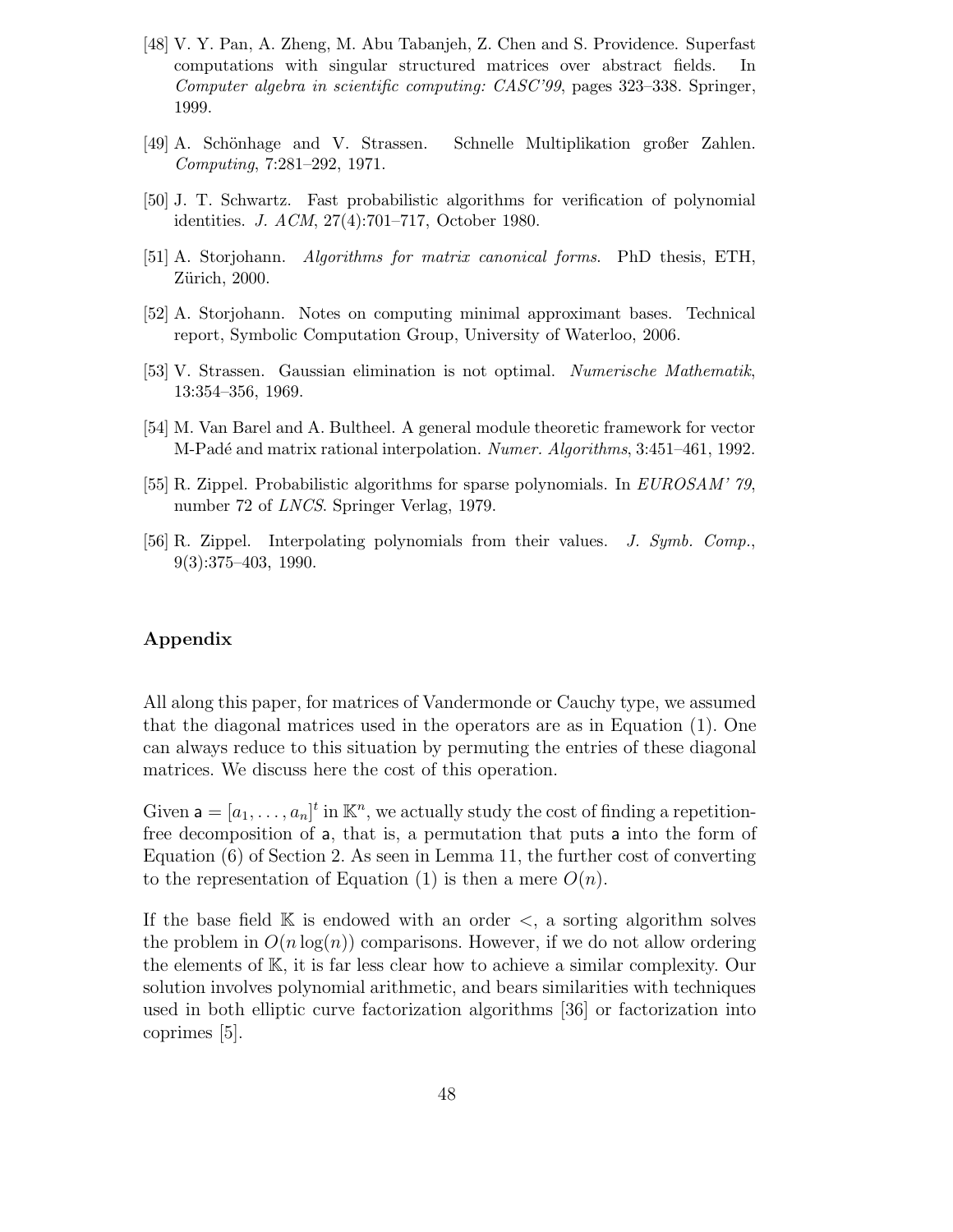**Proposition 12** Let  $a = [a_1, \ldots, a_n]^t$  be in  $\mathbb{K}^n$ . One can compute a repetitionfree decomposition of a in  $O(M(n) \log^3(n))$  operations.

Before giving the proof of this proposition, we start by two lemmas on sequence manipulations. As it turns out, one of the main difficulties is the following (see Lemma 19): given two repetition-free sequences  $[c_1, \ldots, c_r]$  and  $[d_1, \ldots, d_r]$ , such that  $d_i = c_{\sigma(i)}$  for some permutation  $\sigma$  of  $\{1, \ldots, r\}$ , how to recover  $\sigma$ , if ordering elements is not allowed?

**Lemma 18** Let  $\mathbf{c} = [c_1, \ldots, c_s]$  and  $\mathbf{d} = [d_1, \ldots, d_t]$  be repetition-free vectors with entries in K. One can compute sequences of integers  $\ell_1 < \cdots < \ell_u$  and  $m_1 < \cdots < m_u$  such that

 ${c_1, \ldots, c_s} \cap {d_1, \ldots, d_t} = {c_{\ell_1}, \ldots, c_{\ell_u}} = {d_{m_1}, \ldots, d_{m_u}}$ 

in  $O(M(q) \log(q))$  operations, with  $q = \max\{s, t\}.$ 

PROOF. Let  $P = \prod_{i \leq s} (x - c_i)$ . Remark that  $\alpha \in \mathbb{K}$  belongs to  $\{c_1, \ldots, c_s\}$  if and only if  $P(\alpha) = 0$ ; hence, evaluating P at d, we obtain the indices  $m_i$  as those for which  $P(d_{m_i}) = 0$ . Similarly, one obtains the indices  $\ell_i$  by evaluating  $Q = \prod_{i \leq t} (x - d_i)$  at c. All operations fit into the  $O(\mathsf{M}(q) \log(q))$  bound.  $\Box$ 

**Lemma 19** Let  $\mathbf{c} = [c_1, \ldots, c_r]$  and  $\mathbf{d} = [d_1, \ldots, d_r]$  be repetition-free vectors with entries in K, such that  $\{c_1, \ldots, c_r\} = \{d_1, \ldots, d_r\}$  (as sets). One can compute the unique permutation  $\sigma$  of  $\{1, \ldots, r\}$  such that  $d_i = c_{\sigma(i)}$  in  $O(M(n) \log^2(n))$  operations.

PROOF. Defining  $s = \lfloor r/2 \rfloor$  and  $t = r - s$ , we split d into the subsequences  $\mathsf{d}' = [d_1, \ldots, d_s]$  and  $\mathsf{d}'' = [d_{s+1}, \ldots, d_r]$  of respective lengths s and t. We then compute the polynomial  $P = \prod_{i \leq s} (x - d_i)$  and evaluate it at c. Let  $\ell_1 < \cdots < \ell_s$ be the indices of the entries of c where P vanishes and  $m_1 < \cdots < m_t$  be those where  $P$  is non-zero. We deduce that

 ${c_{\ell_1}, \ldots, c_{\ell_s}} = {d_1, \ldots, d_s} \text{ and } {c_{m_1}, \ldots, c_{m_t}} = {d_{s+1}, \ldots, d_r}.$ 

We can then proceed recursively, on  $[c_{\ell_1}, \ldots, c_{\ell_s}]$  and  $\mathsf{d}'$  on one hand, and  $[c_{m_1}, \ldots, c_{m_t}]$  and  $\mathbf{d}''$  on the other hand. This gives us permutations  $\rho$  of  $\{1,\ldots,s\}$  and  $\tau$  of  $\{1,\ldots,t\}$ , such that  $d_i = c_{\ell_{\rho(i)}}$  and  $d_{j+s} = c_{m_{\tau(j)}}$  hold for  $i \leq s$  and  $j \leq t$ . We deduce  $\sigma$ , as  $\sigma(i) = \ell_{\rho(i)}$  for  $i \leq s$  and  $\sigma(i) = m_{\tau(i-s)}$ for  $i > s$ .

The cost of computing P and re-evaluating it is in  $O(M(r)\log(r))$  operations in K; the extra cost is  $O(r)$  bookkeeping operations. Our claim follows from the super-additivity of the function M.

We can now prove our claim on the cost of finding a repetition-free decomposition. We give a recursive algorithm that, given the vector  $a = [a_1, \ldots, a_n],$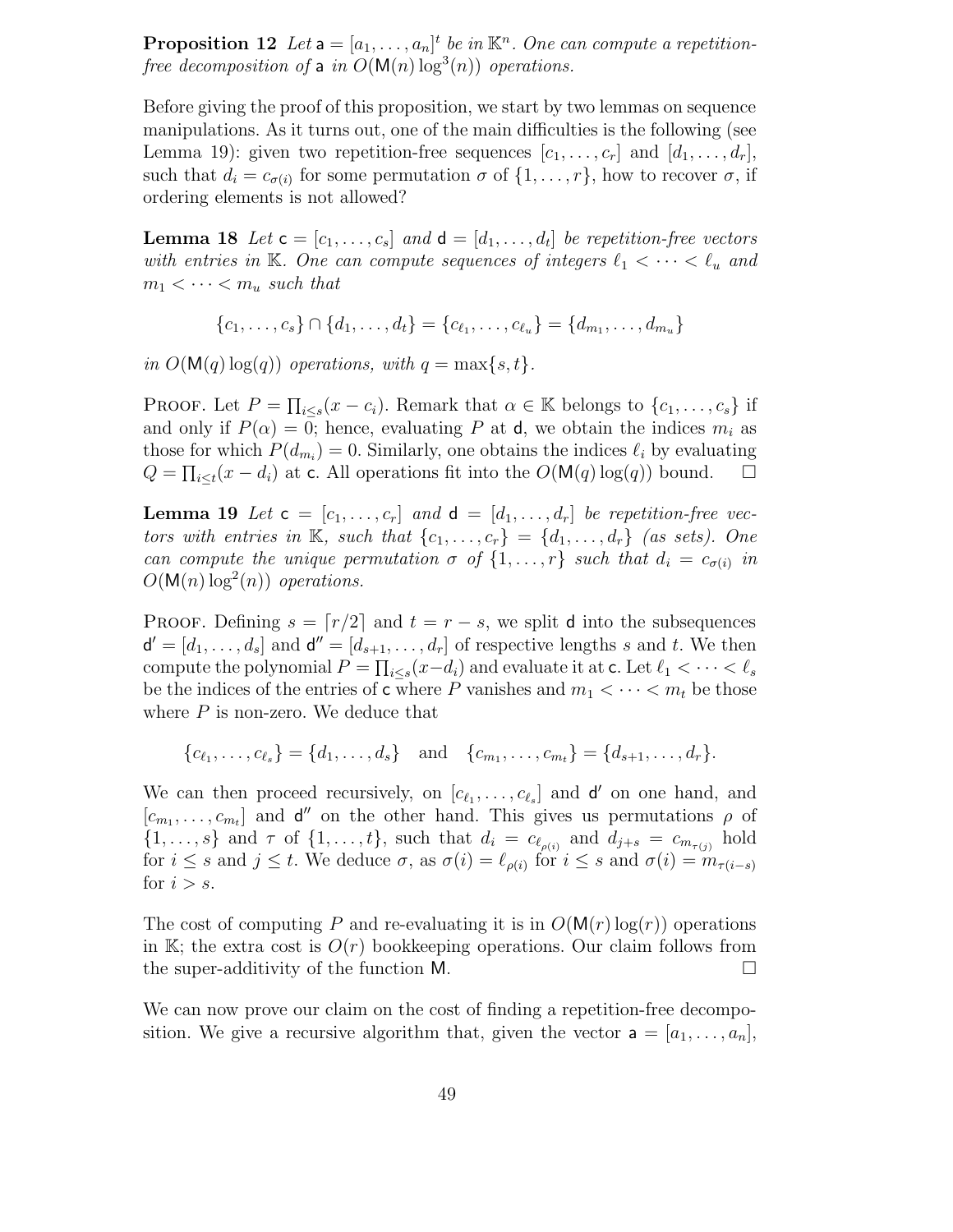computes a permutation  $\sigma$  of  $\{1, \ldots, n\}$  such that

$$
\begin{bmatrix} a_{\sigma(1)} \\ \vdots \\ a_{\sigma(n)} \end{bmatrix} = \begin{bmatrix} a_1 \\ \vdots \\ a_u \end{bmatrix},
$$

where the vector  $a_i$  consists of  $\lambda_i$  repetitions of an element  $\alpha_i$ , the  $\alpha_i$  being pairwise distinct. Remark that this specification is a slight relaxation of the definition given in Section 2, as we do not require that the multiplicities be sorted. The extra cost for sorting them is  $O(n)$  integer operations, using bucket sorting.

Given  $a = [a_1, \ldots, a_n]$ , we define  $\ell = [n/2]$  and  $m = n-\ell$  and recursively call the algorithm on  $[a_1, \ldots, a_\ell]$  and  $[a_{\ell+1}, \ldots, a_n]$ : we obtain permutations  $\rho'$  of  $\{1, \ldots, \ell\}$  and  $\rho''$  of  $\{1, \ldots, m\}$  such that

$$
\begin{bmatrix} a_{\rho'(1)} \\ \vdots \\ a_{\rho'(\ell)} \end{bmatrix} = \begin{bmatrix} a'_1 \\ \vdots \\ a'_s \end{bmatrix} \quad \text{and} \quad \begin{bmatrix} a_{\ell+\rho''(1)} \\ \vdots \\ a_{\ell+\rho''(m)} \end{bmatrix} = \begin{bmatrix} a''_1 \\ \vdots \\ a''_t \end{bmatrix}, \tag{33}
$$

where the vector  $a'_i$  (resp.  $a''_j$ ) consists of  $\nu_i$  (resp.  $\mu_j$ ) repetitions of an element  $\alpha'_{i}$  (resp.  $\alpha''_{j}$ ), the  $\alpha'_{i}$  and  $\alpha''_{j}$  being pairwise distinct.

We now have to determine the common elements between the lists  $[\alpha'_1, \ldots, \alpha'_s]$ and  $[\alpha''_1, \ldots, \alpha''_t]$ . Using Lemma 18, we compute in  $O(\mathsf{M}(n) \log(n))$  operations the sequences of indices  $\ell_1 < \cdots < \ell_r$  and  $m_1 < \cdots < m_r$  such that

$$
\{\alpha'_1, \ldots, \alpha'_s\} \cap \{\alpha''_1, \ldots, \alpha''_t\} = \{\alpha'_{\ell_1}, \ldots, \alpha'_{\ell_r}\} = \{\alpha''_{m_1}, \ldots, \alpha''_{m_r}\}.
$$

Using  $O(n)$  extra operations, we then obtain the complementary sequences  $\ell'_1 < \cdots < \ell'_{s-r}$  and  $m'_1 < \cdots < m'_{t-r}$ , such that

$$
\{\ell'_1, \ldots, \ell'_{s-r}\} = \{1, \ldots, s\} - \{\ell_1, \ldots, \ell_r\}
$$
  
and 
$$
\{m'_1, \ldots, m'_{t-r}\} = \{1, \ldots, t\} - \{m_1, \ldots, m_r\}.
$$

Since the sequences  $[\alpha'_{\ell_1}, \ldots, \alpha'_{\ell_r}]$  and  $[\alpha''_{m_1}, \ldots, \alpha''_{m_r}]$  are repetition-free, there exists a permutation  $\sigma$  of  $\{1, \ldots, r\}$  such that  $\alpha'_{\ell_i} = \alpha''_{m_{\sigma(i)}}$  for  $i \leq r$ ; by Lemma 19, we can compute  $\sigma$  in  $O(M(n) \log^2(n))$  operations.

Knowing these subsequences, it remains to reorder the vectors in Equation (33). We first interleave the entries appearing in both vectors

$$
\alpha'_{\ell_1} (\nu_{\ell_1} \text{ times}), \alpha''_{m_{\sigma(1)}} (\mu_{m_{\sigma(1)}} \text{ times}), \ldots, \alpha'_{\ell_r} (\nu_{\ell_r} \text{ times}), \alpha''_{m_{\sigma(r)}} (\mu_{m_{\sigma(r)}} \text{ times}),
$$